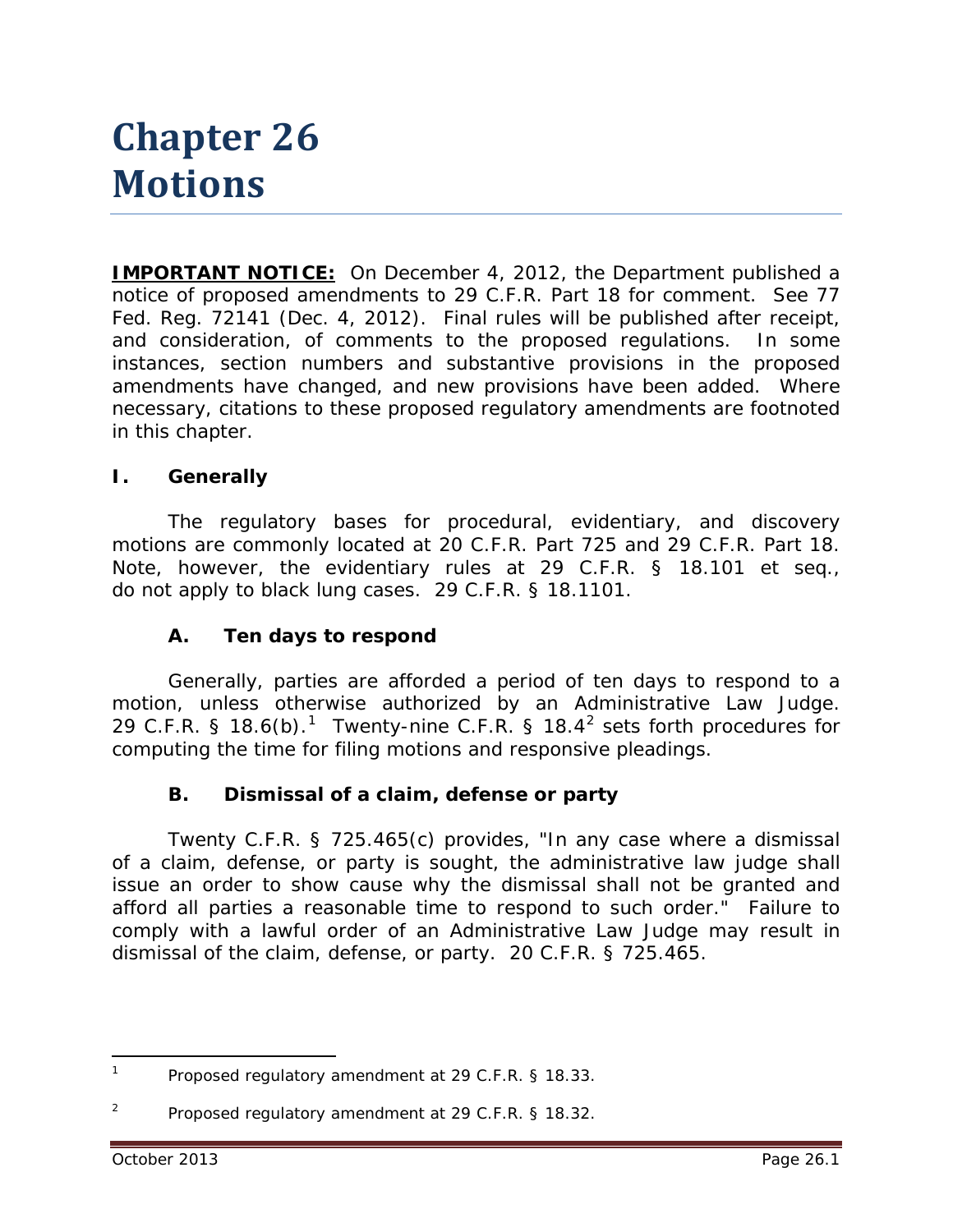# **C. Caption**

Miners' and survivors' claims will have a "BLA" case number. For other case types, the designations will be as follows: (1) "BMO" for medical benefits only claims; (2) "BTD" for medical treatment dispute claims; (3) "BLO" for overpayment claims; (4) "BMI" for medical interest claims (none of these claims should be pending before this Office, *see* Chapter 20); (5) "BCP" for black lung civil money penalty claims; and (6) "BLB" for Black Lung Part B claims (these are non-adversarial proceedings, *see* Chapter 19).

## **II. Remand to the District Director**

## **A. District Director's obligation to provide complete examination**

## **1. Generally**

The District Director is obliged to provide the miner with a complete pulmonary examination in an original claim, and in subsequent claims filed under 20 C.F.R. § 725.309 of the regulations. *Hall v. Director, OWCP*, 14 B.L.R. 1-51 (1990)(en banc). *See also Pettry v. Director, OWCP*, 14 B.L.R. 1-98 (1990)(en banc); *Newman v. Director, OWCP*, 745 F.2d 1162, 7 B.L.R. 2-25 (8<sup>th</sup> Cir. 1984). The Department-sponsored medical evaluation must address all elements of entitlement. *Hodges v. Bethenergy Mines, Inc.*, 18 B.L.R. 1-84 (1994).

For additional discussion of the District Director's obligation to provide a complete pulmonary evaluation, *see* Chapter 1.

## **2. Report credible on one issue, 20 C.F.R. § 725.406 requirements** *may* **be satisfied**

In *Jeffrey v. Mingo Logan Coal Co.*, BRB Nos. 05-0107 BLA and 05-0107 BLA-A (Sept. 22, 2005) (unpub.), Dr. Hussain, who conducted the Department of Labor-sponsored examination of the miner, did not provide a reasoned opinion regarding the presence or absence of clinical pneumoconiosis. Notwithstanding this deficiency, the Board agreed with the Director the Department's duty to provide a complete, credible pulmonary evaluation under 20 C.F.R. § 725.406 was discharged. In particular, Dr. Hussain also found Claimant was not totally disabled, and the Administrative Law Judge relied on this component of Dr. Hussain's opinion, along with other medical evidence of record, to deny benefits.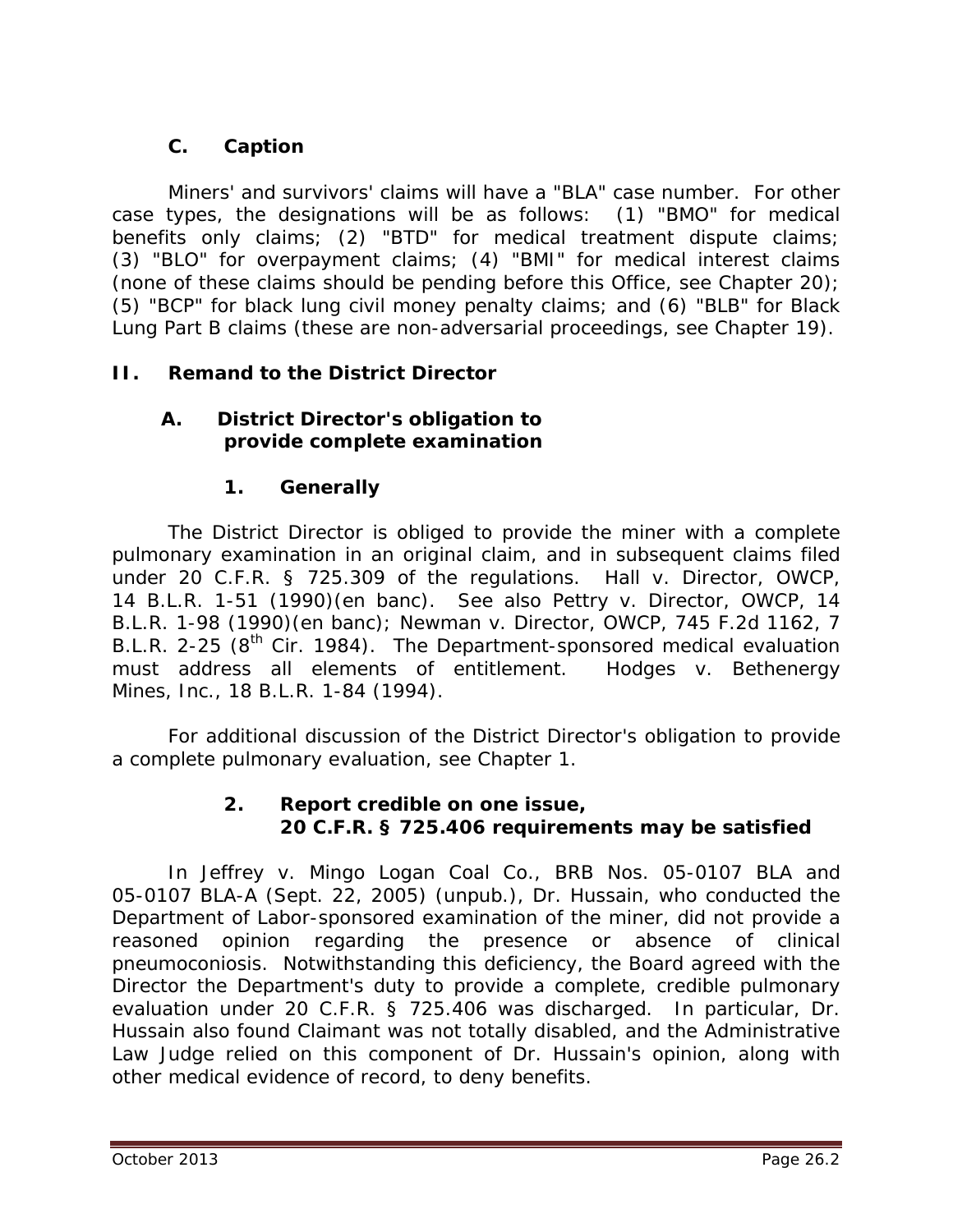#### **3. Claimant provided erroneous history, 20 C.F.R. § 725.406 requirements satisfied**

In *Broughton v. C & H Mining, Inc.*, BRB No. 05-0376 BLA (Sept. 23, 2005)(unpub.), the Administrative Law Judge properly discredited the opinion of Dr. Simpao, who conducted the Department of Labor-sponsored examination of Claimant. Specifically, Dr. Simpao's diagnosis was based on 18 years of coal mine employment, where the Administrative Law Judge found 8.62 years established on the record. However, the Board denied Claimant's motion to remand the claim for another pulmonary evaluation under 20 C.F.R. § 725.406. In particular, the Board agreed with the Director the miner was provided with a pulmonary evaluation in compliance with 20 C.F.R. § 725.406, and "Dr. Simpao's reliance on an incorrect coal mine employment history was not a flaw attributable to Dr. Simpao, but instead was an inaccuracy provided by claimant who reported his employment history to the physician."

## **4. Incomplete or invalid examination, additional examination or testing required**

If, during the pendency of a claim before this Office, the Administrative Law Judge determines the pulmonary evaluation provided to the miner by the Department of Labor under 20 C.F.R. § 725.406 is incomplete as to any issue that must be adjudicated, or fails to comply with the quality standards, the Administrative Law Judge may, in his or her discretion, remand the claim to the District Director with instructions to develop only such additional evidence as is required, or allow the parties a reasonable time to obtain and submit such evidence, before termination of the hearing. 20 C.F.R. §§ 725.406 and 725.456(e).

## **a. Benefits Review Board**

By published *Order of Dismissal* in *Miller v. Associated Electric Cooperative, Inc.*, 24 B.L.R. 1-233 (2011), the Board dismissed Employer's appeal of an Administrative Law Judge's order remanding a black lung claim for a new Department of Labor-sponsored pulmonary evaluation of Claimant. In the remand order, the Administrative Law Judge determined the 20 C.F.R. § 725.406 examination report "failed to address the issues of total disability and disability causation."

In dismissing Employer's appeal of this order, the Board concluded the Administrative Law Judge had not "made a final determination on the merits of this case" and, as a result, Employer's "appeal (was) interlocutory." The Board distinguished its holding in *R.G.B. [Blackburn] v. Southern Ohio*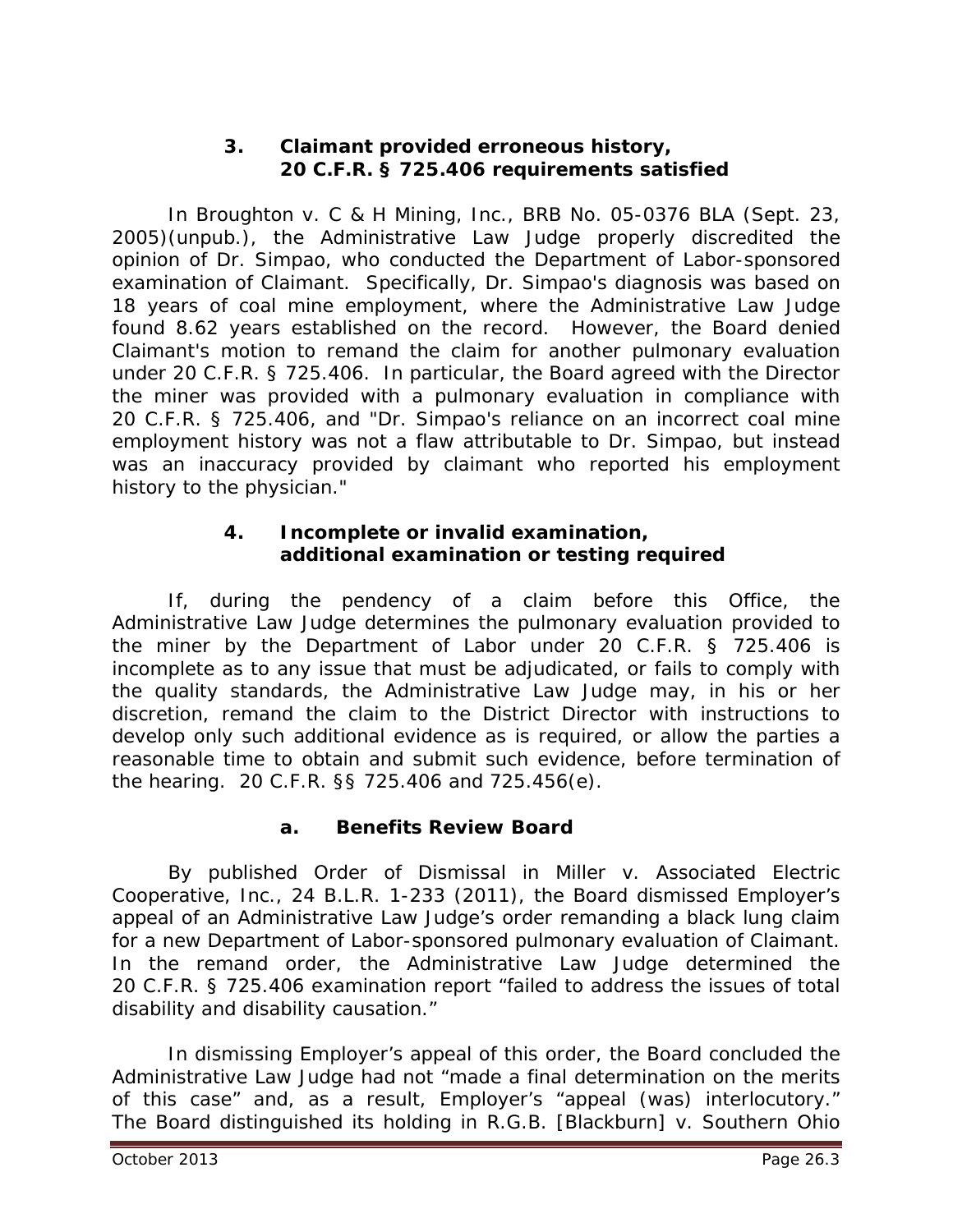*Coal Co.*, 24 B.L.R. 1-129 (en banc), *appeal dismissed*, Case No. 09-4294  $(6<sup>th</sup>$  Cir. Feb. 22, 2010), where the Administrative Law Judge remanded five black lung claims for complete pulmonary evaluations. The Board explained:

In *Blackburn*, the Board accepted the employers' interlocutory appeals of a series of remand orders, issued in five cases by (the Administrative Law Judge), in order to resolve the important procedural issue of whether an administrative law judge may properly exercise his or her remand authority, pursuant to 20 C.F.R. § 725.456(e), without notice to the parties and prior to the assembly of the evidentiary record at the hearing.

In *Miller*, however, the Administrative Law Judge issued an order to show cause why the claim should not be remanded for a new pulmonary evaluation prior to issuing the order of remand.

 By published *en banc* decision, *R.G.B. [Blackburn] v. Southern Ohio Co.*, 24 B.L.R. 1-129 (2009)(en banc), *appeal dismissed*, Case No. 09-4294  $(6<sup>th</sup>$  Cir. Feb. 22, 2010), the Board addressed the Administrative Law Judge's authority to remand a black lung claim for further evidentiary development. On appeal were five orders of remand issued by the Administrative Law Judge in five different claims on grounds that Department-sponsored pulmonary evaluations conducted pursuant to 20 C.F.R. § 725.406 were deficient.

Employer maintained the Administrative Law Judge exceeded his authority under 20 C.F.R. § 725.456(e) in remanding the claims prior to admission of all of the evidence at the formal hearing, and without notice to the parties. The Director, on the other hand, argued the Administrative Law Judge has authority to remand a claim "at any time prior to the termination of the hearing," if s/he determines the Department-sponsored examination is either incomplete or not credible. However, the Director asserted, with regard to two out of the five claims at issue on appeal, the Administrative Law Judge erred in finding the pulmonary evaluations incomplete.

According deference to the Director's position, the Board held the following:

[T]he administrative law judge has discretion to exercise his or her remand authority, pursuant to Section 725.456(e), at any time in the adjudicatory process, beginning when the administrative law judge assumes jurisdiction of the claim and ending with the termination of the hearing.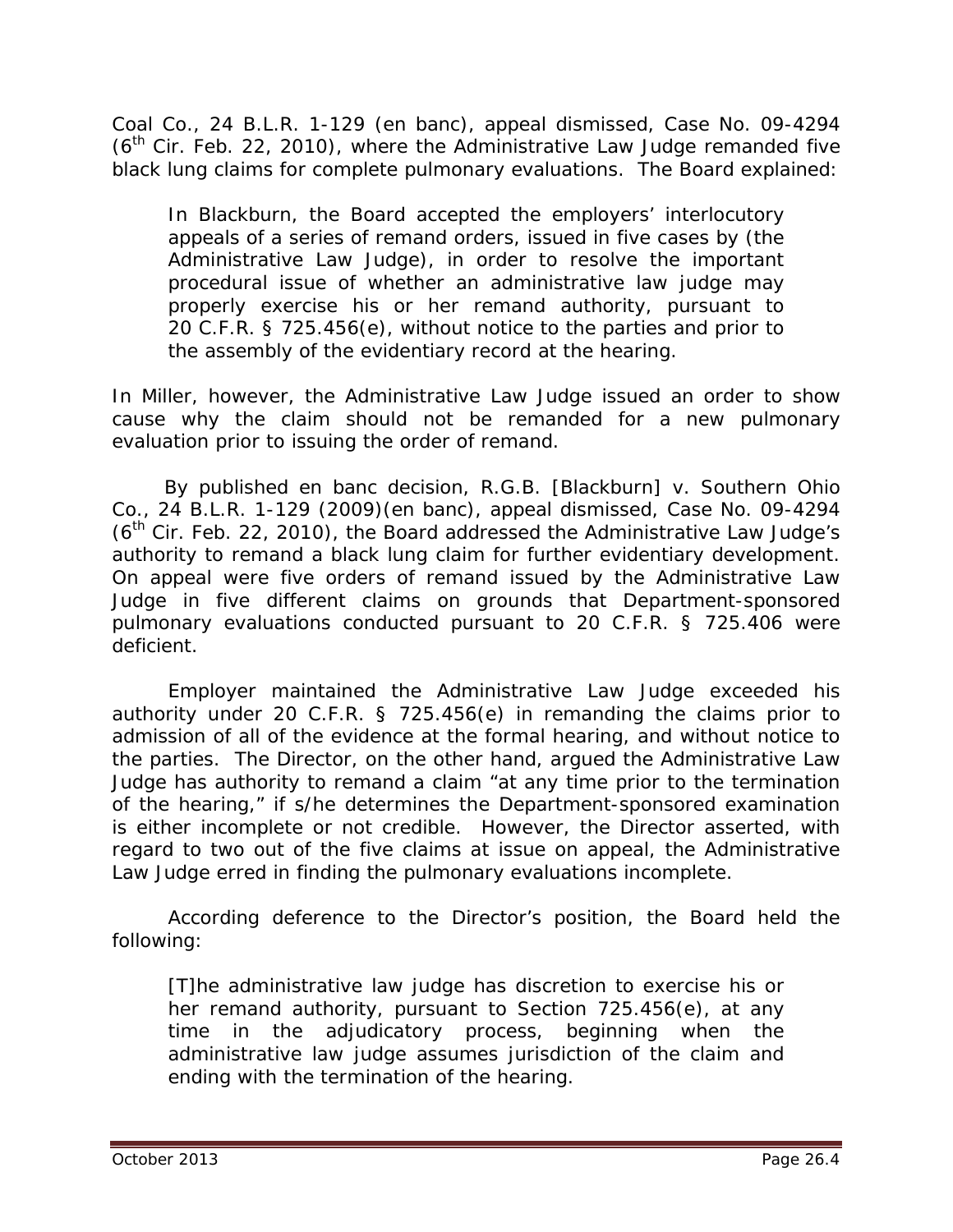The Board did not define "termination" of a hearing. Under the procedural history for these claims, the Administrative Law Judge remanded the claims "prior to a hearing." The Board held the Administrative Law Judge may review the "DOL-sponsored pulmonary evaluation *sua sponte*" and, without prior notice to the parties, may remand the claim for supplementation of the evaluation.

In determining whether the Department-sponsored evaluations were sufficient under 20 C.F.R. § 725.406, the Board concluded the Administrative Law Judge correctly found deficiencies in examinations underlying three of the claims, and remanded them for further evidentiary development. On the other hand, the Board concluded the two other claims should not have been remanded.

In one properly-remanded claim, the physician failed to address an element of entitlement, *i.e.* whether the miner was totally disabled due to a respiratory condition. In a second claim, the physician failed to address "two requisite elements of entitlement in claimant's case, the existence of legal pneumoconiosis and total respiratory disability." In a third claim, the Department-sponsored physician offered "contradictory" statements in his report and deposition testimony regarding whether the miner suffered from legal pneumoconiosis. For these three claims, the Board agreed the pulmonary evaluations did not satisfy the requirements of 20 C.F.R. § 725.406, and remand of the claims was proper.

In two other claims, however, the Board vacated the Administrative Law Judge's remand orders stating the requirements of 20 C.F.R. § 725.406 were met. In the first of these claims, the Administrative Law Judge found the physician did not "provide any rationale for why he determined that tobacco smoking was the sole cause of Claimant's pulmonary emphysema." The Director maintained the Administrative Law Judge's "desire for a more detailed explanation of the doctor's conclusion" does not constitute a valid basis to remand the claim. The Board agreed and concluded, because the physician "performed all of the necessary tests and his report addressed the requisite elements of entitlement, the administrative law judge erred in concluding that claimant did not receive a complete pulmonary evaluation." For similar reasons, the Board vacated the Administrative Law Judge's remand order in a second claim.

## **b. Sixth Circuit**

In *Greene v. King James Coal Mining, Inc.*, 575 F.3d 628 (6<sup>th</sup> Cir. 2009), the Administrative Law Judge's denial of benefits was affirmed, and the Department of Labor-sponsored examination conducted pursuant to 20 C.F.R. § 725.406 was sufficiently reasoned and documented to meet the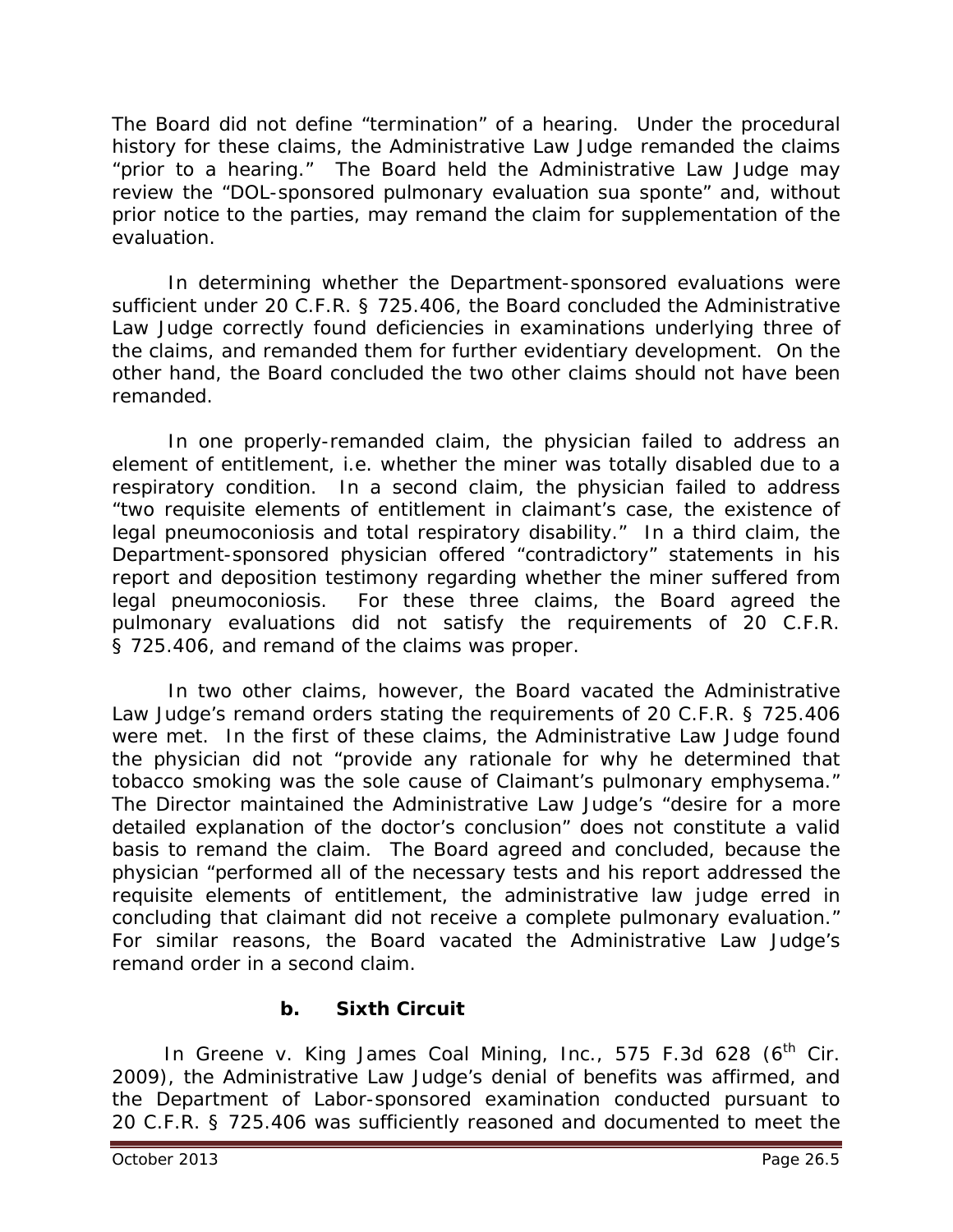Department's obligations. At issue was the Administrative Law Judge's rejection of Dr. Baker's diagnosis of coal workers' pneumoconiosis in conjunction with his Department-sponsored examination of the miner on grounds that it was "lacking adequate support." Notably, the physician's opinion was compromised, in part, by reliance on erroneous smoking and coal mine employment histories. Moreover, the opinion was based on the positive x-ray interpretation underlying the report, whereas the Administrative Law Judge concluded that the x-ray evidence on the record as a whole did not support a finding of the disease. Consequently, the Administrative Law Judge found Dr. Baker did not adequately explain how he reached his medical conclusions in light of the miner's symptoms and testing.

The Director and Claimant argued, "[I]f Dr. Baker's opinion was so poorly reasoned and documented as to justify the ALJ's refusal to rely upon it, then the case must be remanded so the DOL can provide (Claimant) with a proper evaluation." The court disagreed and stated:

In the end, DOL's duty to supply a 'complete pulmonary evaluation' does not amount to a duty to meet the claimant's burden of proof for him. In some cases, that evaluation will do the trick. In other cases, it will not. But the test of 'complete[ness]' is not whether the evaluation presents a winning case. The DOL meets its statutory obligation . . . when it pays for an examining physician who (1) performs all of the medical tests required by 20 C.F.R. §§ 718.101(a) and 725.406(a), and (2) specifically links each conclusion in his or her medical opinion to those medical tests. Together, the completion of these tasks will result in a medical opinion under 20 C.F.R. § 718.202(a)(4) that is both documented, *i.e.*, based on objective medical evidence, and reasoned.

*Id.* at 641-642.

## **5. Evaluation outweighed but not discredited, 20 C.F.R § 725.406 requirements satisfied**

In *W.C. v. Whitaker Coal Corp.,* 24 B.L.R. 1-20 (2008), although the Director agreed the exam conducted under 20 C.F.R. § 725.406 was incomplete on the issue of whether the miner was totally disabled, a remand for an additional opinion by the physician was unnecessary because the Administrative Law Judge found the physician's finding of a "severe respiratory impairment" was outweighed by assessments of other physicians of record. Since any supplemental opinion by the physician would be based on this discredited premise, remand was not needed. Similarly, in *Lovins v.*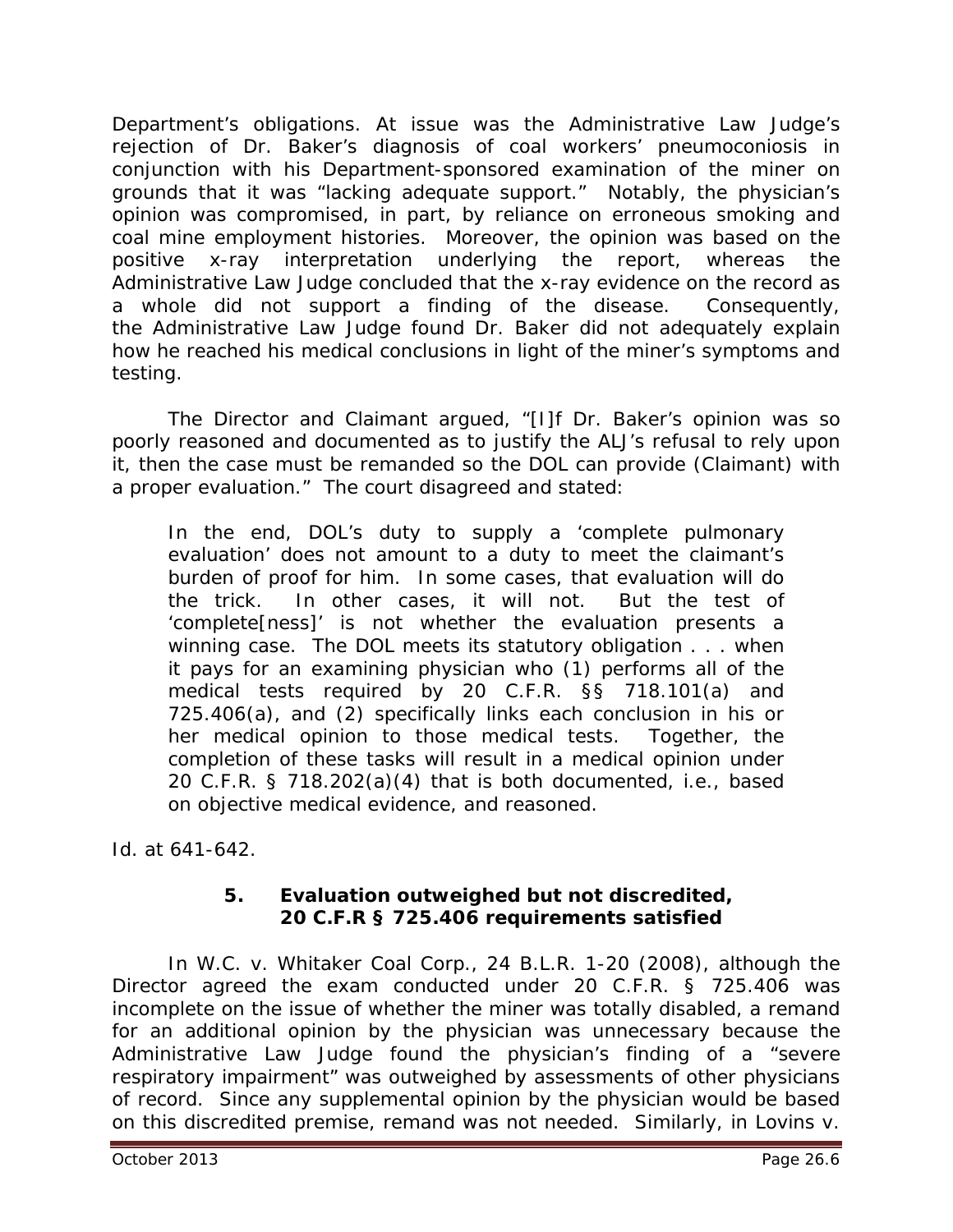*Arch Mineral Corp.*, BRB No. 05-0201 BLA (Sept. 30, 2005) (unpub.), the Board denied the miner's request that his claim be remanded for another Department-sponsored pulmonary evaluation where the Administrative Law Judge "did not discredit Dr. Hussain's disability opinion entirely," but found it was outweighed by a contrary opinion of record. *See also Greene v. King*  James Coal Mining, Inc., 575 F.3d 628 (6<sup>th</sup> Cir. 2009).

## **6. Director, OWCP has standing to contest whether complete evaluation provided**

The Director has standing to contest the issue of whether Claimant was provided a complete pulmonary examination at the Department of Labor's expense. *Hodges v. Bethenergy Mines, Inc.*, 18 B.L.R. 1-84 (1994).

## **B. Withdrawal of controversion or agreement to pay benefits**

It is proper to accept the Director's "Motion to Remand for the Payment of Benefits" as a withdrawal of controversion of all issues. *Pendley v. Director, OWCP*, 13 B.L.R. 1-23 (1989)(en banc). On the other hand, Employer's agreement to withdraw its controversion of Claimant's eligibility for medical benefits, in return for Claimant's agreement to first submit all future medical expenses to alternative health carriers, is illegal. The agreement would deprive Claimant of protection afforded him under the regulations. 20 C.F.R. §§ 725.701-725.707. *Gerzarowski v. Lehigh Valley Anthracite, Inc.*, 12 B.L.R. 1-62 (1988).

# **C. Failure to timely controvert**

# **1. Generally**

If the Administrative Law Judge determines a designated employer failed to controvert the claim, then entitlement is established and the claim may be remanded for the payment of benefits. *See* 20 C.F.R. § 725.412(b). *See* Chapters 23 and 28 for further discussion of a failure to timely controvert a claim. There are differing legal standards applicable to claims filed on or before January 19, 2001, and claims filed after January 19, 2001.

# **2. Entitled to** *de novo* **consideration by Administrative Law Judge**

In the pre-amendment claim, *Pyro Mining Co. v. Slaton*, 879 F.2d 187, 12 B.L.R. 2-238  $(6<sup>th</sup>$  Cir. 1989), it is within the jurisdiction of the Administrative Law Judge to determine, after *de novo* review of the issue,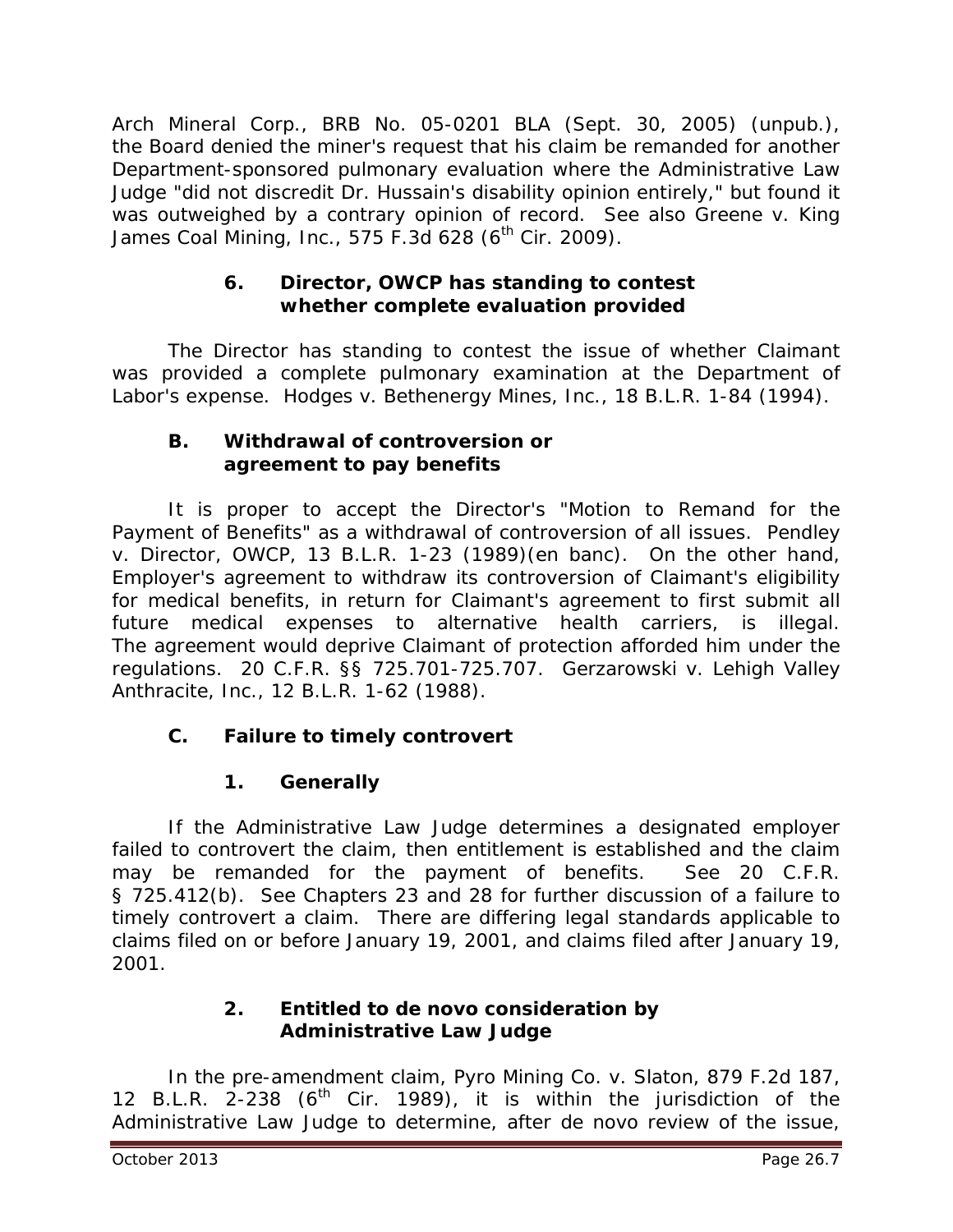whether Employer established "good cause" for its failure to timely controvert the claim. The Board adopted this holding in *Krizner v. U.S. Steel Mining Co.*, 17 B.L.R. 1-31 (1992)(en banc), and held any party dissatisfied with the District Director's determination on the issue of filing a timely controversion, or finding "good cause" for an untimely filing, is entitled to have the issued decided *de novo* by an Administrative Law Judge.

If Employer fails to timely controvert the claim, then entitlement is established. 20 C.F.R. § 725.413(b)(3) (2000). Note, however, 20 C.F.R. § 725.413 has been deleted under the amended regulations. Instead, for claims filed after January 19, 2001, the amended regulations, at 20 C.F.R. § 725.412(b), provide the following:

If the operator fails to file a statement accepting the claimant's entitlement to benefits within 30 days after the district director issues a schedule pursuant to § 725.410 of this part, the operator shall be deemed to have contested the claimant's entitlement.

20 C.F.R. § 725.412(b).

## **3. Employer thought Fund would be liable, no "good cause" established**

In *Jonida Trucking, Inc. v. Hunt*, 124 F.3d 739 (6<sup>th</sup> Cir. 1997), Employer could not be relieved of its liability for failure to timely controvert because it relied on Claimant's mistaken representation that the Black Lung Disability Trust Fund would be held liable for benefits. As a result, the court concluded Employer failed to demonstrate "good cause" for its failure to timely controvert both the claim, and its designation as the responsible operator. The court then upheld an order directing Employer to secure the payment of \$150,000.00 in benefits pursuant to 20 C.F.R. § 725.606.

## **D. Inability to locate the claimant or abandonment of the claim**

If the claimant dies or cannot be located, and it is unclear who has authority to proceed with the claim, or if the widow wishes to file a separate survivor's claim, remand may be appropriate. Within the Administrative Law Judge's discretion, the claim may also be dismissed on the basis of abandonment. 20 C.F.R. §§ 725.409, 725.465, and 725.466. However, the regulations require an order to show cause be issued prior to an order of dismissal.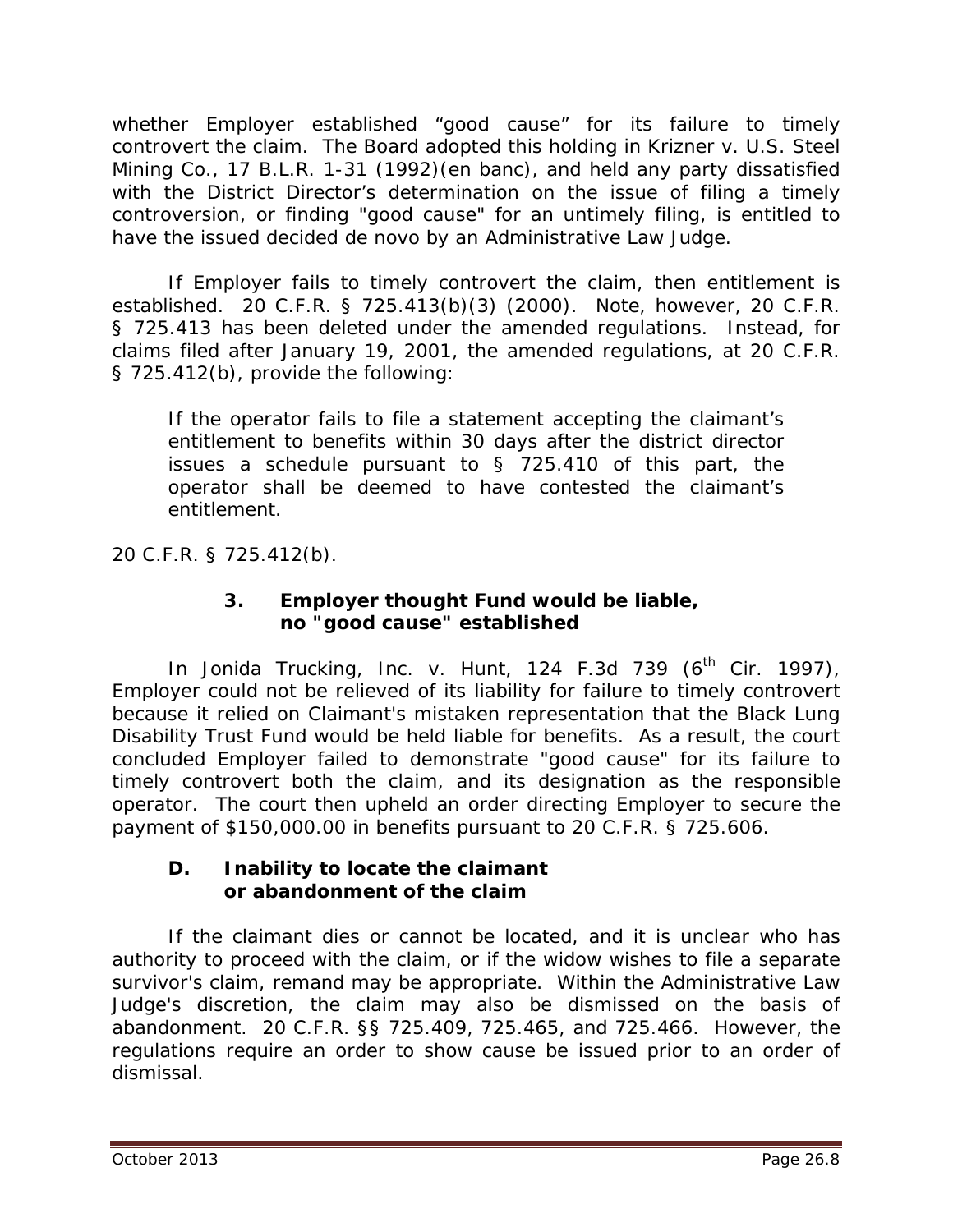# **E. Consolidation of claims**

A party may file a motion to consolidate claims where the issues to be resolved are identical. 29 C.F.R. § 18.11. Typical motions to consolidate involve a survivor who seeks to consolidate his or her claim with the deceased miner's claim. 20 C.F.R. § 725.460. Although remand is not required to consolidate claims, for practical reasons, it may be necessary.

For claims adjudicated under the amended regulations at 20 C.F.R. Parts 718 and 725, the evidentiary limitations at 20 C.F.R. § 725.414 must be considered when consolidating the living miner's and survivor's claims. Notably, evidence must be specifically designated in accordance with the limitations set forth at 20 C.F.R. § 725.414 for any claim filed after January 19, 2001.

## **F. Determination of responsible operator (or motion to dismiss as a party)**

# **1. For claims filed on or before January 19, 2001**

## **a. Generally**

The District Director must make the initial determination of the proper responsible operator. 20 C.F.R. § 725.412. A remand may be appropriate where the District Director has not properly named the responsible operator. Before a responsible operator is dismissed as a party to a claim, the Administrative Law Judge should issue an order to show cause. 20 C.F.R. §§ 725.465 and 725.466.

Occasionally, the District Director transfers a case with more than one putative responsible operator named. A responsible operator should not be dismissed if there are contested issues concerning qualifying coal mine employment, or the operator's ability to assume liability. If a *de novo* hearing is necessary for these issues, dismissing a potentially responsible operator would be premature.

The District Director has the burden to investigate and assess liability against the proper operator. *England v. Island Creek Coal Co*, 17 B.L.R. 1-141, 1-444 (1993)*.* However, if the operator is financially incapable of assuming liability, the ruling in *Director, OWCP v. Trace Fork Coal Co. [Matney]*, 67 F.3d 503 (4th Cir. 1995), *rev'g. in part sub. nom.*, 17 B.L.R. 1-145 (1993), allows the District Director to reach back and name an earlier operator. However, *Crabtree v. Bethlehem Steel Corp.*, 7 B.L.R. 1-354 (1984) mandates that the responsible operator issue be resolved in a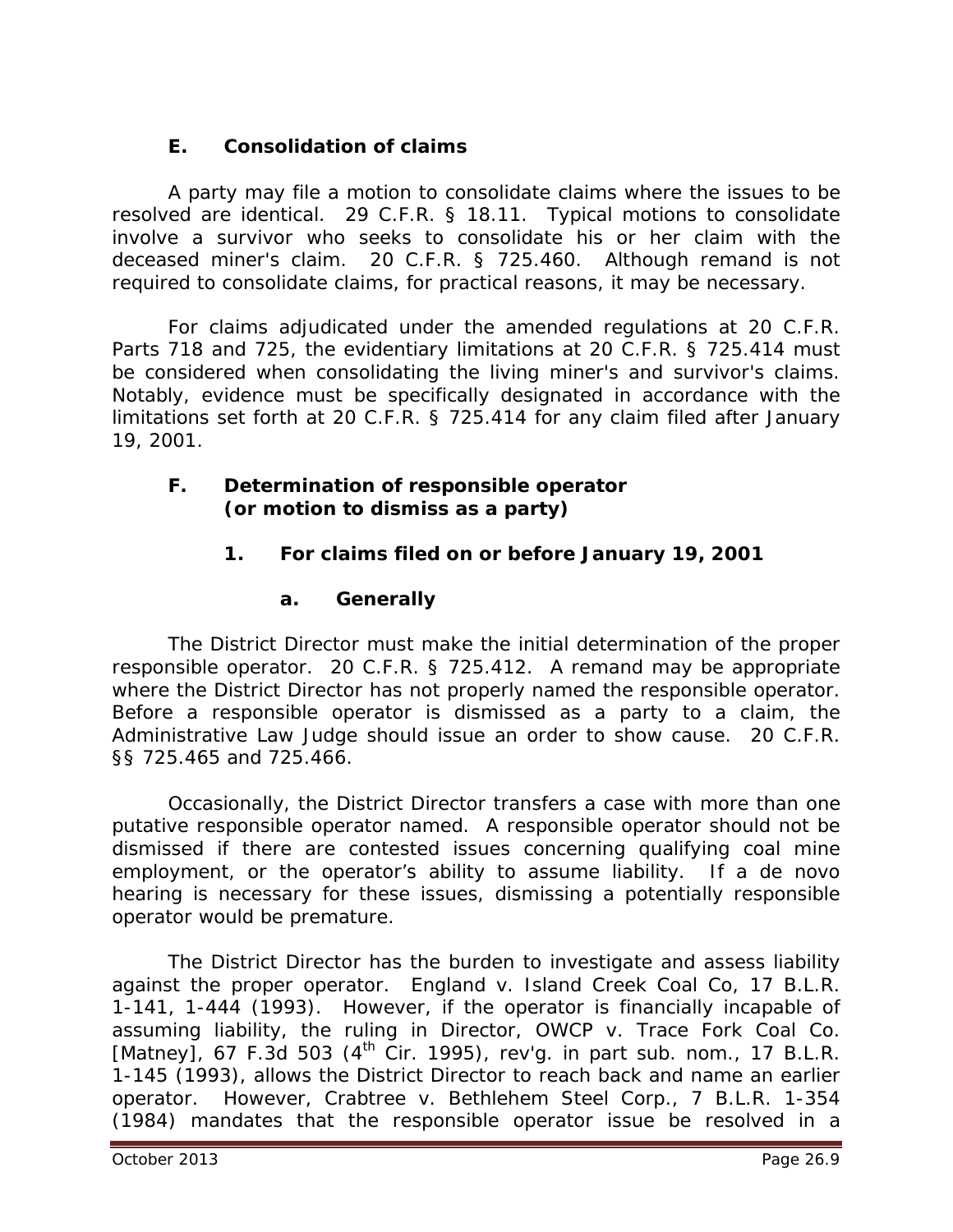preliminary proceeding, or the Director must proceed against all potential operators at every stage of adjudication. Failure to do so precludes the designation of another responsible operator, and exposes the Trust Fund to liability.

# **b. Remand prior to hearing**

In *Director, OWCP v. Oglebay Norton Co.*, 12 B.L.R. 2-357 (6<sup>th</sup> Cir. 1989), the court upheld remand of a claim to the District Director for determination of the responsible operator. Although the claim was referred to the Administrative Law Judge, a hearing had not been held. The court noted, once the claim is heard, other potential operators cannot be identified by the District Director. However, prior to hearing, the District Director may name potential responsible operators as long as the operator(s) is/are not unduly prejudiced. *See Lewis v. Consolidation Coal Co.*, 15 B.L.R. 1-37 (1991); *Beckett v. Raven Smokeless Coal Co.*, 14 B.L.R. 1-43 (1990).

# **c. Criteria for remands**

The Board delineated restrictions on remands for the determination of a responsible operator. In *Crabtree v. Bethlehem Steel Corp.*, 7 B.L.R. 1-354 (1984), the Board held a claim should not be remanded if: (1) the remand would either jeopardize a claimant's case; or (2) the remand would be incompatible with the efficient administration of the Act. The District Director must resolve the responsible operator issue, or proceed against all putative operators at every stage of the claim's adjudication. Otherwise, an employer, which should have been designated, is prejudiced by not having notice and an opportunity to be heard at the District Director level and before the Administrative Law Judge. *Id.* at 1-357. *See also England v. Island Creek Coal Co.*, 17 B.L.R. 1-141 (1993) (the District Director has the burden of naming the appropriate responsible operator); *Shepherd v. Arch of West Virginia*, 15 B.L.R. 3-134 (1991) (presenting a good example of the application of *Crabtree*, and addressing the definition of piecemeal litigation). Therefore, a motion to remand for a determination of the proper responsible operator is most often granted where the record supports a finding that the correct responsible operator was not named.

In *Baughman v. R. Turner Clay Co.*, 15 B.L.R. 3-697 (1991), the Administrative Law Judge remanded the claim for a determination of responsible operator on Employer's motion because new issues were presented for consideration. 20 C.F.R. § 725.463. The new issues were not reasonably ascertainable by Employer's counsel while the claim was before the District Director due to counsel's illness and his unfamiliarity with the procedures.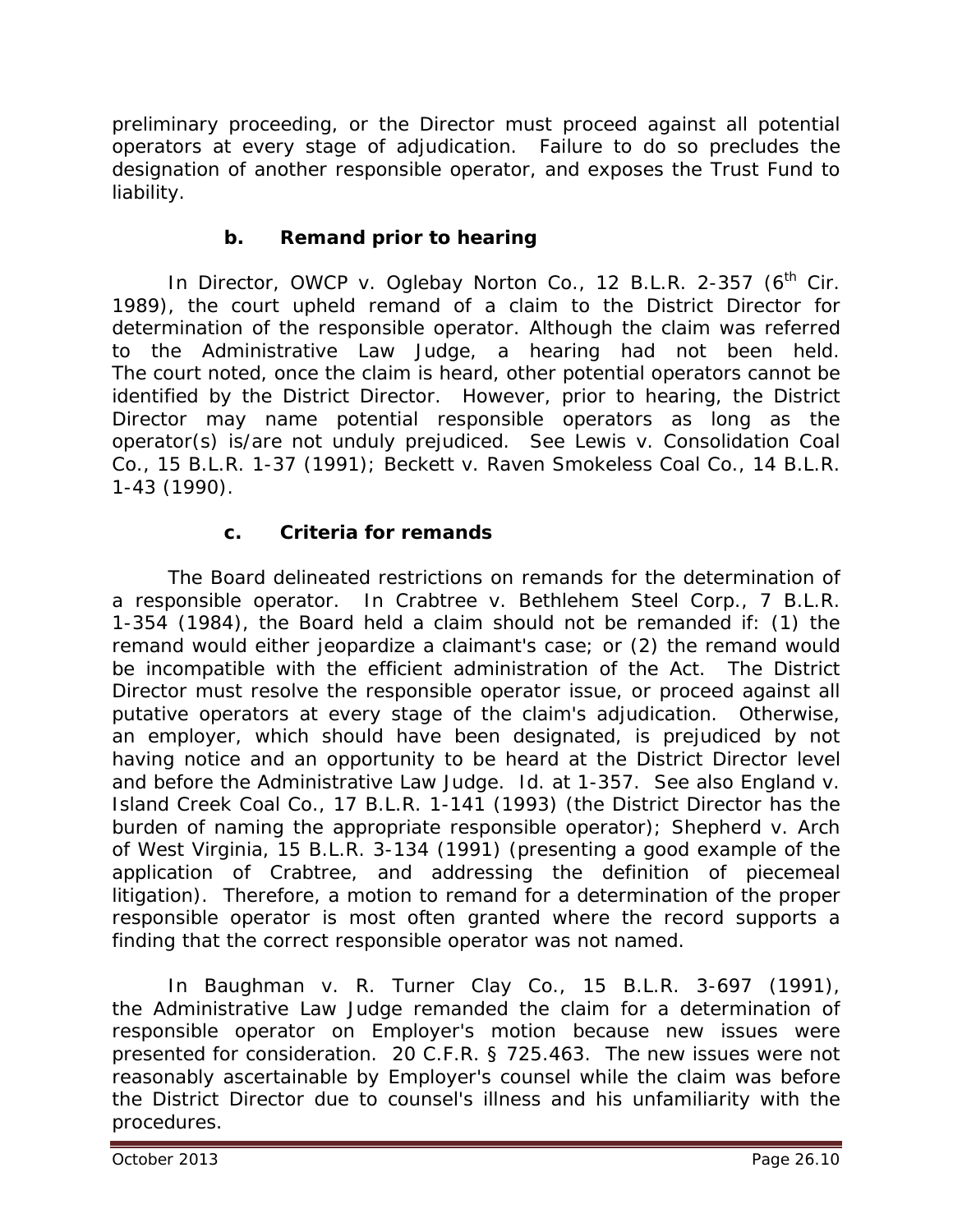# **2. For claims filed after January 19, 2001**

Under the amended regulations, a claim is forwarded with only one operator listed as responsible for the payment of any benefits. This is a significant departure from pre-amendment practices where District Directors would name multiple operators. Subsection 725.418(d) provides the following:

The proposed decision and order shall reflect the district director's final designation of the responsible operator liable for the payment of benefits. No operator may be finally designated as the responsible operator unless it has received notification of its potential liability pursuant to § 725.407, and the opportunity to submit additional evidence pursuant to § 725.410. The district director shall dismiss, as parties to the claim, all other potentially liable operators that received notification pursuant to § 725.407 and that were not previously dismissed pursuant to § 725.410(a)(3).

20 C.F.R. § 725.418(d). In addition, 20 C.F.R. § 725.465(b) provides the following:

The administrative law judge shall not dismiss the operator designated as the responsible operator by the district director, except upon motion or written agreement of the Director.

20 C.F.R. § 725.465(b). And, the amended regulations do not authorize the Administrative Law Judge to remand a claim on grounds that the District Director designated the wrong operator; rather, the Black Lung Disability Trust Fund would be held liable for the payment of benefits. For further discussion of this issue, *see* Chapters 4 and 7.

## **G. Remand for evidentiary development permitted only if record is incomplete**

Before the Administrative Law Judge orders further development of the record, s/he must make a determination that the record is incomplete as to one or more of the contested issues. *Conn v. White Deer Coal Co.*, 6 B.L.R. 1-979 (1984).

It is error to remand a claim for further evidentiary development where "the administrative law judge did not find the evidence to be incomplete on any issue before him but rather required the development of cumulative evidence." The Board determined, "[U]nless mutually consented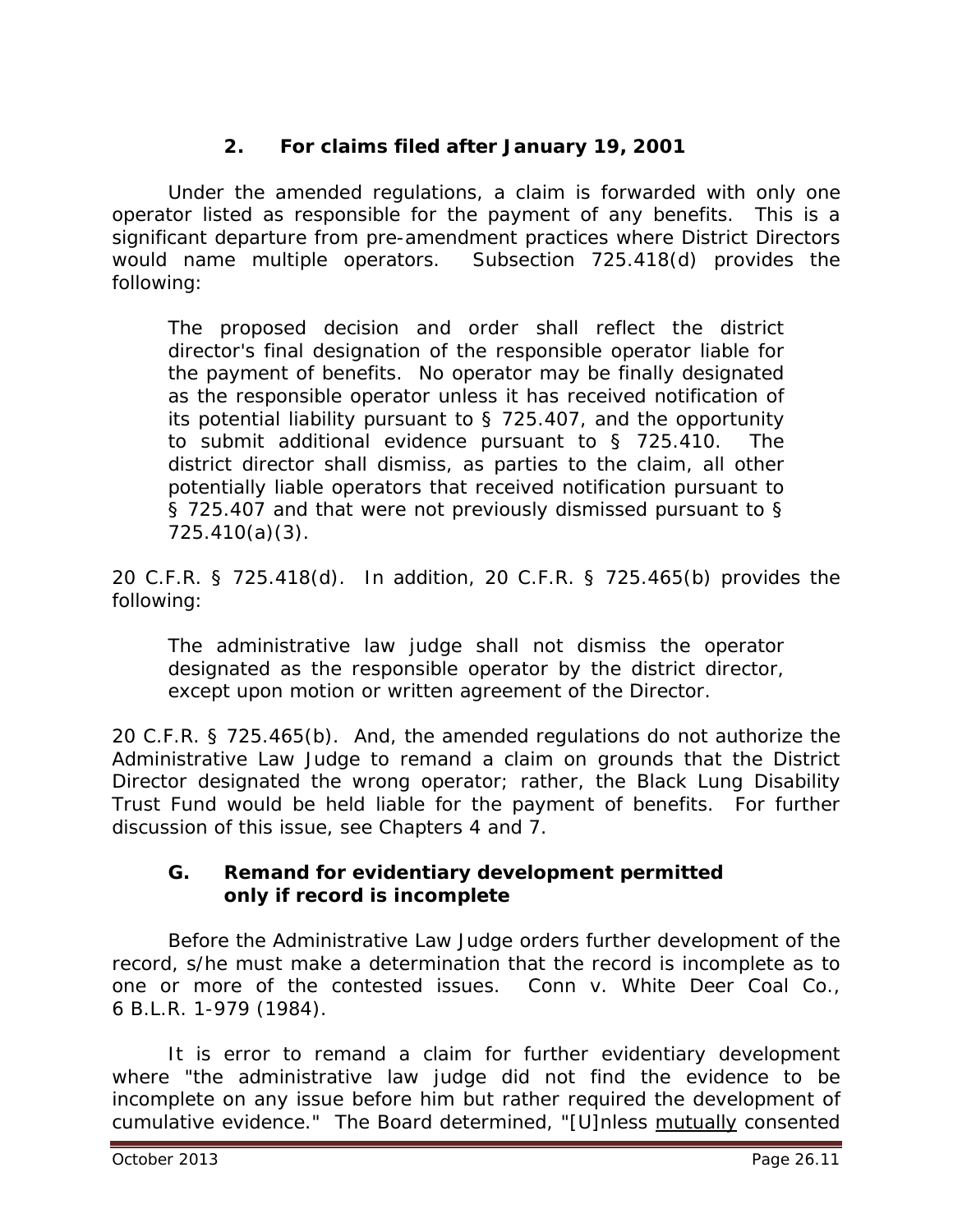to by the parties . . ., further development of the evidence by the administrative law judge is precluded." *Morgan v. Director, OWCP*, 8 B.L.R. 1-491, 1-494 (1986).

*But see King v. Cannelton Industries, Inc.*, 8 B.L.R. 1-146, 1-148 (1985) (development of additional medical evidence is proper when the Administrative Law Judge, questioning the validity of blood gas studies, and seeking to learn more about Claimant's condition, permitted Employer the opportunity to obtain a post-hearing blood gas study and permitted Claimant 30 days to respond); *Lefler v. Freeman United Coal Co.*, 6 B.L.R. 1-579 (1983) (admission of post-hearing examination of Claimant under 20 C.F.R. § 725.456(e) was proper where the Administrative Law Judge wanted to learn more about the effects of Claimant's back injury).

## **III. Transfer of liability to the Black Lung Disability Trust Fund**

Under limited circumstances, the "transfer of liability" provisions in the regulations assessed liability against the Trust Fund to shield employers from unexpected liability resulting from amendments to the Black Lung Benefits Act. The 1977 Amendments provide for reconsideration of claims previously dismissed. The Trust Fund is deemed liable in such cases so employers do not suffer liability in claims that they reasonably expected were finally adjudicated. 20 C.F.R. § 727.101 *et seq. See* Chapter 22 for a discussion of the transfer of liability provisions.

# **IV. Amending the Form CM-1025 (list of contested issues)**

## **A. Generally**

Every claim file referred to the Office of Administrative Law Judges for adjudication should contain a Form CM-1025. This form sets forth the issues contested by the party or parties opposing entitlement (*i.e.* Employer and/or Director, OWCP). The hearing is confined to the issues included on the Form CM-1025. 20 C.F.R. § 725.463. Prior to the scheduled hearing, the Director, OWCP, or Employer, may move to amend the list of contested issues. This motion is only granted where the additional issues were raised in writing at the District Director's level. 20 C.F.R. § 725.463(a).

When new issues are raised before the Administrative Law Judge, s/he has the discretion under 20 C.F.R. § 725.463(b) to (1) remand the case to the District Director, (2) hear and resolve the new issue, or (3) refuse to consider the new issue. *See Callor v. American Coal Co.*, B.L.R. 1-687 (1982), *aff'd sub nom., American Coal Co. v. Benefits Review Board,* 738 F.2d 387, 6 B.L.R. 2-81 (10<sup>th</sup> Cir. 1984).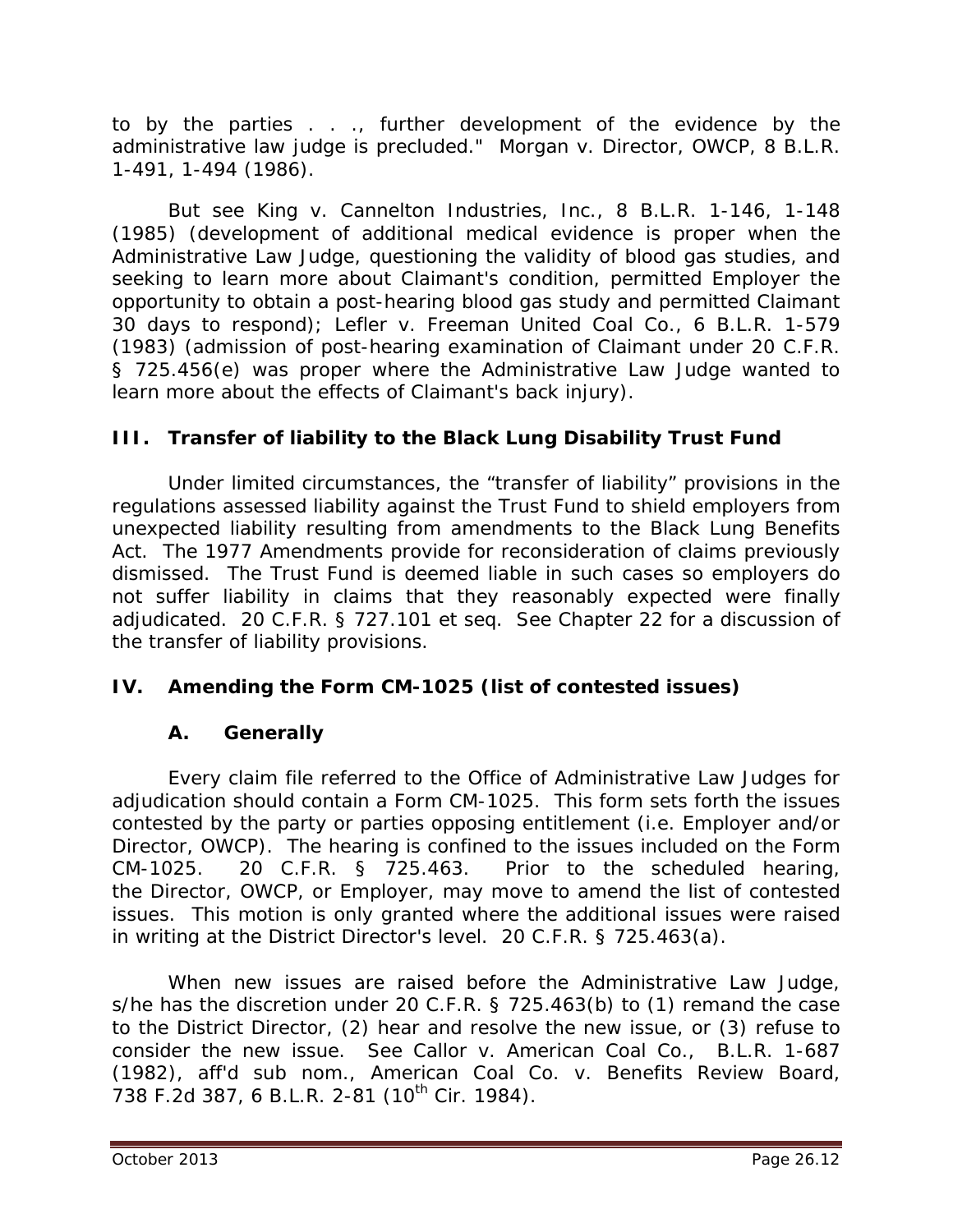An issue not previously considered by the District Director may be adjudicated if the parties consent. Such consent may be inferred where the parties develop evidence, and are aware of each other's intent to litigate the issue. *See Carpenter v. Eastern Associated Coal Corp.*, 6 B.L.R. 1-784 (1984).

#### **B. Limits scope of litigation, issues ascertainable at District Director level, but not noted on Form CM-1025**

The regulatory provisions at 20 C.F.R. § 725.463(b) permit new issues to be raised before the Administrative Law Judge if they were not "reasonably ascertainable" while the claim was pending at the District Director's level.

The Administrative Law Judge erred in permitting the Director, without reason, to litigate issues that were easily ascertainable while the case was pending before the District Director, but were not checked as contested on referral (the Form CM-1025) by the District Director. *Thorton v. Director, OWCP*, 8 B.L.R. 1-277, 1-280 (1985). *See* 20 C.F.R. § 725.463(b).

It is error for an Administrative Law Judge to conduct a hearing where the issues are not specified by the District Director on referral of the claim. Indeed, under these circumstances, it is proper to remand a claim in accordance with 20 C.F.R. § 725.456(e) to develop the evidence, and identify contested issues prior to referral. *Stidham v. Cabot Coal Co.*, 7 B.L.R. 1-97, 1-101 (1984).

## **C. Parties bound by "clerical error" on CM-1025**

In *Chaffins v. Director, OWCP*, 7 B.LR. 1-431 (1984), the Administrative Law Judge properly declined to consider the issue of length of coal mine employment. Counsel for the Director argued, because of a "clerical error," the issue was not "checked" on the Form CM-1025. Director's counsel further stated the issue had been raised in writing before the District Director on prior occasions. The Board held:

[W]e squarely reject the implication of the Director's position on appeal; that he has no duty with respect to identifying the issues to be heard and that the administrative law judge and claimant must look behind the statement of contested issues in the chance that a clerical error was made in its preparation.

*Id.* at 1-434.

Similarly, in *Simpson v. Director, OWCP*, 6 B.L.R. 1-49 (1983), the Administrative Law Judge erred in considering whether Claimant suffered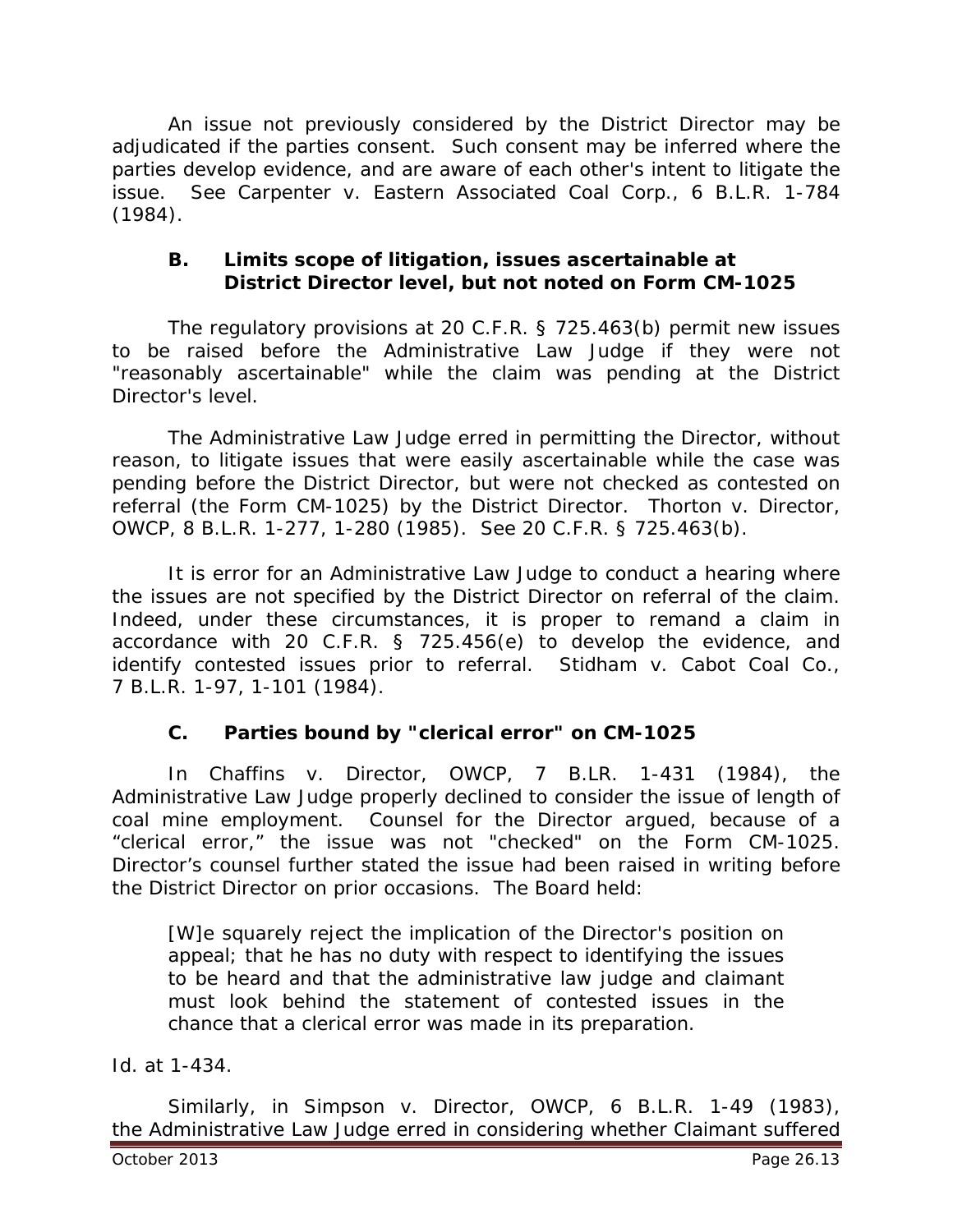from pneumoconiosis, as the issue was not listed as contested. *See also Perry v. Director, OWCP*, 5 B.L.R. 1-527 (1982)(pneumoconiosis not listed as contested); *Kott v. Director, OWCP*, 17 B.L.R. 1-9 (1992) (error to deny benefits on grounds that Claimant failed to establish coal workers' pneumoconiosis where the issue was not listed as contested on the Form CM-1025); *Mullins v. Director, OWCP*, 11 B.L.R. 1-132 (1988)(en banc) (eligibility of survivor conceded if reasonably ascertainable at District Director's level, but not raised at that level by the opposing party).

In an unpublished decision, *Linton v. Director, OWCP*, Case No. 85-3547 (3rd Cir. June 10, 1986)(unpub.), the Third Circuit held Claimant could not raise the issue of Employer's failure to timely controvert the claim at the hearing because the issue was reasonably ascertainable while the case was pending before the District Director, but not listed on the Form CM-1025.

## **D. Waiver of objection to new issue, failure to object**

In *Grant v. Director, OWCP*, 6 B.L.R. 1-619 (1983), Claimant waived his right to challenge litigation of issues not marked as contested because Claimant failed to object when the Administrative Law Judge expressly presented the issues as contested at the formal hearing. *See also Prater v. Director, OWCP*, 87 B.L.R. 1-461 (1986) (Claimant's counsel failed to object to Employer's motion to enlarge issues at the hearing).

In *Carpenter v. Eastern Assoc. Coal Corp.*, 6 B.L.R. 1-784 (1984), the Administrative Law Judge properly decided certain medical issues, which were not listed as contested on the Form CM-1025, because the record supported a finding that each party (1) developed medical evidence on the issues, and (2) was aware of the opposing party's intent to litigate the issues.

## **E. Parties agree not to litigate issue, error to consider**

Fundamental fairness was violated, which resulted in prejudicial error, when the Administrative Law Judge considered an issue that the parties agreed not to litigate. Specifically, the Board reversed the Administrative Law Judge's decision to consider length of coal mine employment where the issue was not (1) listed as an issue on the Form CM-1025, and (2) submitted as an issue in writing to the District Director. As a result, the Board concluded that Claimant was denied due process. *Derry v. Director, OWCP*, 6 B.L.R. 1-553, 1-555 (1983) (the parties stipulated to ten years of coal mine employment).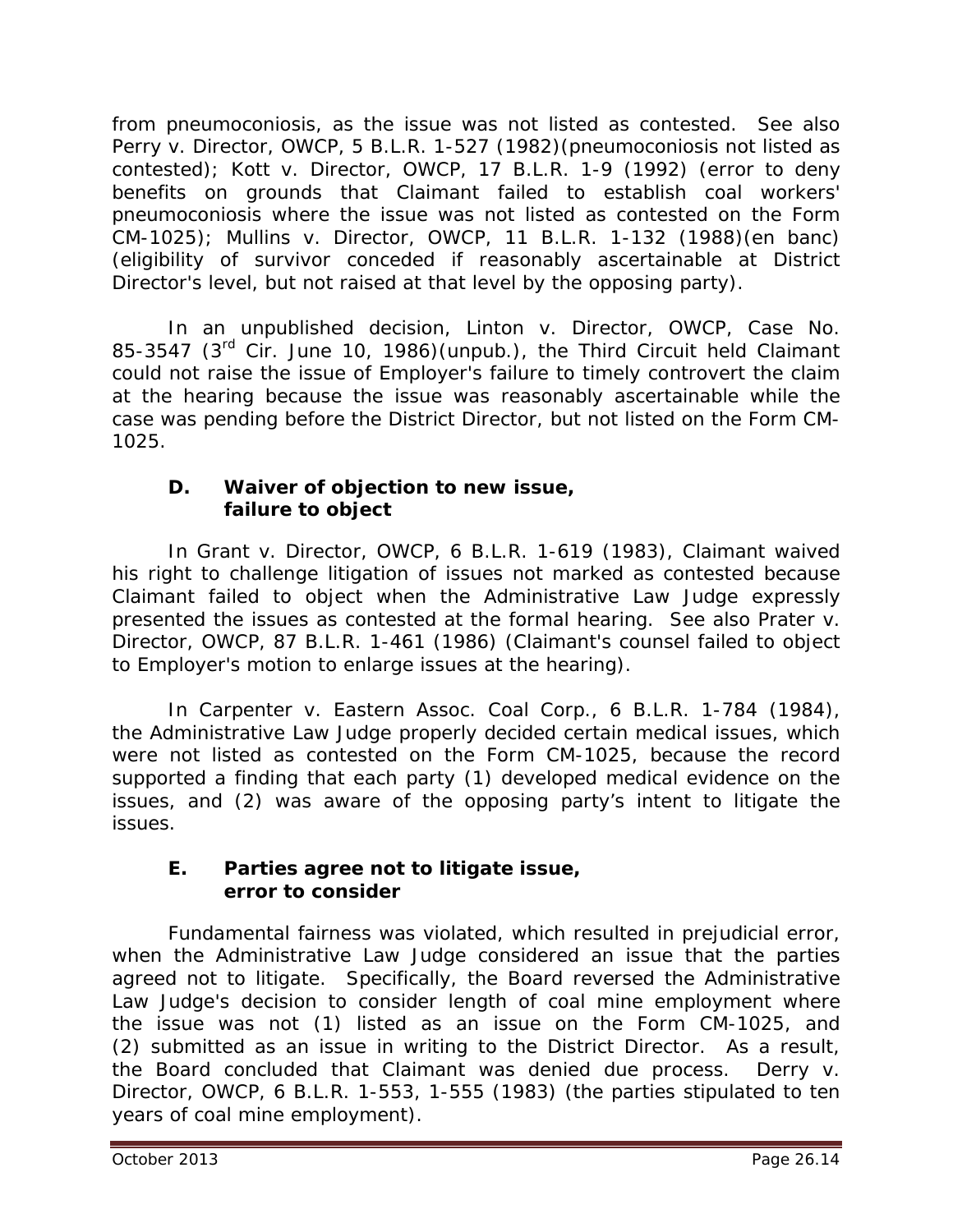In *Kott v. Director, OWCP*, 17 B.L.R. 1-9 (1992), the Administrative Law Judge erred in determining that Claimant did not suffer from pneumoconiosis arising out of coal mine employment. The issue was not marked as contested on the Form CM-1025, or raised in writing before the District Director. As a result, the Board concluded the Director conceded the presence of pneumoconiosis related to coal mine employment, and it was error for the Administrative Law Judge to adjudicate the issue.

## **V. Motions for discovery and proffers of evidence**

In responding to motions to compel discovery, the primary consideration is to guarantee the right of every party to a full and fair hearing. The regulations at 20 C.F.R. § 725.455 set forth the hearing procedures in general terms, and give the Administrative Law Judge the authority to inquire into the facts and evidence. This section also exempts the hearing before the Administrative Law Judge from the common law or the Federal Rules of Evidence, thus giving the Administrative Law Judge greater latitude in determining the facts and merits of a claim.

Prior to a hearing, any party may submit a motion to compel discovery. 29 C.F.R. § 18.6. Motions to compel discovery can be used to request physical examinations, answers to interrogatories, depositions, medical reports, and medical release forms. Twenty C.F.R. § 725.450 guarantees the right of all parties to a full and fair hearing. Thus, the parties have a right to develop evidence relevant to the claim.

Twenty-nine C.F.R. § 18.21(a) provides, "[I]f . . . a party upon whom a request is made pursuant to §§ 18.18 through 18.20 . . . fails to respond adequately or objects to the request, or any part thereof . . . , the discovering party may move the administrative law judge for an order compelling a response . . . ." And, pursuant to 20 C.F.R. § 725.465, a claim may be dismissed upon failure of the claimant to comply with a lawful order of the Administrative Law Judge, or failure to attend a scheduled hearing. 20 C.F.R. § 725.465.

For a discussion of the admission of pre- and post-hearing deposition testimony, *see* Chapter 28.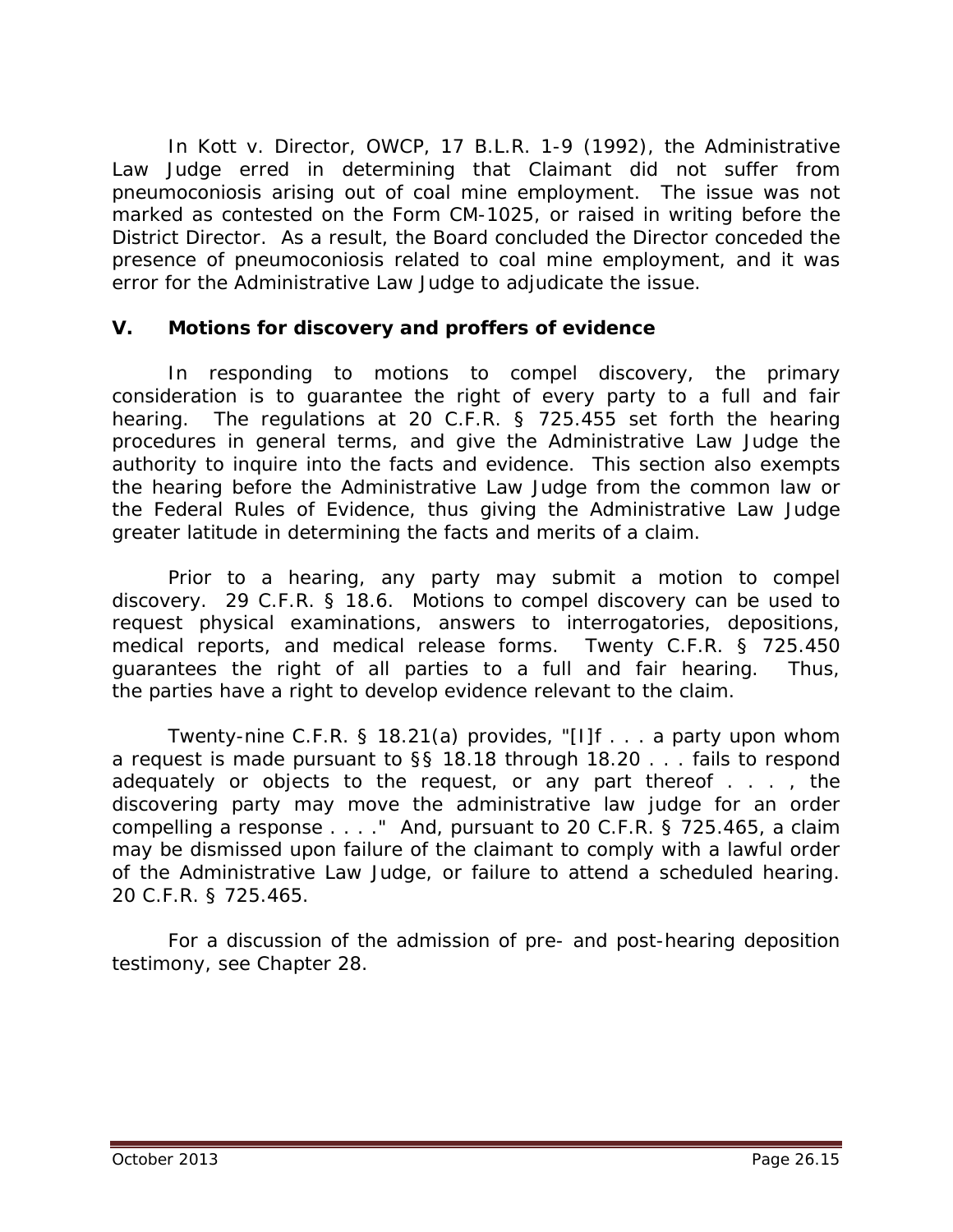## **VI. Medical examinations**

For issues related to medical examinations and testing on modification, *see* Chapter 23.

## **A. Multiple examinations permitted**

## **1. For claims filed on or before January 19, 2001**

## **a. Generally**

Twenty C.F.R. § 725.414 allows the putative responsible operator to require that Claimant submit to a physical examination by a doctor of the operator's choice. *See also* 20 C.F.R. §§ 725.413 and 725.414(a) (2000). These regulations do not limit the number of examinations of the miner, *Horn v. Jewell Ridge Coal Co.*, 6 B.L.R. 1-933 (1984), and Employer may have Claimant examined more than one time. *King v. Cannelton Indus., Inc.*, 8 B.L.R. 1-146 (1985), *aff'd.,* Case No. 85-1878 (4th Cir. Jan. 30, 1987)(unpub.).

#### **b. Motion to compel examination, factors to consider**

If a miner has undergone one or more medical examinations at Employer's request, and Employer submits a motion seeking to compel an additional examination, the motion should be granted only if (1) the miner submitted evidence indicating a substantial change in condition from the time of the last submitted evidence, (2) Employer has not previously submitted reasonably contemporaneous evidence, or (3) the record is incomplete as to an issue requiring adjudication. *Harlan Coal Co. v. Lemar*, 904 F.2d 1042 (6<sup>th</sup> Cir. 1990); *Marx v. Director, OWCP*, 870 F.2d 114 (3rd Cir. 1989); *North American Coal Co. v. Miller*, 870 F.2d 948 (3rd Cir. 1989); and *Blackstone v. Clinchfield Coal Co.*, 10 B.L.R. 1-27 (1987).

In addition, before granting a motion to compel a medical examination, consideration should be given to hardship on the miner. *See Arnold v. Consolidation Coal Co.*, 7 B.L.R. 1-68 (1985)*; Bertz v. Consolidation Coal Co.*, 6 B.L.R. 1-820 (1984). In response to Employer's motion to compel a medical examination, Claimant may file a motion for protective order pursuant to 29 C.F.R. § 18.15. To prevail, Claimant must demonstrate good cause by setting forth facts demonstrating the examination is annoying, embarrassing, oppressive, or unduly burdensome. Further, a miner cannot be required to travel more than 100 miles for an examination unless authorized by the District Director. 20 C.F.R.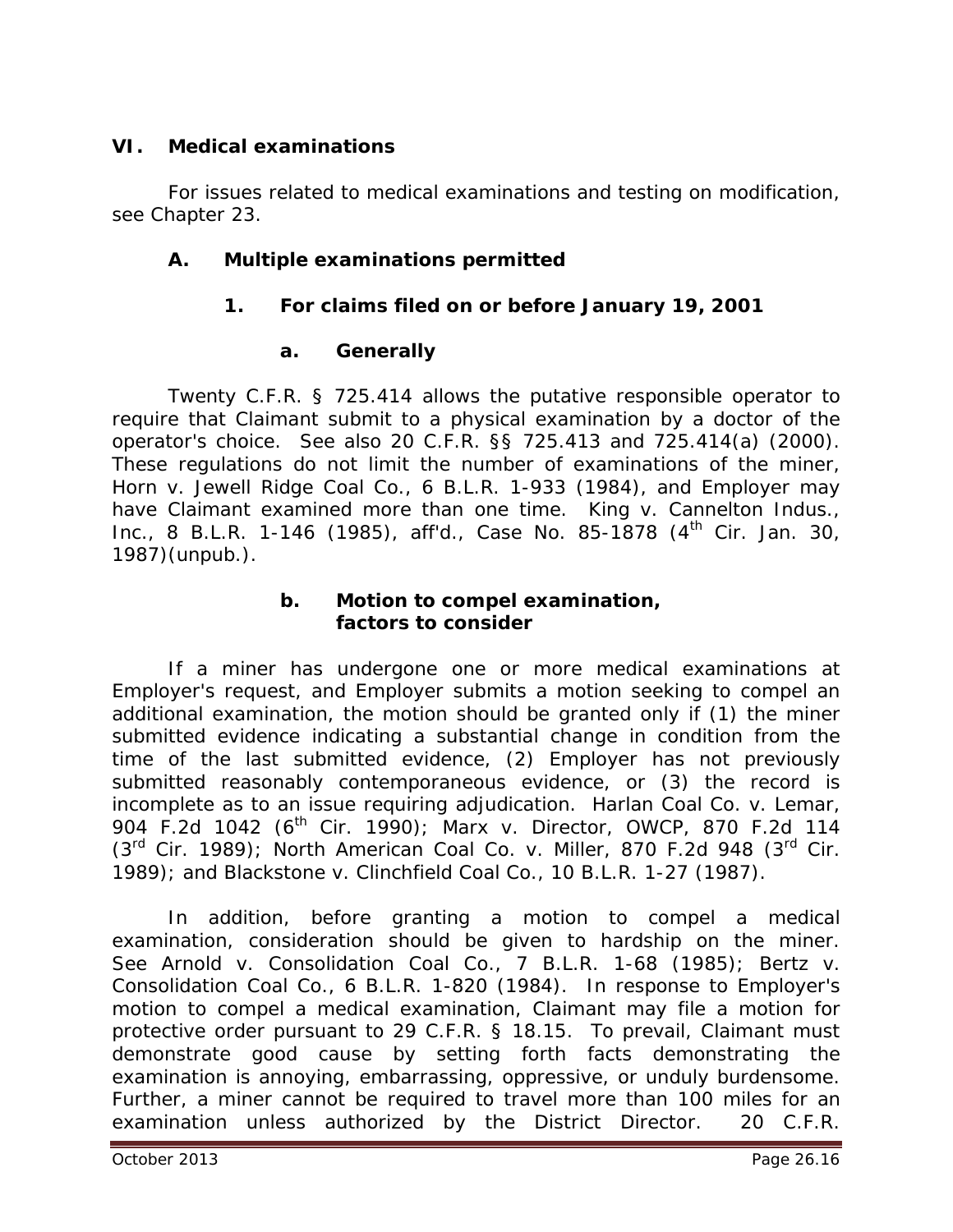§ 725.414(a). Employer does have alternatives in developing evidence including interrogatories, depositions, consultative reviews of the medical evidence, and rereading x-rays. *See* 20 C.F.R. § 725.414(a) and 29 C.F.R. § 18.15.<sup>[3](#page-16-0)</sup>

## **c. Failure to cooperate**

Employer has a right to request a physical examination of the miner in order to ensure a "full and fair hearing." Here, the Board noted Employer is not limited to only one examination, or to an examination by the same physician. Thus, where the record revealed a pulmonary function study could not be interpreted by Employer's physician due to poor effort, it was proper for the Administrative Law Judge to order a second examination. *Blackstone v. Clinchfield Coal Co.*, 10 B.L.R. 1-27, 1-29 (1987).

As previously noted, Employer may have the miner examined more than once, either by the same physician, or by different physicians of Employer's choosing. It is within the Administrative Law Judge's discretion to compel the miner to submit to a second Employer-procured examination. *King v. Cannelton Industries, Inc.*, 8 B.L.R. 1-146 (1985), *aff'd. mem.*, 811 F.2d 1505 ( $4<sup>th</sup>$  Cir. 1987) (it was proper to order the miner to submit to further blood gas testing, where the validity of testing already conducted was questioned; the Administrative Law Judge properly left the record open to allow the miner an opportunity to respond to the post-hearing blood gas study results).

#### **d. Evidentiary development before District Director required**

Twenty C.F.R. § 725.414(e)(2) requires that Employer make a "good faith" attempt to develop its evidence while the claim is pending before the District Director. Failure to make such a effort may constitute a waiver of the right to an examination of the miner, or to have the miner's evidence evaluated by a physician of the operator's choice. *See Morris v. Freeman United Coal Mining Co.*, 8 B.L.R. 1-505 (1986).

On the other hand, if it is determined the miner unreasonably refused to submit to a medical examination, all evidentiary development of the claim should be suspended, and the claim may be denied by reason of abandonment or dismissed (as appropriate). 20 C.F.R. § 725.408. However, before a claim can be denied by reason of abandonment, or

<span id="page-16-0"></span><sup>&</sup>lt;sup>3</sup> Proposed regulatory amendment at 29 C.F.R. § 18.52.  $\overline{a}$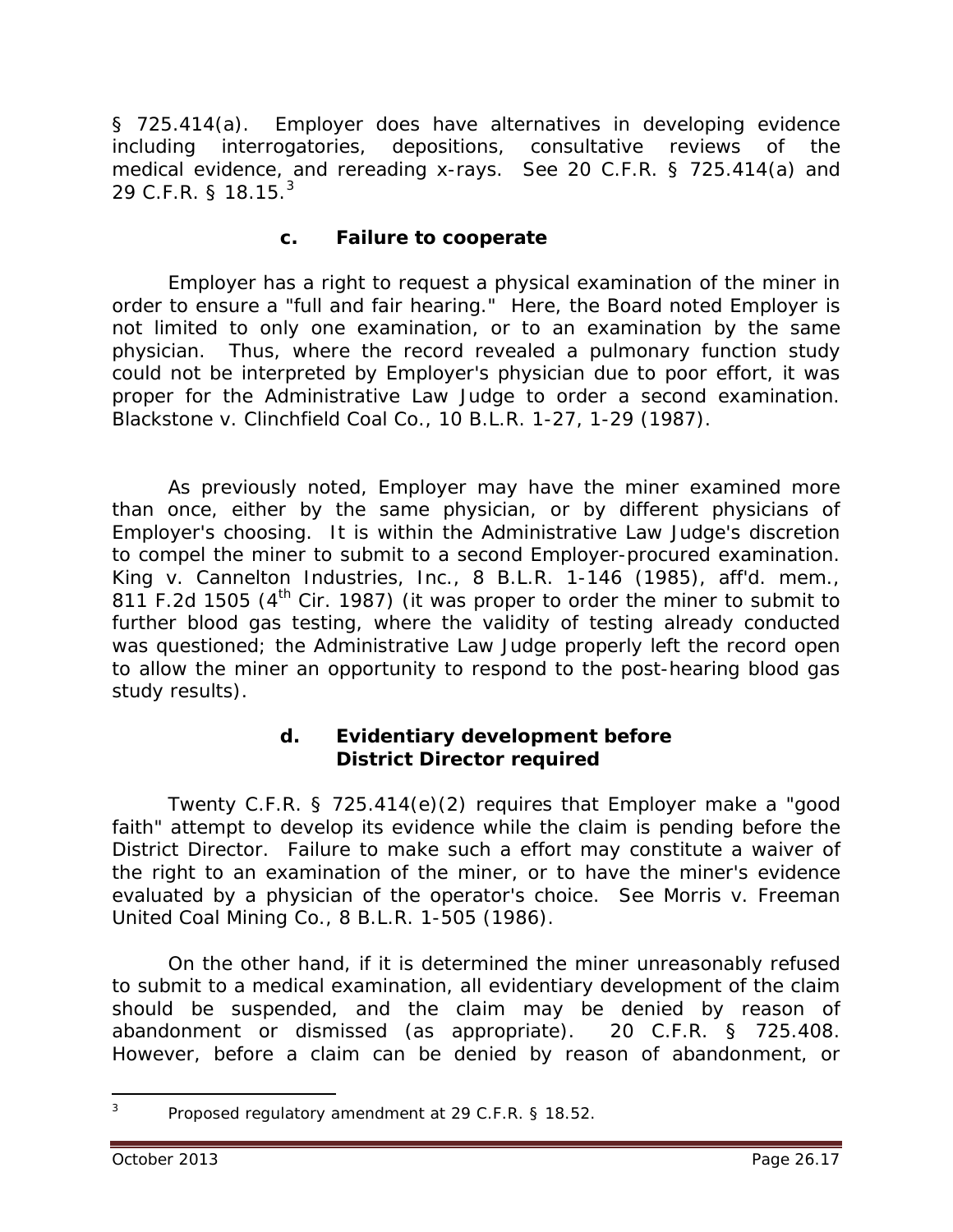dismissed for failure to submit to a medical examination, the miner must be notified of the reasons for the potential denial or dismissal and of any action that needs to be taken to avoid the denial or dismissal. 20 C.F.R. § 725.409; *Couch v. Betty B Coal Co*., BRB No. 88-4067 BLA (June 29, 1992)(unpub.).

In *Scott v. Bethlehem Steel Corp.*, 6 B.L.R. 1-760 (1984), the Administrative Law Judge erred in requiring the miner to submit to a post-hearing examination conducted by a physician of Employer's choice after determining that, while the claim was pending before the District Director, Employer failed "to undertake a good faith effort to develop its evidence and, consequently, had waived its right to have . . . Claimant examined by a physician of its choice." *See* 20 C.F.R. § 725.414(e)(2). The Board stated:

The administrative law judge initially determined that the employer had failed to proffer any good reason why it had delayed for almost a year after being apprised of its potential benefits liability to schedule claimant for an examination.

. . .

Furthermore, while the fact that the employer did not intentionally obstruct the expedient processing and adjudication of (the) claim is certainly relevant to the issue of whether the employer had made a 'good faith' effort to develop its evidence, that determination, in and of itself, is not sufficient to compel the claimant to submit to a physical exam conducted by employer's physician post-hearing.

*Id.* at 1-764.

In *Pruitt v. USX Corp.*, 14 B.L.R. 1-129 (1990), the Board held Employer's failure to engage in "good faith" development of the evidence at the District Director's level may result in a waiver of its right to have the miner examined by a physician of its choice, or to have a miner's evidence reviewed by a physician of its choice. *See also Hardisty v. Director, OWCP*, 7 B.L.R. 1-322 (1984), *aff'd.*, 776 F.2d 129, 8 B.L.R. 2-72 (7th Cir. 1985); *Horn v. Jewell Ridge Coal Corp.*, 6 B.L.R. 1-933 (1984); *Bertz v. Consolidation Coal Co.*, 6 B.L.R. 1-820 (1984).

In *Morris v. Freeman United Coal Mining Co.*, 8 B.L.R. 1-505 (1986), the Board held, because Employer failed to contest the District Director's denial of its request to have the miner examined, and took no further action in the two years prior to the hearing, the Administrative Law Judge properly concluded Employer waived its right to have the miner examined.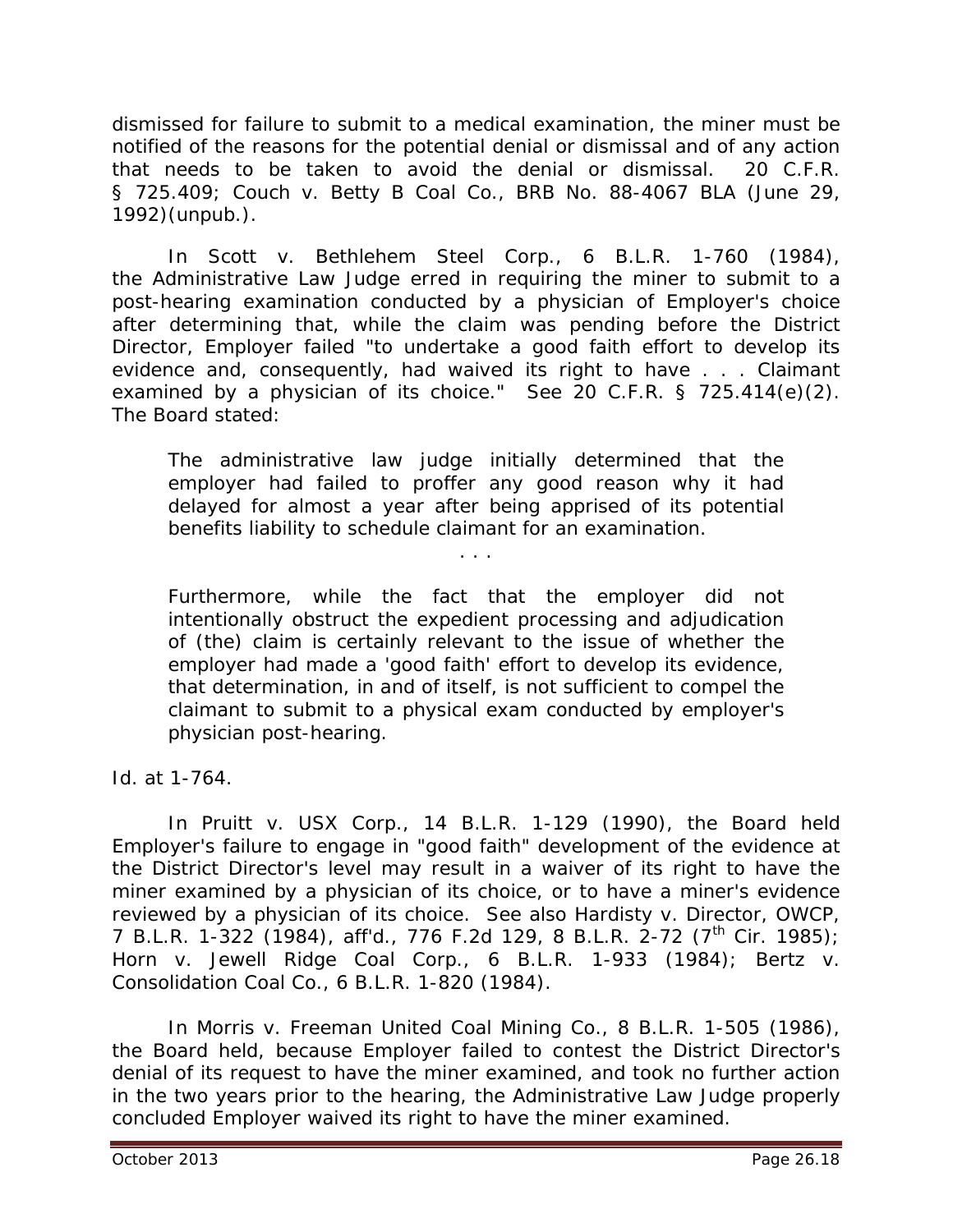## **e. Response to medical reports**

A party must be provided an opportunity to respond to medical reports submitted into the record by the opposing party, or to cross-examine the physicians who prepared the reports. *North American Coal Co. v. Miller*, 870 F.2d 98 (3rd Cir. 1989); *Pruitt v. USX Corp.*, 14 B.L.R. 1-129 (1990); *Morris v. Freeman United Coal Mining Co.*, 8 B.L.R. 1-505 (1986); *Chancey v. Consolidation Coal Co.*, 7 B.L.R. 1-240 (1984). However, in dealing with the rebuttal of Claimant's evidence in claims filed on or before January 19, 2001, there is no requirement that Employer be allowed to submit an equal number of medical reports as Claimant. *See Blackstone v. Clinchfield Coal Co.*, 10 B.L.R. 1-27 (1987); *King v. Cannelton Indus., Inc.*, 8 B.L.R. 1-146 (1985); *Bertz v. Consolidation Coal Co.*, 6 B.L.R. 1-820 (1984); *Horn v. Jewell Ridge Coal Corp.*, 6 B.L.R. 1-933 (1984).

#### **f. Physician may consider evidence not admitted**

It is proper for the Administrative Law Judge to consider a medical opinion that reviews medical evidence not formally admitted into the record. *Peabody Coal Co. v. Director, OWCP [Durbin]*, 165 F.3d 1126 (7<sup>th</sup> Cir. 1999).

## **2. For claims filed after January 19, 2001**

#### **a. Generally**

Under the amended regulations at 20 C.F.R. § 725.414, a claimant and employer each may submit two medical opinions based on examinations of the miner and/or review of the medical evidence of record in originally filed claims as well as claims filed under 20 C.F.R. § 725.309. On modification, each party is permitted to submit one additional medical opinion based on examination of the miner. 20 C.F.R. § 725.310. *See* Chapter 4 for further discussion of the evidentiary limitations under the amended regulations (including limitations pertaining to petitions for modification). *See* Chapter 23 for further discussion of petitions for modification. *See* Chapter 24 for further discussion of subsequent claims.

#### **b. Rebuttal of medical opinion**

The amended regulations do not provide for "rebuttal" of a medical opinion; rather, a physician preparing a "medical report" may submit supplemental reports, and may testify by deposition or at the hearing to address additional evidence as it comes into the record. For a discussion of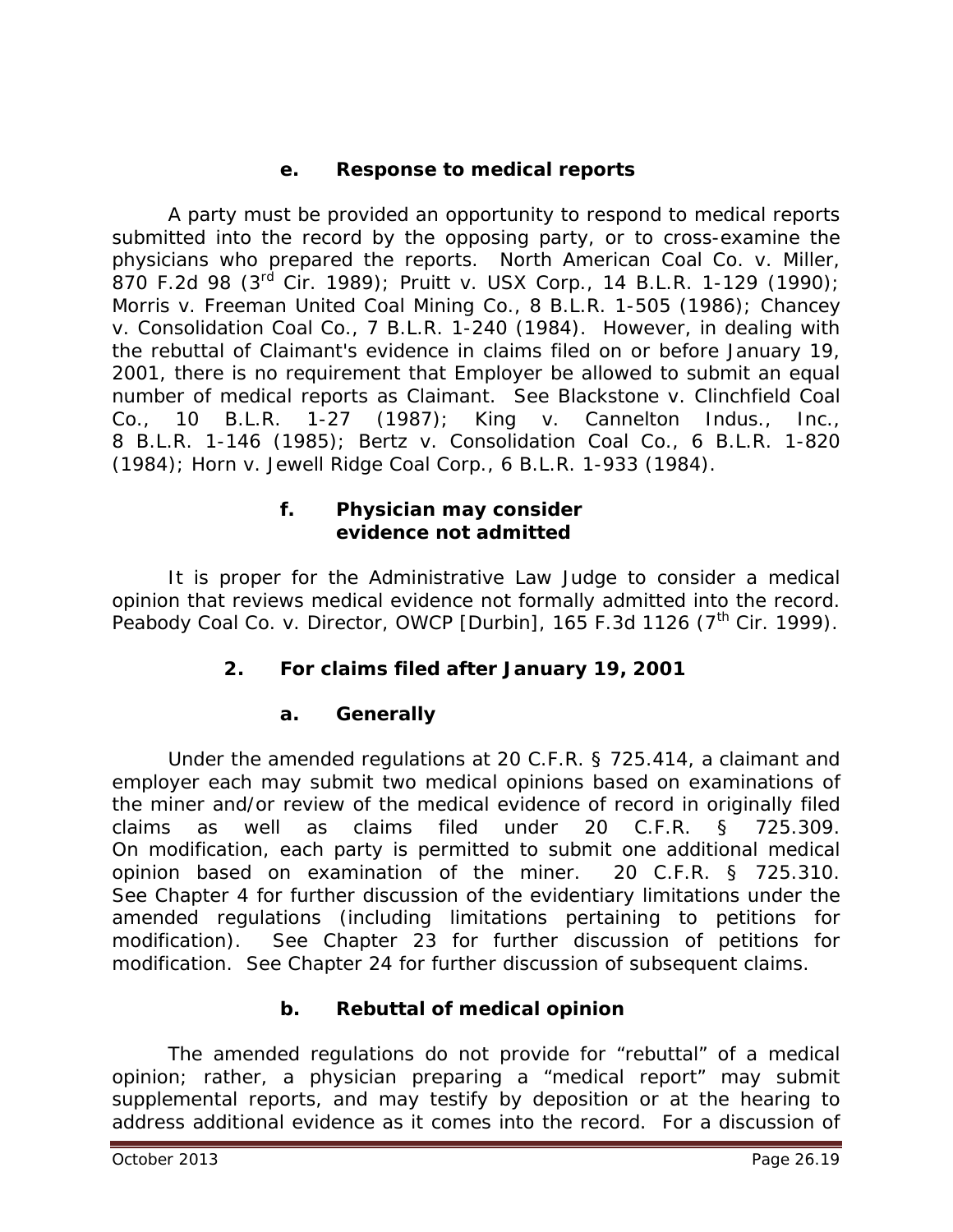the limitations on "rebuttal" of a medical report under the amended regulations, *see* Chapter 4.

## **c. Physician may consider only admitted evidence**

For claims filed after January 19, 2001, the evidentiary limitations at 20 C.F.R. § 725.414 apply. Under these regulations, medical reports and expert medical testimony are limited to evidence properly admitted into the record (unlike the law applicable to claims filed on or before January 19, 2001). 20 C.F.R. §§ 725.414(a)(2)(i) and (3)(i), 725.457(d), and 725.458. For a discussion of the application of the amended regulations, *see* Chapters 3 and 4.

## **d. Failure to cooperate**

 Under the pre-amendment regulations, the provisions at 20 C.F.R. § 725.408 (2000), "Refusal to submit to medical examinations or tests," read as follows:

If an adjudication officer determines that a miner has unreasonably refused to submit to medical examinations or tests scheduled under §§ 725.406 or 725.407(a), all evidentiary development of the claim shall be suspended and the adjudication officer shall proceed to deny the claim by reason of abandonment (§ 725.409) or by dismissal (§ 725.465) as is appropriate.

20 C.F.R. § 725.408 (2000). Under the December 2000 amendments to the Part 725 regulations, the foregoing regulatory provisions were dropped.

Moreover, under the pre-amendment regulations, in cases where the Administrative Law Judge ordered the miner to attend an examination or undergo testing, s/he had authority to dismiss the claim under 20 C.F.R. § 725.465(a)(2) (2000) for "failure of the claimant to comply with a lawful order of the administrative law judge . . .." The Administrative Law Judge retains this authority under the amended regulations, *see* 20 C.F.R. § 725.465(a)(2). However, the amended regulations provide, "No claim shall be dismissed in a case with respect to which payments prior to final adjudication have been made to the claimant in accordance with § 725.522, except upon the motion or written agreement of the Director."

Therefore, without the Director's consent, the Administrative Law Judge cannot dismiss a claim because of a miner's failure to cooperate. Alternatively, where a claimant refuses to undergo testing, or attend a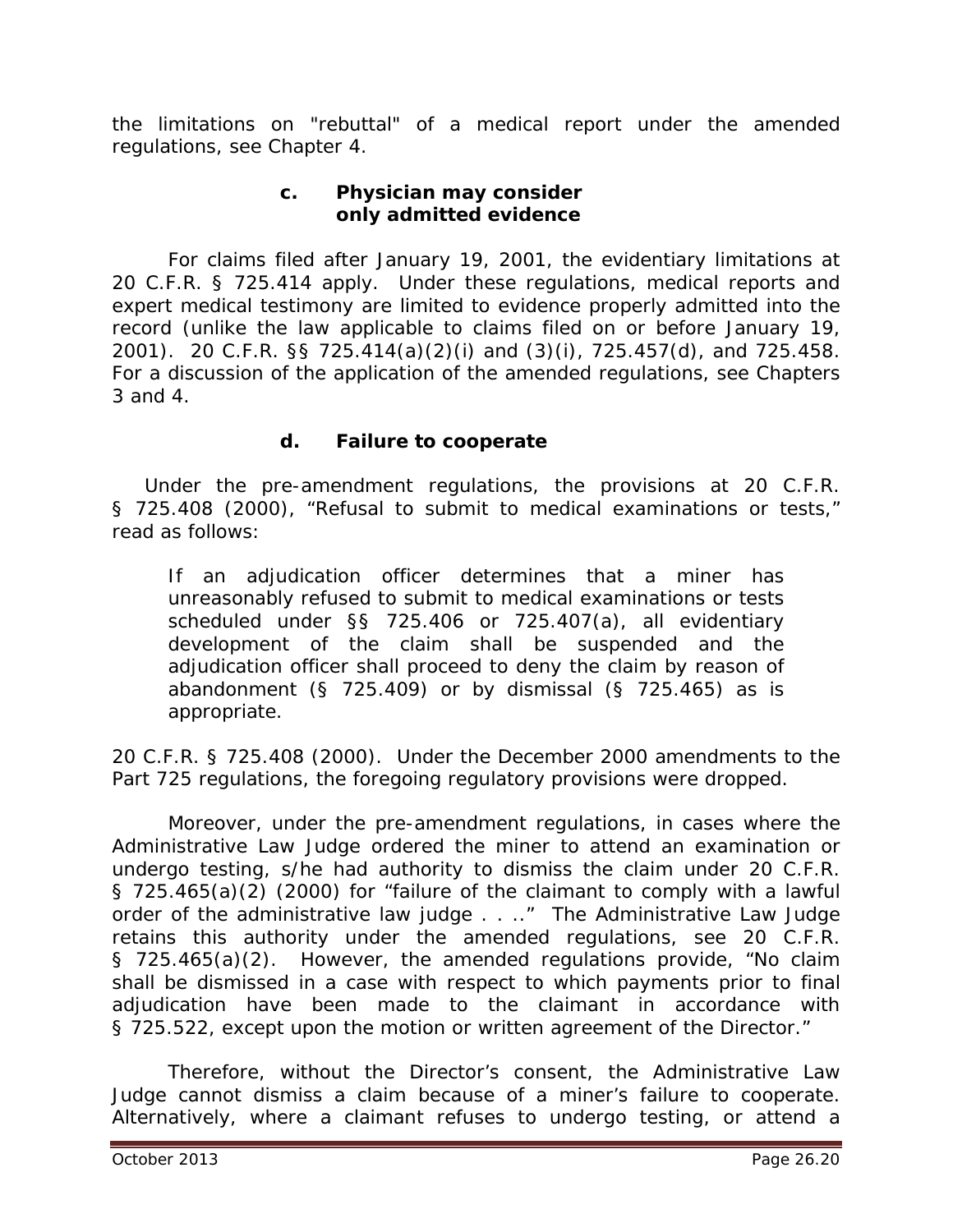medical examination as ordered by the Administrative Law Judge, then the claim may be "denied" as abandoned. However, 20 C.F.R. § 725.409 provides, in part, the following:

(a) A claim may be denied at any time *by the district director* by reason of abandonment where the claimant fails:

(1) To undergo a required medical examination without good cause . . . .

20 C.F.R. § 725.409(a)(1) (italics added).

Although the regulation addresses the authority of the District Director to deny a claim by reason of abandonment, the Board upheld an Administrative Law Judge's use of 20 C.F.R. § 725.409 to deny a claim. Notably, in *Bianco v. Director, OWCP*, 12 B.L.R. 1-94 (1989), the Administrative Law Judge found the miner's claim abandoned pursuant to 20 C.F.R. § 725.409, and denied it. The Board stated, "[W]e hold that the administrative law judge properly found the living miner's claim to have been abandoned."

# **B. Failure or refusal to attend medical evaluation**

## **1. Physical examination not contraindicated, dismissal proper**

The Administrative Law Judge may order a miner to submit to a post-hearing physical examination, and may dismiss a claim where the miner unreasonably fails to attend. In *Goines v. Director, OWCP*, 6 B.L.R. 1-897 (1984), the miners refused to attend physical examinations, which were scheduled by the District Director, and ordered by the Administrative Law Judge. In support of their refusal, the miners submitted two physicians' opinions stating, due to the miners' poor health, further stress-testing, including x-ray studies and pulmonary function and blood gas studies, "would be hazardous to the claimants and should be avoided." The Board affirmed the Administrative Law Judge's orders that the miners undergo physical examinations, which did not include stress testing or x-ray studies, and it upheld the Administrative Law Judge's dismissal of the claims based upon the miners' failure to comply with his lawful orders.

## **2. Blood gas testing contraindicated, dismissal improper**

Dismissal was improper where testimony supported a treating physician's opinion that further blood gas testing was contraindicated. Thus,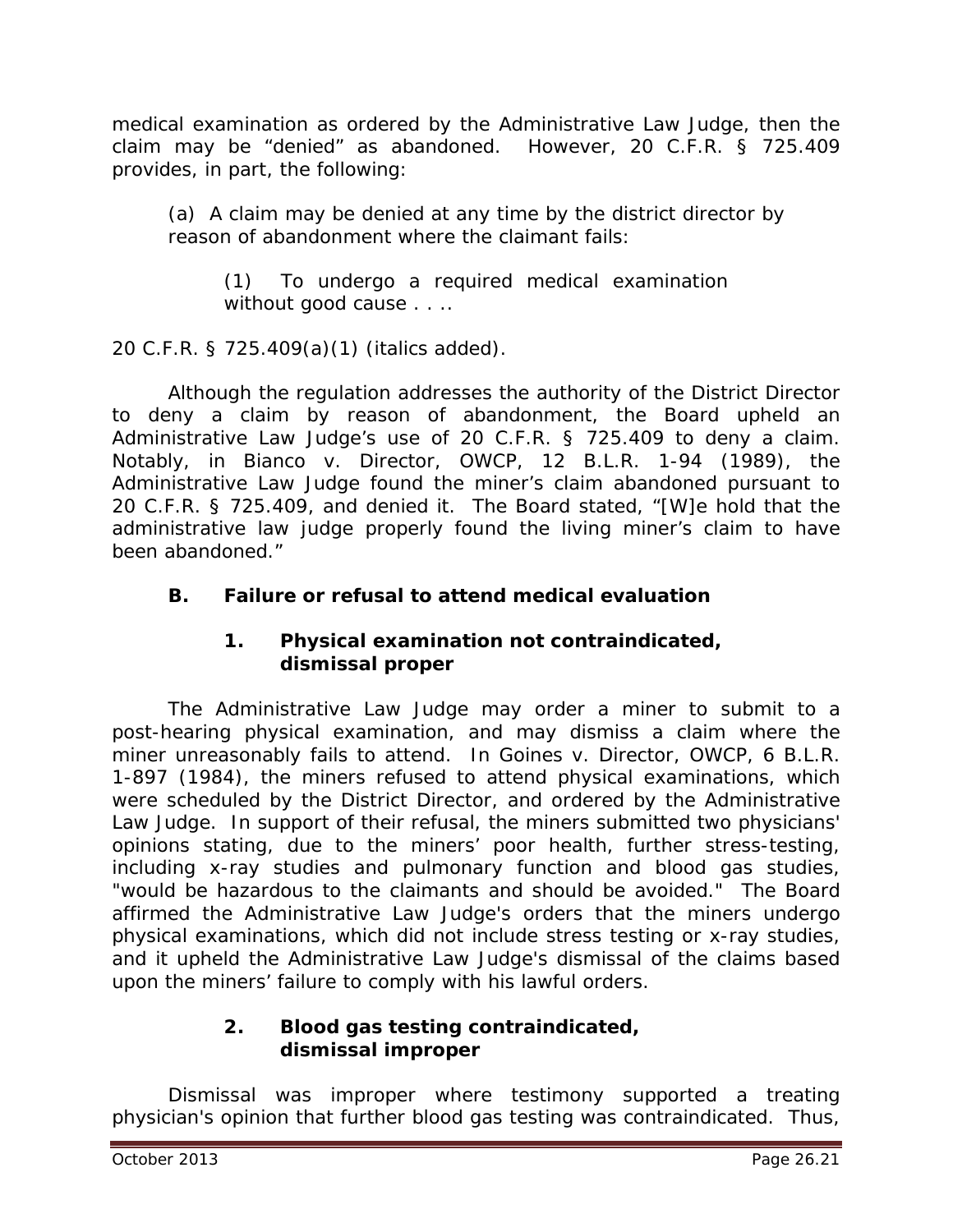where the miner's physician stated further blood gas testing was not advisable due to the miner's history of phlebitis and thrombosis, it was proper for the Administrative Law Judge: (1) to decline to require Claimant to undergo such testing; and (2) to deny Employer's motion to dismiss for Claimant's failure to attend the examination. *Bertz v. Consolidation Coal Co.*, 6 B.L.R. 1-820 (1984).

## **C. Questionable test results; lack of cooperation**

The Board remanded a claim where the Administrative Law Judge failed to discuss Claimant's refusal to attend a medical examination at Employer's request. The Board reversed the Administrative Law Judge's finding that the issue was moot after concluding the named Employer was not responsible for the payment of benefits. Consequently, the Administrative Law Judge was required to address the issue on remand. *Settlemoir v. Old Ben Coal Co.*, 9 B.L.R. 1-109 (1986).

In a pre-amendment claim, it was proper under 20 C.F.R. § 725.456(e) (2000) for the Administrative Law Judge to order the miner undergo a second Employer-procured examination where the pulmonary function study conducted as part of the first examination could not be interpreted due to Claimant's poor effort. *Blackstone v. Clinchfield Coal Co.*, 10 B.L.R. 1-27 (1987).

On the other hand, Employer received a full and fair hearing despite the fact that the Administrative Law Judge denied its Motion to Require Claimant's Cooperation on a Pulmonary Function Study. Employer argued the record contained "ample evidence" that the miner did not cooperate during a prior pulmonary function study. The Board held Employer did not establish "substantial prejudice" as a result of the ruling because a nonqualifying study, even if valid, could not demonstrate "substantial prejudice" to Employer. *Lafferty v. Cannelton Industries, Inc.*, 12 B.L.R. 1-190, 1-192 and 1-193 (1989).

## **D. District Director's failure to act on request for medical examination, remedy for**

The Administrative Law Judge properly resolved confusion caused by the District Director's failure to act on a request for a medical examination of the miner by permitting the development of additional evidence. *Lefler v. Freeman United Coal Co.*, 6 B.L.R. 1-579, 1-580 and 1-581 (1983).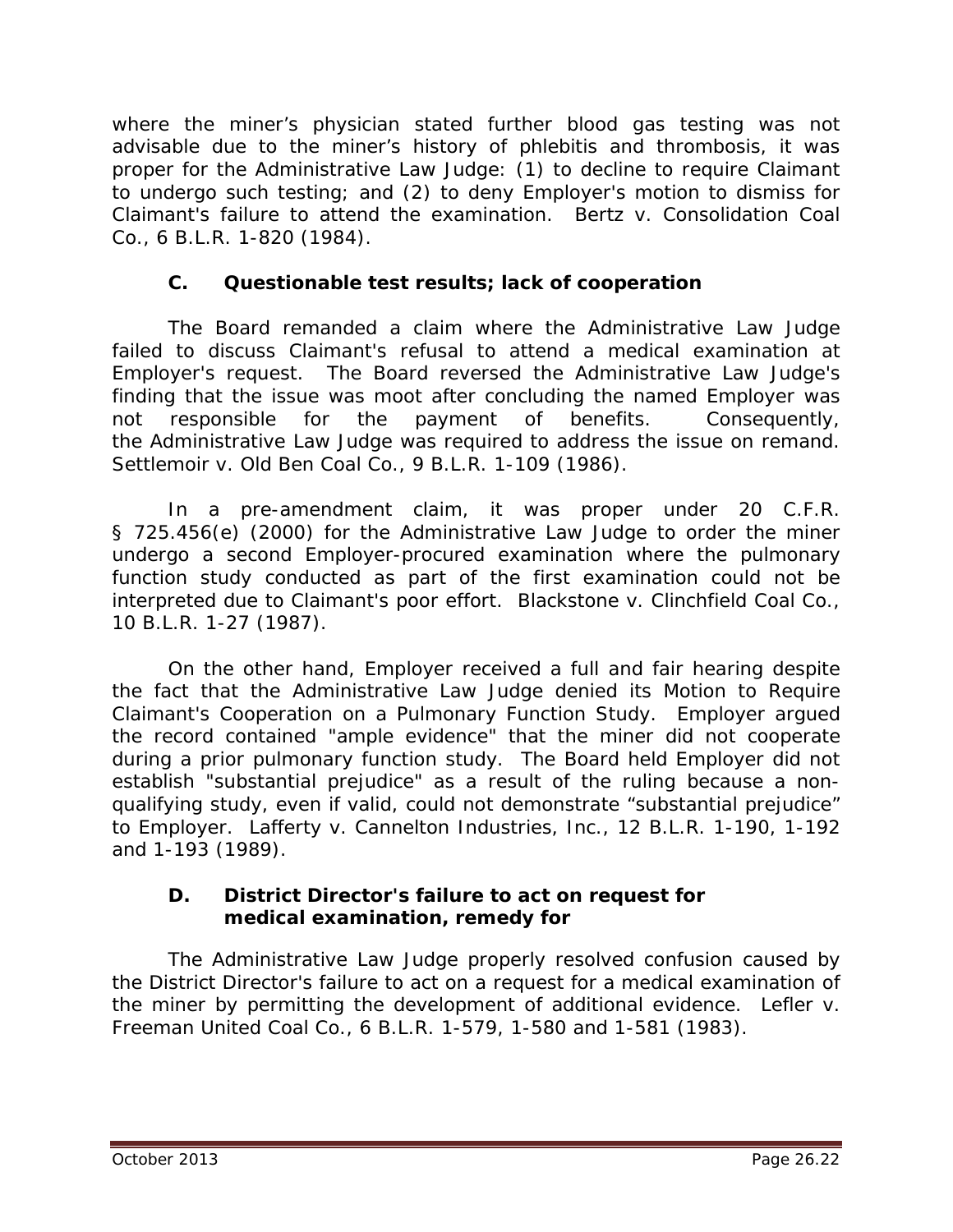## **E. Notice of examination provided to claimant's representative**

The miner's due process rights were violated where his representative was not served with notice, in contravention of 20 C.F.R. § 725.364, of the Director's request that the miner undergo a medical examination. As a result, the Board struck the physician's report. *Casias v. Director, OWCP*, 6 B.L.R. 1-438, 1-444 (1983).

Similarly, the Administrative Law Judge properly refused to admit a non-qualifying blood gas study offered by Employer because the study was scheduled by Employer's insurance carrier without notifying Claimant's counsel. Although Employer provided more than 20 days' notice of its intent to proffer the evidence at the hearing, the Administrative Law Judge concluded "that the procuring of the blood gas study without first notifying claimant's attorney effectively circumvented claimant's right to legal representation" in contravention of 20 C.F.R. § 725.364. Further, it was proper for the Administrative Law Judge to deny Employer the opportunity to acquire another blood gas study because, under 20 C.F.R. § 725.455, the Administrative Law Judge is under no affirmative duty to seek out and receive all relevant evidence. *McFarland v. Peabody Coal Co.*, 8 B.L.R. 1-163, 1-165 (1985).

#### **F. Limitations on requiring miner to travel for examination**

In *C.B. v. Bowman Coal Co.*, BRB No. 07-0320 BLA (July 23, 2008) (unpub.), because Claimant was a Florida resident, the Board held Employer was not entitled to have him examined in Virginia despite Employer's argument that Claimant "travels regularly to Virginia and was examined by physicians in Virginia in connection with all three of his claims. . .." The Board held 20 C.F.R. § 725.414(a)(3)(i) mandates that Employer "may not require the miner to travel more than 100 miles from his or her place of residence, or the distance traveled by the miner in obtaining the complete pulmonary evaluation" under 20 C.F.R. § 725.406. Here, Claimant was a resident of Florida, and his pulmonary evaluation, developed pursuant to 20 C.F.R. § 725.406, was conducted within 100 miles of his residence.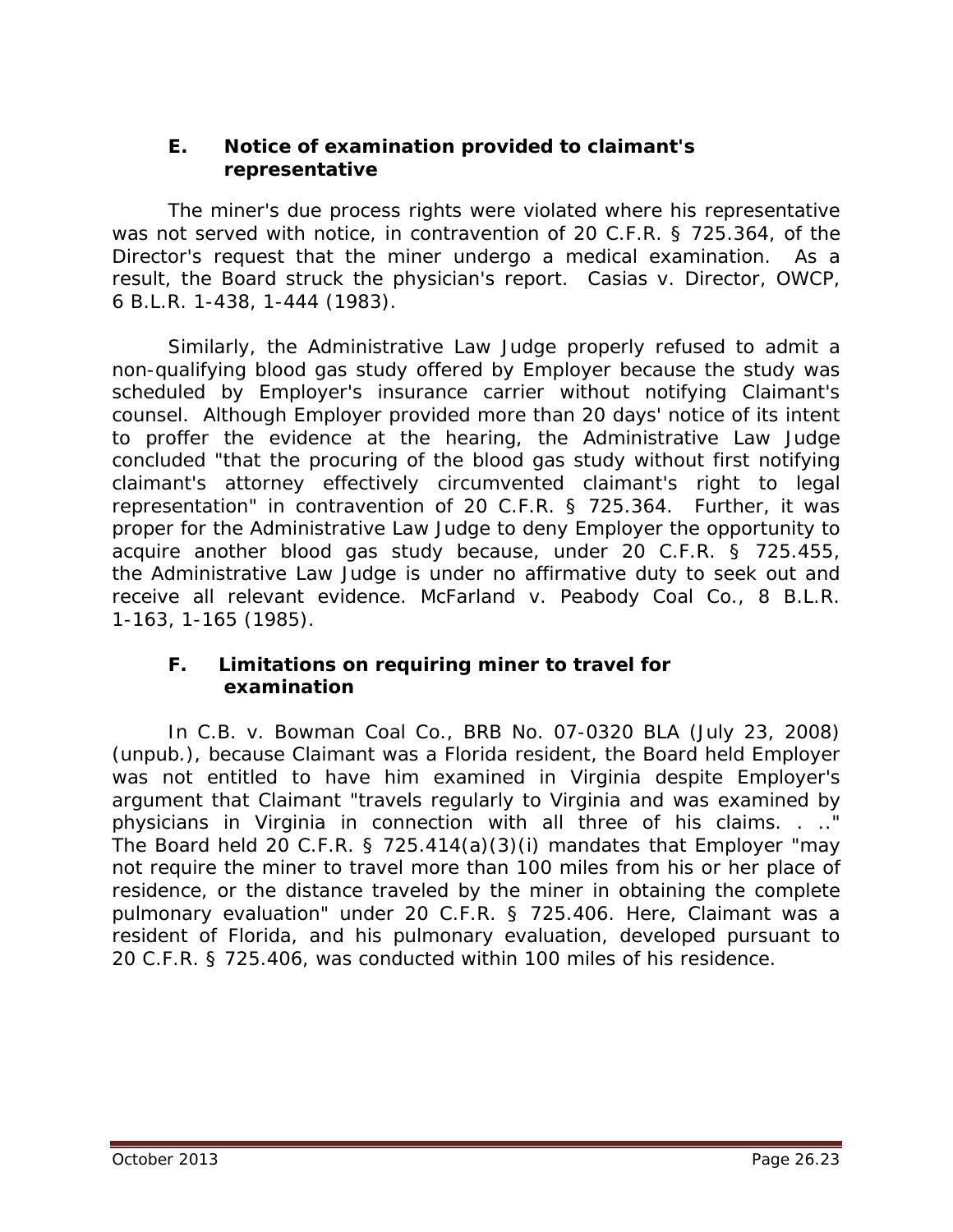#### **VII. Interrogatories**

Under 29 C.F.R. § 18.29, $4$  an Administrative Law Judge has authority to compel answers to interrogatories. Before the motion to compel answers to interrogatories may be granted, however, a party must make a proper request for the answers pursuant to 29 C.F.R. § 18.18(b). $5$  The possible result Claimant's failure to comply with an order to compel is dismissal of the claim for failure to comply with a lawful order of an Administrative Law Judge pursuant to 20 C.F.R. § 725.465(a)(2).

## **VIII. Excluding evidence**

## **A. Motion to exclude evidence**

A motion to exclude evidence may be filed by any party. 20 C.F.R. § 725.456. The common contention is that the evidence was improperly submitted so as to deny the opposing party a chance to rebut the evidence. *Harlan Bell Coal Co. v. Lemar*, 904 F.2d 1042 (6th Cir. 1990); *North American Coal Co. v. Miller*, 870 F.2d 948 (3rd Cir. 1989).

## **B. The 20-day rule**

For a discussion of the 20-day rule, and admission of post-hearing evidence, *see* Chapter 28.

#### **1. Generally**

Twenty C.F.R. § 725.456(b) states no documentary evidence, including medical reports, shall be admitted at the hearing if the evidence was not provided to all other parties at least 20 days before the hearing. However, 20 C.F.R. § 725.45[6](#page-23-2)(b)(3)<sup>6</sup> allows the Administrative Law Judge, at his or her discretion, to admit "late" documentary evidence if (1) the parties agree, or (2) "good cause" is shown. *Newland v. Consolidation Coal Co.,* 6 B.L.R. 1-1286 (1984).

## **2. Allowing responsive evidence**

If the Administrative Law Judge admits evidence not exchanged in compliance with the 20-day rule, the record is kept open for at least 30 days

<span id="page-23-0"></span>Proposed regulatory amendment at 29 C.F.R. § 18.12.  $\overline{4}$ 

<span id="page-23-1"></span><sup>5</sup> Proposed regulatory amendment at 29 C.F.R. § 18.60.

<span id="page-23-2"></span> $^6$  Formerly 20 C.F.R. § 725.456(b)(2) (2000).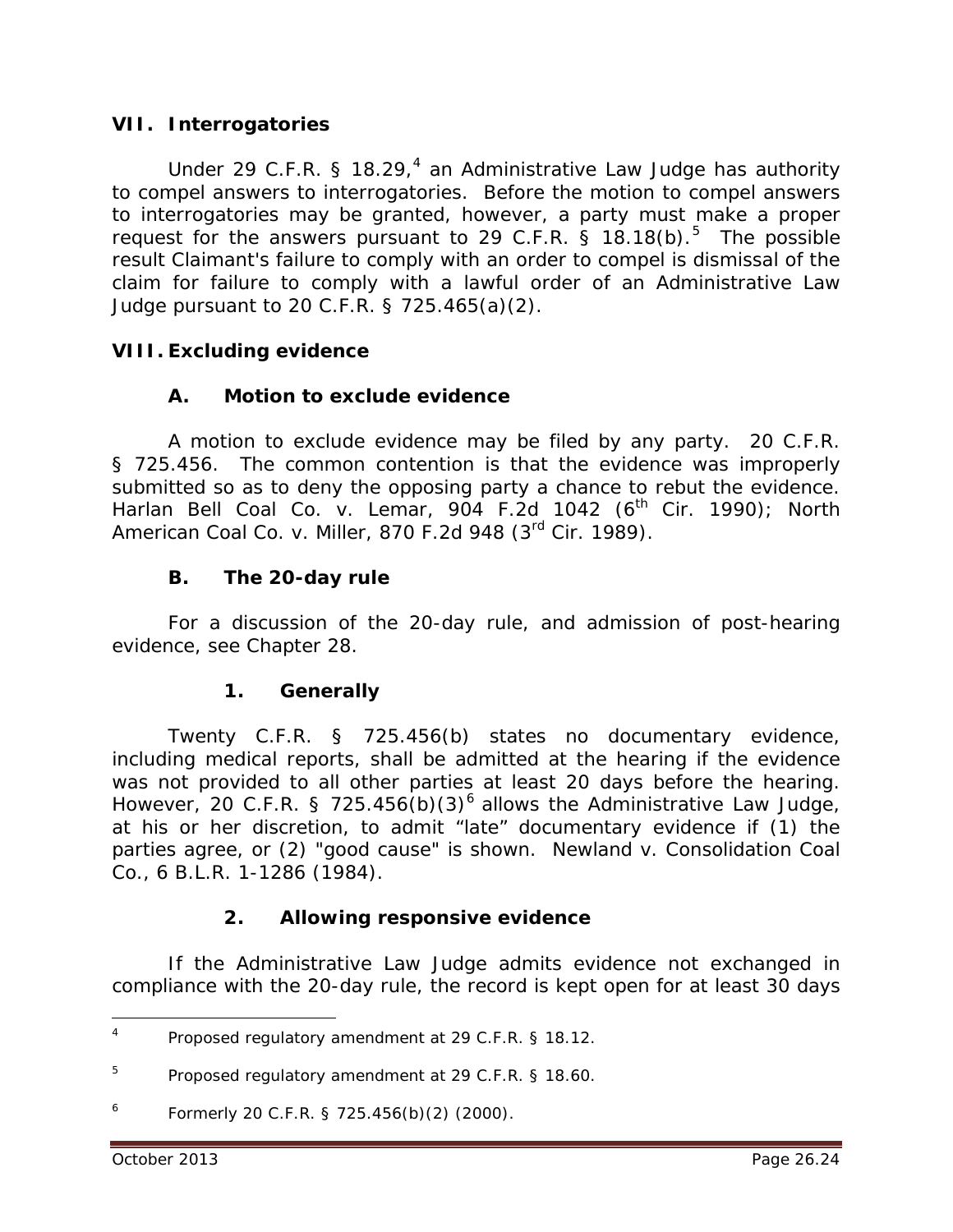to allow for submission of "responsive" evidence pursuant to 20 C.F.R. § 725.456(b)(4). *See also Cabral v. Eastern Associated Coal Corp.* 18 B.L.R. 1-25 (1993) (the exchange of evidence on the eve of the 20-day deadline does not constitute unfair surprise where the evidence "at issue contains conclusions that are no different from conclusions contained within reports already exchanged with the other parties").

# **3. Post-hearing examination of the miner**

## **Properly denied**

By unpublished decision in *Thomas J. Smith, Inc. v. Director, OWCP [Kough]*, 2012 WL 1764223 (3rd Cir. May 18, 2012)(unpub.), the Third Circuit affirmed the Administrative Law Judge's denial of Employer TSI's request to have the miner examined post-hearing. Specifically, Claimant exchanged his two affirmative medical reports 25 days prior to the hearing in compliance with the 20-day rule at 20 C.F.R. § 725.456(b)(2). Asserting this was "surprise" evidence, TSI sought a post-hearing examination of the miner by its medical expert. The circuit court affirmed the Administrative Law Judge's denial of TSI's request, and noted the following:

Although the ALJ denied TSI's request for a post-hearing examination, TSI was given alternative avenues to present rebuttal evidence in the form of a supplemental report by Dr. Fino or the submission of a new report by Dr. Kaplan based on a review of the evidence of record. TSI availed itself of this opportunity by submitting a post-hearing medical report, which the ALJ admitted and weighed in its decision-making process.

In sum, the ALJ afforded TSI a meaningful opportunity to present evidence at every juncture of the proceeding. Neither the APA, the relevant regulations, nor our precedent dictates that TSI had the additional right to conduct a post-hearing physical examination.

*See also Owens v. Jewell Smokeless Coal Corp.*, 14 B.L.R. 1-47 (1990) (en banc) (an employer need only "be given some opportunity to respond to evidence submitted immediately prior to the 20 day deadline" at 20 C.F.R. § 725.456(b)(2), but this does not require the employer be allowed to conduct a post-hearing examination of the miner).

For further discussion of the "good cause" standard, *see* Chapter 4.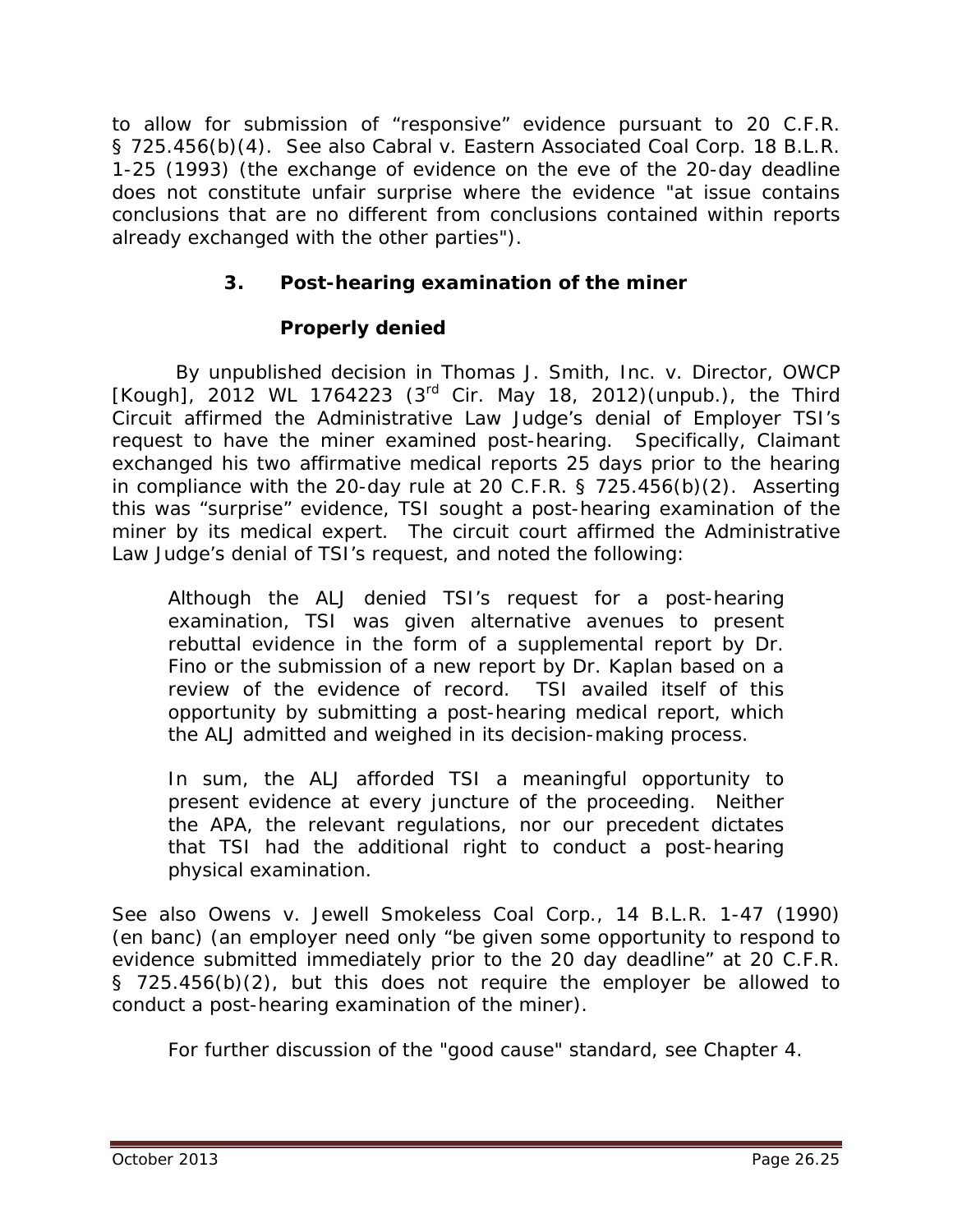## **C. Due process**

## **1. Generally**

In adjudicating claims under the Act, the employer has a due process right to have all relevant evidence made available for its examination. *Kislak v. Rochester & Pittsburgh Coal Co*., 2 B.L.R. 1-249, 1-258 to -259 (1979).

## **2. Lost x-ray evidence**

If an x-ray film is lost or no longer available, due process may be satisfied either by (1) examination of the x-ray film from which an interpretation was made, or (2) cross-examination of the interpreting physician. *Pulliam v. Drummond Coal Co.*, 7 B.L.R. 1-846, 1-848 (1985). Thus, if an x-ray film is no longer available, and a party moves for the exclusion of the an interpretation of that x-ray, the motion should be granted only where it is established (1) the x-ray film itself is unavailable for meaningful interpretation, and (2) the interpreting physician is no longer available.

## **D. Depositions**

The regulations at 20 C.F.R. § 725.458 provide any party may depose a witness as long as the other parties have 30 days' notice of the intended deposition. For a discussion of the admission of pre- and post-hearing deposition testimony, *see* Chapter 28. For a discussion of the admission of deposition testimony in claims filed after January 19, 2001, *see* Chapter 4.

## **E. Claimant's refusal to consent to release of records**

It is imperative that due process (notice and an opportunity to be heard) be observed. In *Kislak v. Rochester & Pittsburgh Coal Co.*, 2 B.L.R. 1-249 (1979), an Administrative Law Judge improperly considered evidence that Employer could not review because the miner would not give his consent to a release of medical records.

## **IX. Submission of post-hearing evidence and leaving the record open**

For a discussion of the admission of pre- and post-hearing deposition testimony, *see* Chapter 28.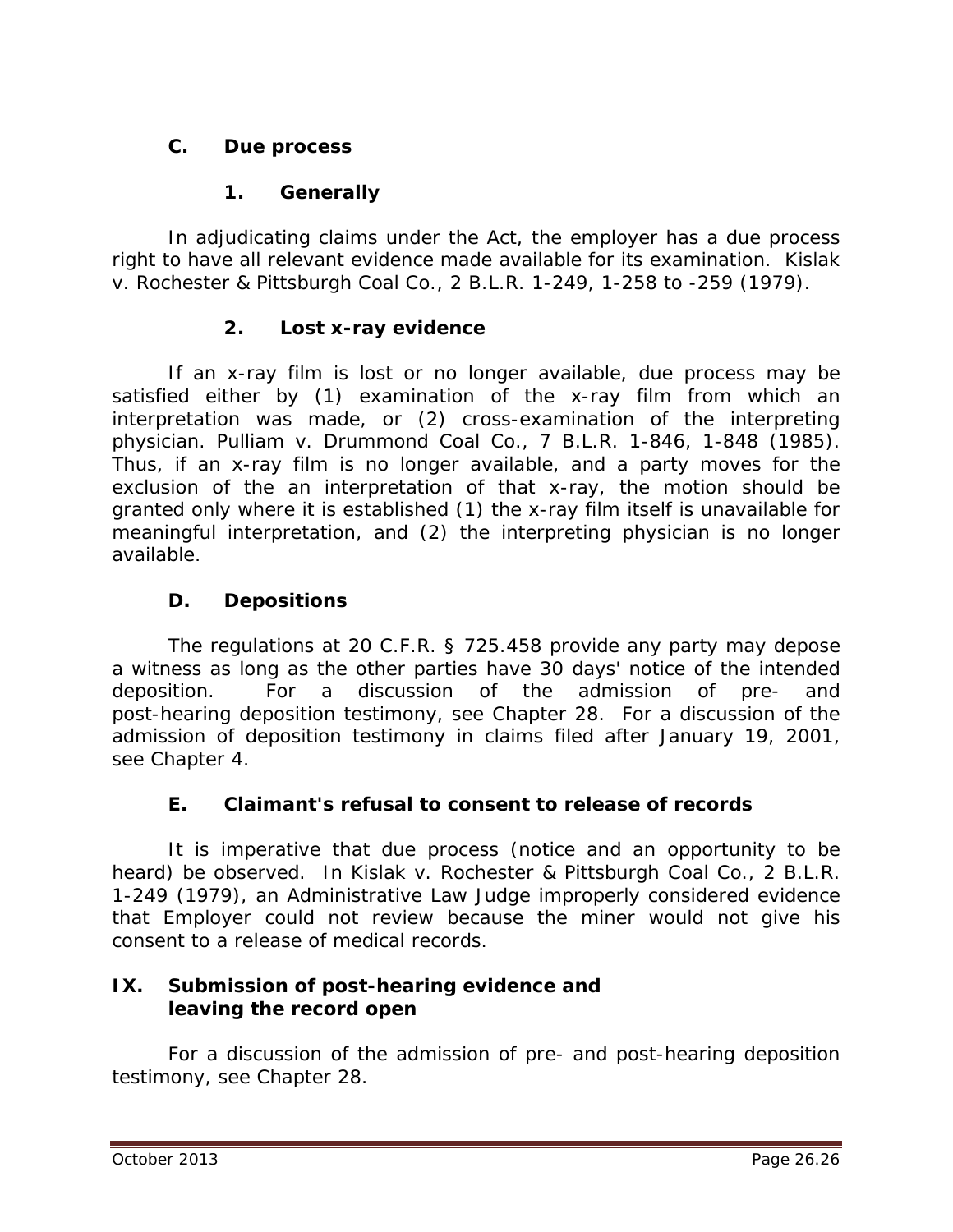# **A. Curing a violation of the 20-day rule**

An Administrative Law Judge may keep the record open to allow for the submission of post-hearing evidence in response to evidence submitted in violation of the 20-day rule. 20 C.F.R. § 725.456(b)(2); *Bethlehem Mines Corp. v. Henderson*, 939 F.2d 143 (4th Cir. 1991). However, 20 C.F.R. § 725.458 provides, in pertinent part, "No post-hearing deposition or interrogatory shall be permitted unless authorized by the judge upon a motion of the party to the claim." Due process may require the development of post-hearing evidence in certain circumstances where a party has not had the opportunity to respond to evidence, which the Administrative Law Judge finds dispositive.

In *Horn v. Jewell Ridge Coal Corp.*, 6 B.L.R. 1-933 (1984), Claimant contended the Administrative Law Judge improperly permitted Employer the opportunity to conduct a post-hearing examination. The Administrative Law Judge admitted an x-ray interpretation offered by Claimant at the hearing, which was not exchanged in accordance with the 20-day rule. As a result, the Board concluded the Administrative Law Judge properly left the record open for 60 days to permit Employer the opportunity to submit rebuttal evidence. The Board further determined Employer had the right to have Claimant re-examined during this period, and to submit the post-hearing report before the record closed.

However, in *Owens v. Jewell Smokeless Coal Corp.*, 14 B.LR. 1-47 (1990)(en banc), the Board concluded Employer's opportunity to respond to evidence not exchanged in accordance with the 20-day rule does not automatically include having Claimant re-examined.

## **B. Lack of due diligence, no post-hearing submission**

Notions of due process, however, do not require leave to develop post-hearing evidence to overcome a party's own lack of due diligence. *See Richardson v. Perales*, 402 F.2d U.S. 389, 404-05 (1971) (due process satisfied where opposing party had the opportunity to confront and cross-examine reporting physicians, but failed to request subpoenas). The Board set forth the parameters for approving a request for post-hearing deposition in *Lee v. Drummond Coal Co.*, 6 B.L.R. 1-544 (1983): (1) the proffered evidence should be probative, and not merely cumulative; (2) the proponent must establish reasonable steps were taken to secure the evidence; and (3) the evidence must be reasonably necessary to ensure the opportunity for a fair hearing. *Id.* at 1-547 and 1-548.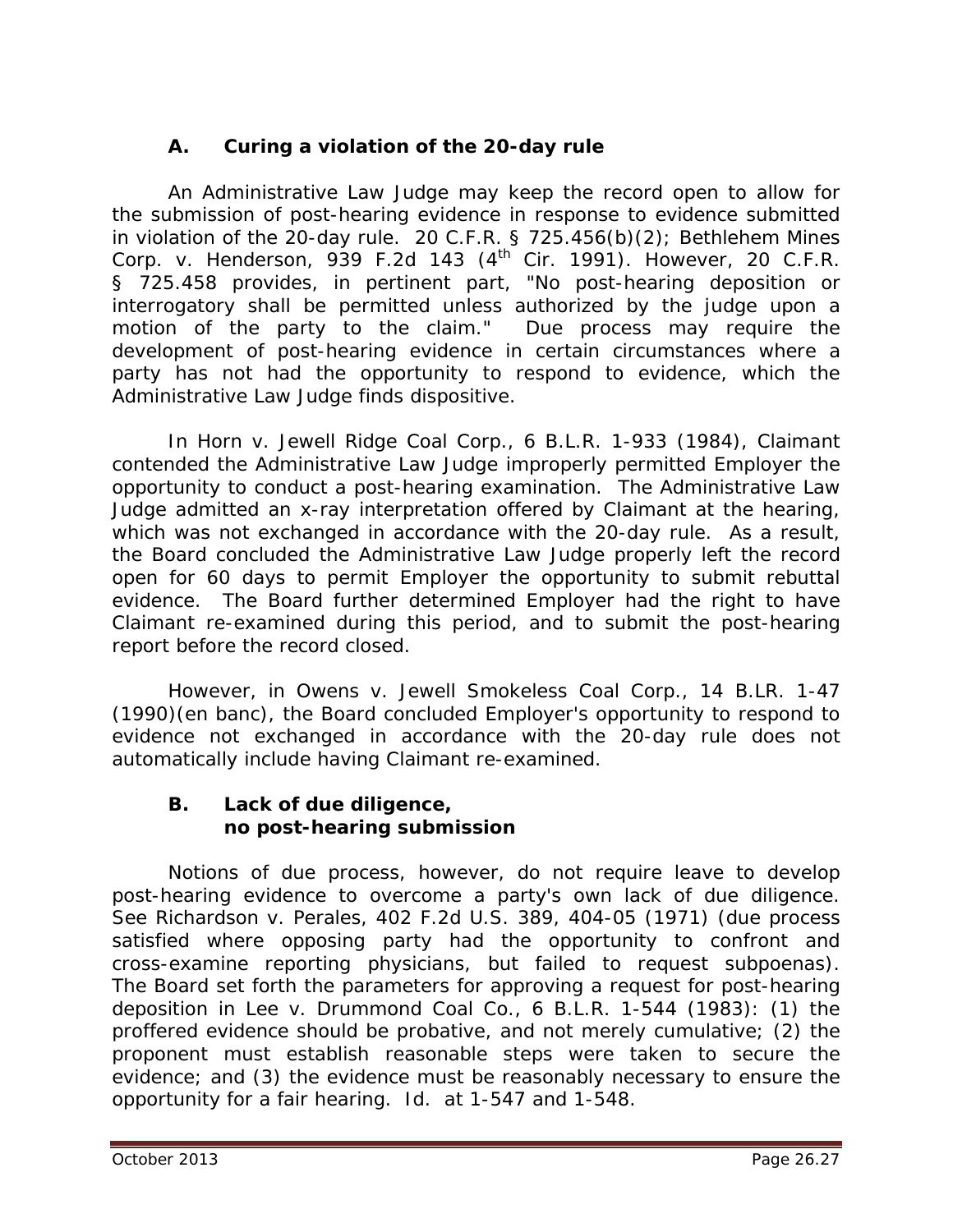## **1. Delay in obtaining the evidence**

Refusal to reopen the record is proper where Claimant did not establish "good cause" for failure to obtain a physician's affidavit earlier, or to make a timely request that the record remain open. In applying the principles of *Lee* to admission of post-hearing documentary evidence, the Board held the Administrative Law Judge properly excluded a post-hearing affidavit from consideration where Claimant did not request the record be left open for submission of the affidavit. The evidence was neither obtained, nor submitted, before the Administrative Law Judge issued a decision denying benefits. *Thomas v. Freeman United Coal Mining Co.*, 6 B.L.R. 1-739 (1984).

## **2. Failure to timely request extension of time**

*Haer v. Penn Pocahontas Coal Co.*, 1 B.L.R. 1-579 (1978) (the Administrative Law Judge properly denied an untimely written request for extension of time to submit post-hearing evidence). *See also Thomas v. Freeman United Coal Mining Co.*, 6 B.L.R. 1-739 (1984); *Scott v. Bethlehem Steel Corp.*, 6 B.L.R. 1-760 (1984).

## **C. Post-hearing medical evaluation**

# **1. Factors to consider**

## **a. Benefits Review Board**

In *Thomas v. Freeman United Coal Mining Co.*, 6 B.L.R. 1-739 (1984), the Board cited to the factors set forth in *Lee v. Drummond Coal Co.*, 6 B.L.R. 1-544 (1983) (admission of post-hearing depositions) as instructive on the issue of admission of post-hearing medical evaluations. Under *Lee*, post-hearing depositions may be obtained with the permission, and in the discretion, of the Administrative Law Judge pursuant to 20 C.F.R. § 725.458 of the regulations.

The party taking the deposition "bears the burden of establishing the necessity of such evidence." Among the factors to consider in determining whether to admit post-hearing depositions are the following: (1) whether the proffered deposition would be probative, and not merely cumulative; (2) whether the party seeking the deposition took reasonable steps to secure the evidence before the hearing, or the evidence was unknown or unavailable at any earlier time; and (3) whether the evidence is reasonably necessary to ensure a fair hearing.

Under the facts of *Lee*, the Administrative Law Judge properly refused to permit a post-hearing deposition of a physician for the purpose of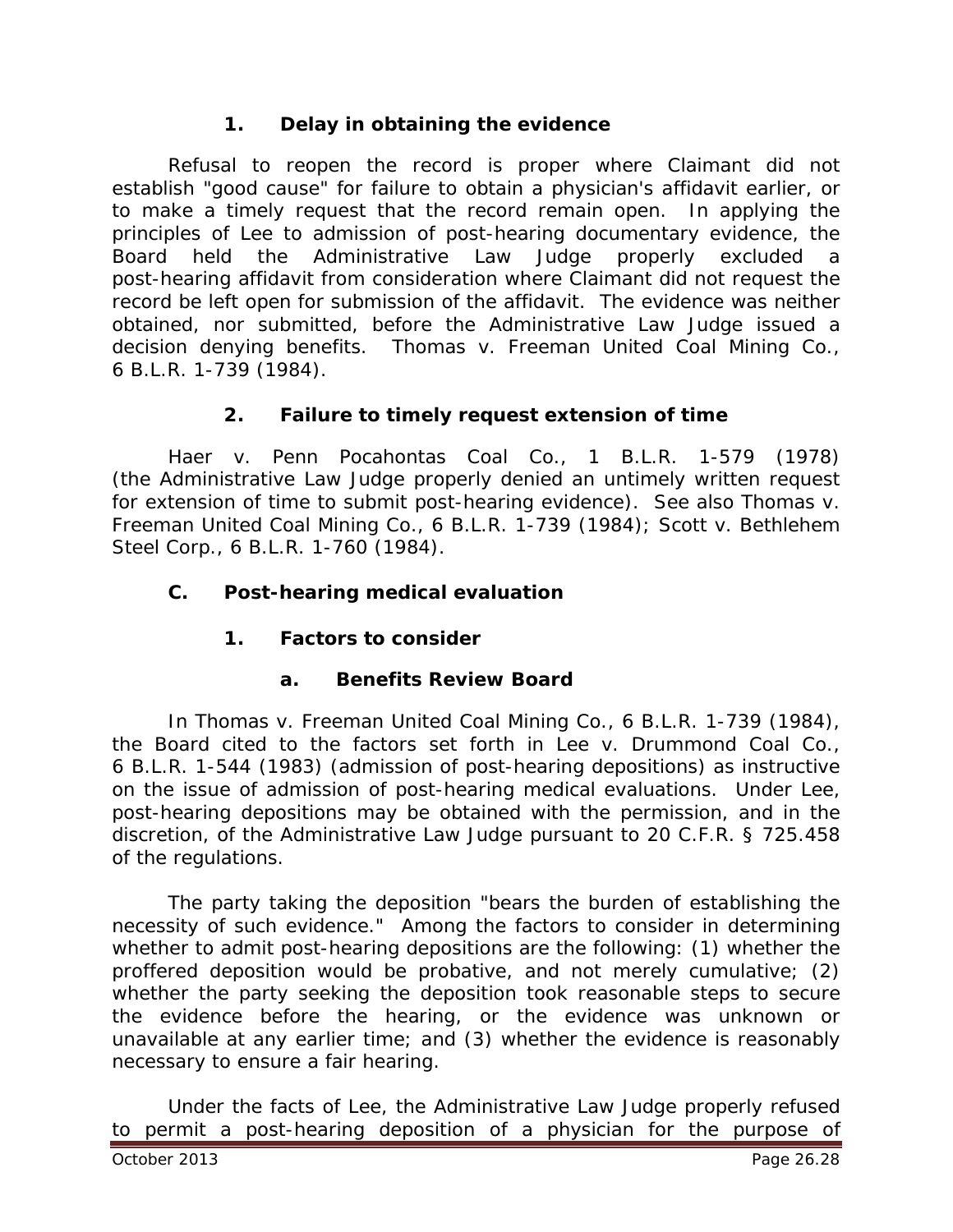clarifying his earlier report. On the other hand, it was an abuse of discretion for the Administrative Law Judge to refuse the physician's post-hearing deposition, where the physician commented on additional medical evidence that was unknown prior to the hearing because the opposing party failed to fully answer interrogatories. Due process would be satisfied in permitting the post-hearing deposition as the opposing party would have an opportunity to cross-examine the physician during the deposition.

*See also Owens v. Jewell Smokeless Coal Corp.*, 14 B.L.R. 1-47 (1990)(en banc) (Employer only need "be given some opportunity to respond to evidence submitted immediately prior to the 20-day deadline" at 20 C.F.R. § 725.456(b)(2), but this does not require Employer be allowed to conduct a post-hearing examination of the miner).

## **b. Third Circuit**

By unpublished decision in *Thomas J. Smith, Inc. v. Director, OWCP [Kough]*, 2012 WL 1764223 (3rd Cir. May 18, 2012)(unpub.), the Third Circuit affirmed the Administrative Law Judge's denial of Employer TSI's request to have the miner examined post-hearing. Specifically, Claimant exchanged his two affirmative medical reports 25 days prior to the hearing in compliance with the 20-day rule at 20 C.F.R. § 725.456(b)(2). Asserting this was "surprise" evidence, TSI sought a post-hearing examination of the miner by its medical expert. The circuit court affirmed the Administrative Law Judge's denial of TSI's request and noted the following:

Although the ALJ denied TSI's request for a post-hearing examination, TSI was given alternative avenues to present rebuttal evidence in the form of a supplemental report by Dr. Fino or the submission of a new report by Dr. Kaplan based on a review of the evidence of record. TSI availed itself of this opportunity by submitting a post-hearing medical report, which the ALJ admitted and weighed in its decision-making process.

In sum, the ALJ afforded TSI a meaningful opportunity to present evidence at every juncture of the proceeding. Neither the APA, the relevant regulations, or our precedent dictates that TSI had the additional right to conduct a post-hearing physical examination.

## **2. Post-hearing report based on pre-hearing examination**

Submission of a post-hearing report based on a pre-hearing medical examination should not be automatically excluded as a violation of the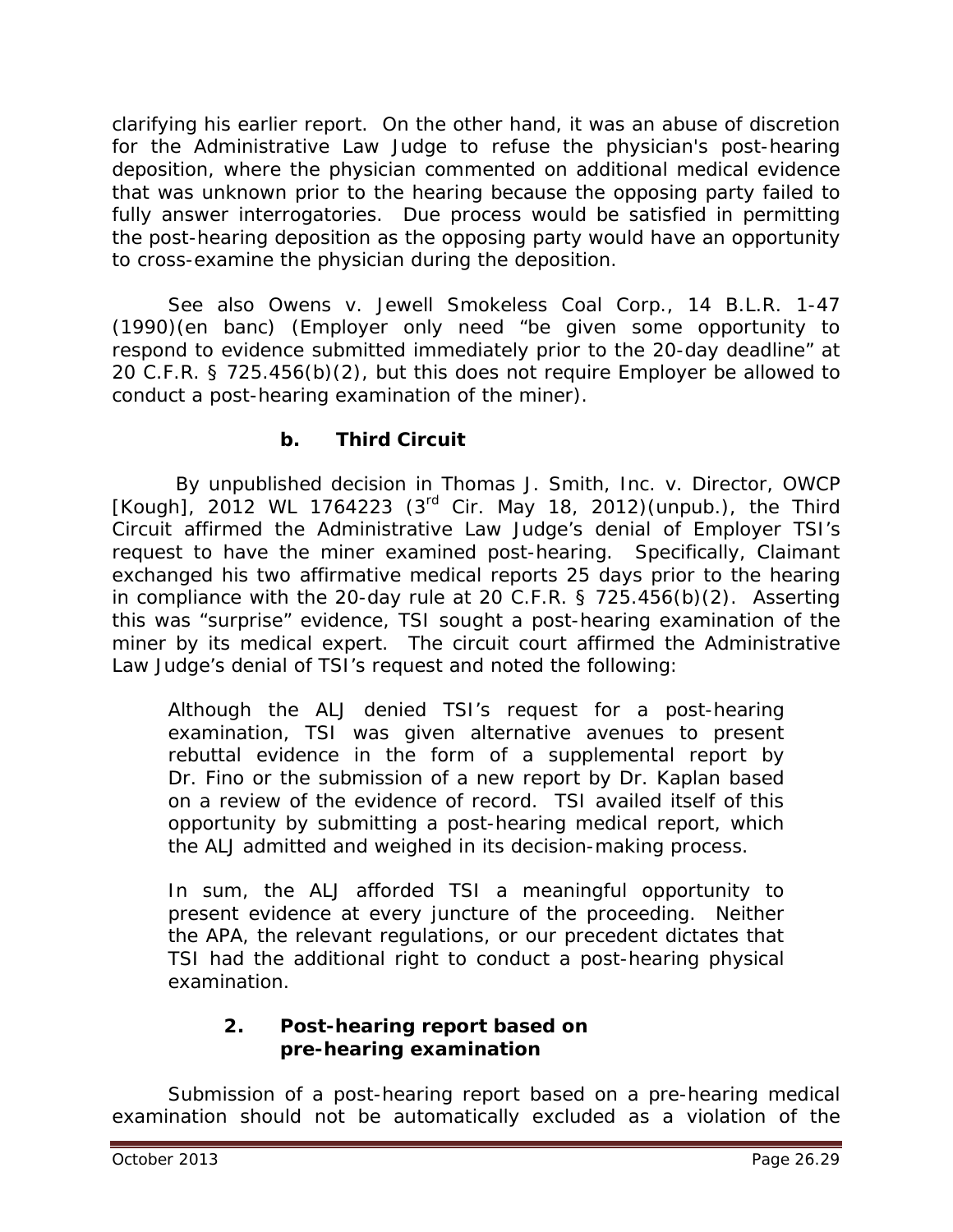20-day rule. The Board held, where Claimant was examined shortly before the 20-day deadline commenced to run, but the report was not available for submission until after the hearing, "good cause" was established for its submission. However, the Board also noted, "Because employer never received a copy of the report and because the Administrative Law Judge appears to have been unaware of this fact when employer moved to close the record, . . . due process requires that the case be remanded and the

record be reopened for 60 days. *Pendleton v. U.S. Steel Corp.*, 6 B.L.R. 1-815 (1984).

## **3. Post-hearing evidence responsive to evidence filed on eve of 20-day deadline**

After the hearing, the Administrative Law Judge properly admitted re-readings of x-rays by both the Director and Employer "in fairness" to the parties where Claimant's original reading was submitted in compliance with the 20-day rule by only a few days. *Clark v. Karst-Robbins Coal Co.*, 12 B.L.R. 1-149 (1989)(en banc). *See also Owens v. Jewell Smokeless Coal Corp.*, 14 B.L.R. 1-47 (1990)(en banc) (Employer need only "be given some opportunity to respond to evidence submitted immediately prior to the 20 day deadline" at 20 C.F.R. § 725.456(b)(2), but this does not require that Employer be allowed to conduct a post-hearing examination of the miner).

## **X. Reopening the record on remand**

## **A. Submission of additional evidence, change in legal standard**

After the time specified for submission of evidence has expired, a party may submit a motion to reopen the record. Typically, the grounds offered for such motions are: (1) a party inadvertently failed to meet a deadline, or (2) the legal standards (in place at the time of the hearing) subsequently changed. In *Shrewsberry v. Itmann Coal Co.*, BRB No. 89-2927 (Aug. 27, 1992)(unpub.), the Board stated "the administrative law judge has broad discretion in resolving procedural issues, and absent compelling circumstances or a showing of good cause, is not required to open the record for submission of post-hearing evidence." However, in *Toler v. Associated Coal Co.*, 12 B.L.R. 1-49 (1989)(en banc on recon.) the Board concluded an Administrative Law Judge may reopen the record on remand to accept evidence addressing a new legal standard.

When a party fails to meet a deadline, the decision to reopen the record is discretionary. Factors to take into account are: (1) the reasonableness of the request and its grounds; (2) whether the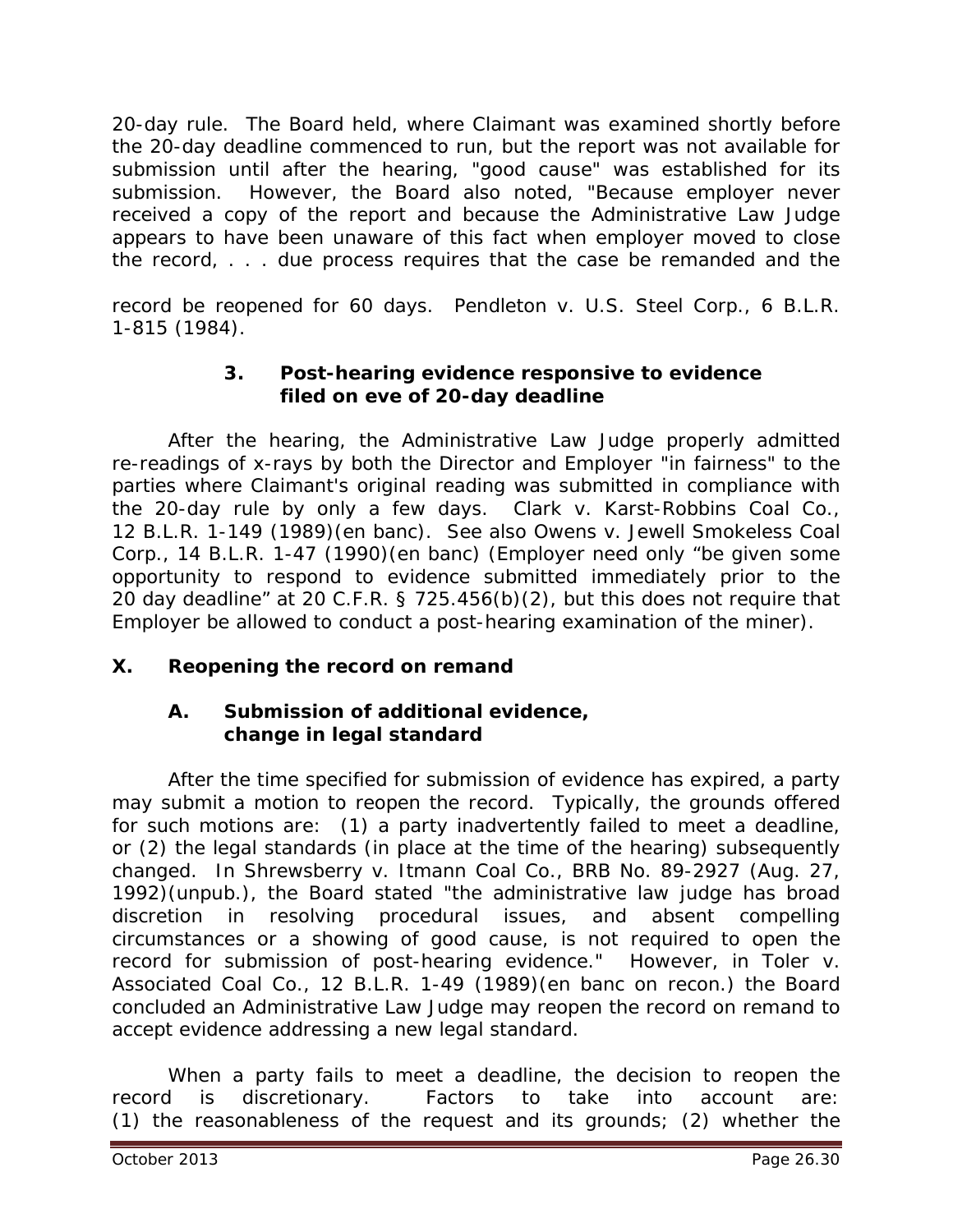opposing party objects to the motion; and (3) whether the opposing party would be prejudiced by the grant of an extension.

A *significant* change in the legal standards in effect at the time of the hearing may constitute grounds for reopening the record:<sup>[7](#page-30-0)</sup>

## **1. Third Circuit**

*Marx v. Director*, OWCP, 870 F.2d 114 (3rd Cir. 1989). *But see Williams v. Bishop Coal Co.*, Case No. 88- 672 BLA, 1992 U.S. App. LEXIS 32679 (3d Cir. Dec. 16, 1992)(unpub.) (the new standard under 20 C.F.R. § 727.203(b)(2), *i.e.* the miner is disabled for *any* reason, is not significant enough to warrant reopening the record on remand to permit additional evidence to be considered under (b)(3)).

## **2. Fourth Circuit**

In *Robinson v. Pickands Mather & Co.*, 914 F.2d 1144 (4<sup>th</sup> Cir. 1990), reopening the record was permissible because the court modified the legal standard for determining the cause of total disability. It placed a heavier

With respect to rules that clarify the Department's interpretation of former regulations, the Department quoted *Pope v. Shalala*, 998 F.2d 473 (7th Cir. 1993), *overruled on other grounds*, *Johnson v. Apfel*, 189 F.3d 561, 563 (7th Cir. 1999), for the proposition that an agency's rules of clarification, in contrast to rules of substantive law, may be given retroactive effect.

**. . .**

The Department's rulemaking includes a number of such clarifications. For example, the revised versions of §§ 718.201 (definition of pneumoconiosis), 718.204 (criteria for establishing total disability due to pneumoconiosis) and 718.205 (criteria for establishing death due to pneumoconiosis) each represent a consensus of the federal courts of appeals that have considered how to interpret former regulations.

**. . .**

Moreover, none of the appellate decisions with respect to these regulations represents a change from prior administrative practice. Thus, a party litigating a case in which the court applied such an interpretation would not be entitled to have the case remanded to allow that party an opportunity to develop additional evidence.

65 Fed. Reg. 79,955 (Dec. 20, 2000).

<span id="page-30-0"></span><sup>&</sup>lt;sup>-</sup> In its comments to the amended regulations, the Department states the following: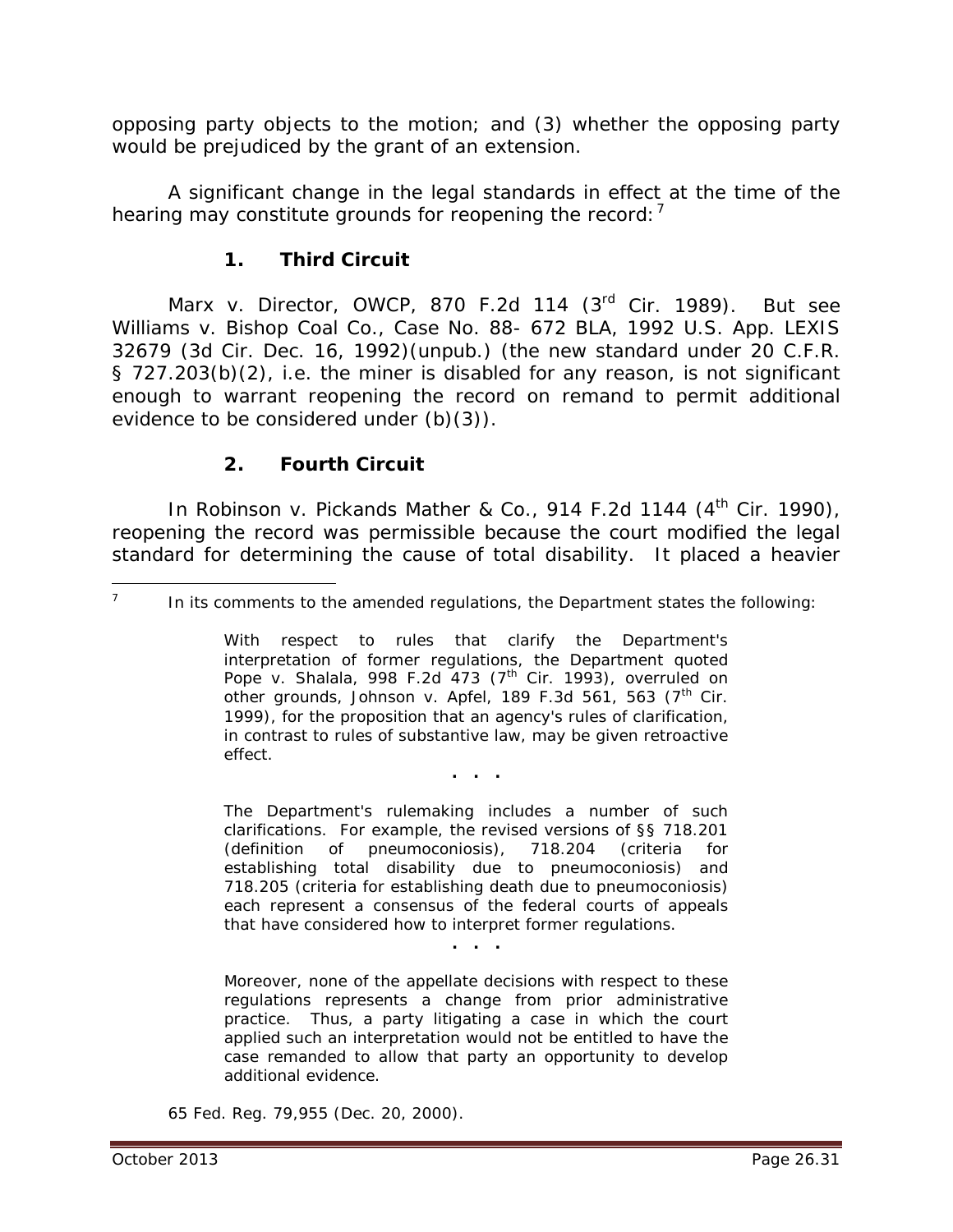burden on Employer than the previous standard set forth in *Wilburn v. Director, OWCP*, 11 B.L.R. 1-135 (1988).

However, in *Harman Mining Co. v. Layne*, 21 B.L.R. 2-507, Case No. 97-1385 ( $4<sup>th</sup>$  Cir. 1998) (unpub.), the Administrative Law Judge properly refused to reopen the record on remand where Employer was on notice of the standard for establishing subsection (b)(2) rebuttal, *i.e.* the miner was not disabled for any reason, from the plain language of the regulation, which required Employer establish "that the individual is able to do his usual coal mine work or comparable and gainful work." *See* 20 C.F.R. § 727.203(b)(2). The court reasoned Board decisions, which held that subsection (b)(2) rebuttal requires that Employer demonstrate the miner is not totally disabled for any pulmonary or respiratory reason, were inconsistent with the language of the regulations. As a result, the court determined the fact that Employer "chose to restrict its evidence to the lesser standard . . . does not allow it to avoid the fact that it was on notice of the higher standard."

# **3. Sixth Circuit**

*Harlan Bell Coal Co. v. Lemar*, 904 F.2d 1042 (6<sup>th</sup> Cir. 1990); *Tackett v. Benefits Review Board*, 806 F.2d 640 (6<sup>th</sup> Cir. 1986). In *Peabody Coal Co. v. Director, OWCP [Ferguson]*, 140 F.3d 634 (6<sup>th</sup> Cir. 1998), the Administrative Law Judge erred in failing to consider evidence submitted by Employer on remand regarding rebuttal under 20 C.F.R. § 727.203(b)(3). Specifically, the Administrative Law Judge declined to reopen the record and reconsider his findings under subsection (b)(3) on remand because the Board "explicitly affirmed (his) finding that there was no rebuttal under § 727.203(b)(3) of the regulations." The court, however, held otherwise and reasoned a change in the legal standard under subsection (b)(2) after the hearing, requiring that Employer establish the miner was not totally disabled for *any* reason, shifted emphasis to subsection (b)(3) rebuttal. The court noted subsection (b)(3) became the less stringent rebuttal provision of the two subsections. The court then stated:

> In the case at hand, Peabody presented new evidence as to  $(b)(2)$  and  $(b)(3)$ , however, the ALJ refused to consider the new evidence as to  $(b)(3)$ , and thus, only considered (b)(2) rebuttal. This was error. It is clear that Peabody was entitled to reconsideration as to both  $(b)(2)$  and  $(b)(3)$ . (footnote omitted). Thus, in accord with *(Cal-Glo Coal Co. v. Yeager*, 104 F.3d 827, 832 (6<sup>th</sup> Cir. 1997)), the Board committed a manifest injustice by denying Peabody full consideration.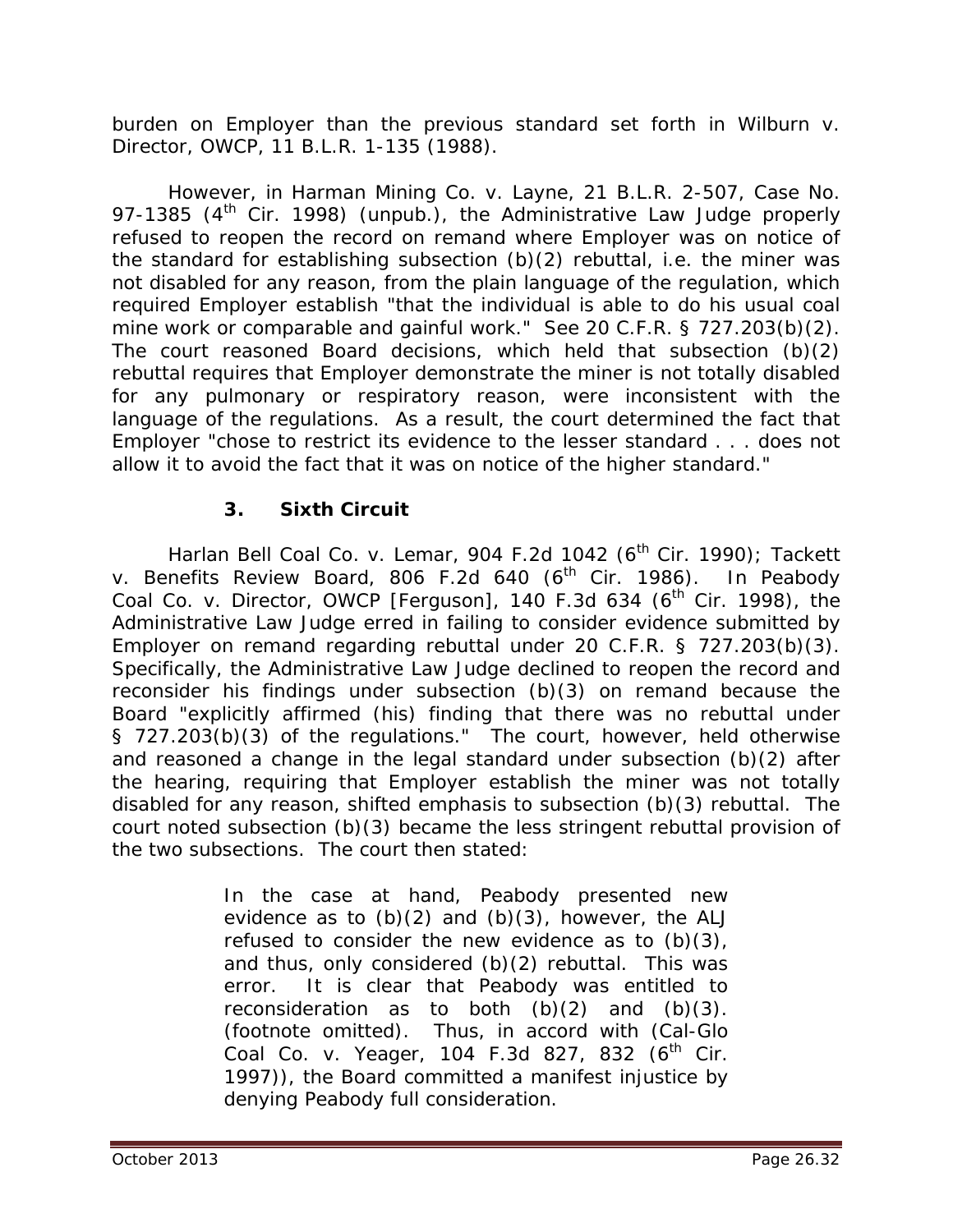Similarly, in *Cal-Glo Coal Co. v. Yeager*, 104 F.3d 827 (6<sup>th</sup> Cir. 1997), the court reiterated the Administrative Law Judge must reopen the record to permit the introduction of evidence where there is a change in legal standards. Specifically, the court held, "[W]hen an employer rebuts the interim presumption under the pre-*York* standard applicable to § 727.203(b)(2), but not under the post-*York* standard, the BRB commits a manifest injustice if it refuses to allow the employer to present new evidence to the ALJ that the employer believes will establish rebuttal either under the post-*York* standards applicable to § 727.203(b)(2) *or another regulatory subsection*." (emphasis added). *See also Peabody Coal Co. v. Director, OWCP [Ferguson]*, 140 F.3d 634 (6<sup>th</sup> Cir. 1998).

# **4. Seventh Circuit**

In *Peabody Coal Co. v. Director, OWCP [Durbin]*, 165 F.3d 1126  $(7<sup>th</sup>$  Cir. 1999), an Administrative Law Judge improperly excluded an autopsy report of Dr. Naeye on grounds that no good cause was established for its late submission on remand. Moreover, the Administrative Law Judge improperly discredited a reviewing physician's report, which was based partly on the excluded autopsy report. In the Administrative Law Judge's decision on remand, he stated the following:

Dr. Naeye's review of the autopsy was submitted on April 1, 1994, well after the deadline for submission of evidence. No good cause was shown for the lateness of the submission-only a confession of inadvertence. Inadvertence may serve as a reason for failure to meet a deadline; it will not do as an excuse. Dr. Naeye's report is rejected. That being the case, to the extent that Dr. Fino's appraisal of the extent of Claimant's pneumoconiosis is based on Dr. Naeye's report, that appraisal is flawed.

The Seventh Circuit held a medical expert may base his or her opinion on evidence that has not been made part of the record in administrative proceedings.<sup>[8](#page-32-0)</sup> The court stated, "The reason these rules are not applicable to agencies is that being staffed by specialists the agencies are assumed to be less in need of evidentiary blinders than lay jurors or even professional, though usually unspecialized, judges." It stated, "Naeye's report may have been put into evidence late, but there is no suggestion that it was too late to enable the claimant to prepare a rebuttal or that Fino was irresponsible in relying on the report in formulating his own opinion about the causality of

<span id="page-32-0"></span>This does not apply to claims filed after January 19, 2001 because the amended regulations at 20 C.F.R. § 725.414 limits the evidence considered by medical experts in a claim.  $\overline{a}$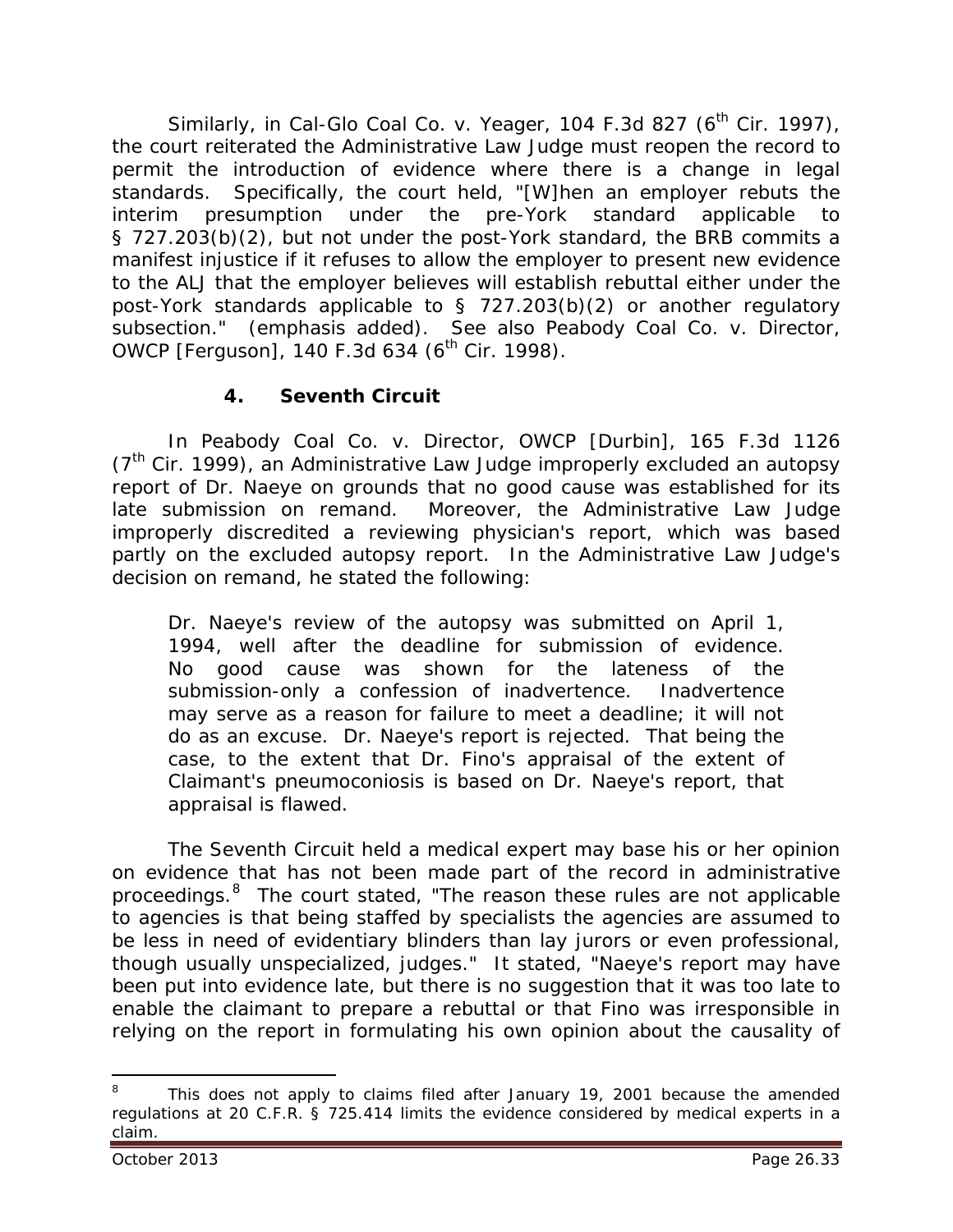(the miner's) disability." As a result, the Seventh Circuit vacated the Administrative Law Judge's award of benefits, and remanded the case to the Administrative Law Judge for consideration of Dr. Fino's opinion.

Notably, claims filed after January 19, 2001 must be based on evidence properly admitted into the record. 20 C.F.R. §§ 725.414(a)(2)(i) and (3)(i), 725.457(d), and 725.458 require that a medical opinion consider only evidence formally admitted into the record.

## **B. On remand**

## **1. Within the Administrative Law Judge's discretion**

The Board holds, where its remand decision did not require reopening the record for additional evidence, the decision whether to admit new evidence is a matter within the discretion of the Administrative Law Judge. *Meecke v. I.S.O. Personnel Support Dep't*, 14 B.R.B.S. 270 (1981). This is true even when the party seeks to submit evidence not available at the time of the original hearing. *White v. Director, OWCP*, 7 B.L.R. 1-348 (1984). As previously discussed in this chapter, an Administrative Law Judge is required to reopen the record on remand only when there has been a significant change in law subsequent to the formal hearing.

It is within the Administrative Law Judge's discretion to reopen the record for the submission of evidence. 20 C.F.R. § 725.456(e). *See also Lynn v. Island Creek Coal Co.*, 12 B.L.R. 1-146 (1988), *aff'd on recon.*, 13 B.L.R. 1-57 (1989)(en banc); *Tackett v. Benefits Review Board*, 806 F.2d 640 (6th Cir. 1986); *Clark v. Karst-Robbins Coal Co.*, 12 B.L.R. 1-149 (1989)(*en banc*). In particular, the Administrative Law Judge must determine whether "manifest injustice" will result against either party in refusing to admit evidence on remand. *Cochran v. Consolidation Coal Co.*, 16 B.L.R. 1-101 (1992).

#### **2. Evidence is vague or unreliable, no "good cause" to reopen**

"Good cause" to reopen the record is not established where the proffered evidence is "vague and unreliable." *Borgeson v. Kaiser Steel Coal Co.*, 12 B.L.R. 1-169 (1989)(en banc).

## **3. Miner's condition worsening, no "good cause" to reopen**

"Good cause" is not established because the miner's condition is worsening. *White v. Director, OWCP*, 7 B.L.R. 1-348, 1-351 (1988)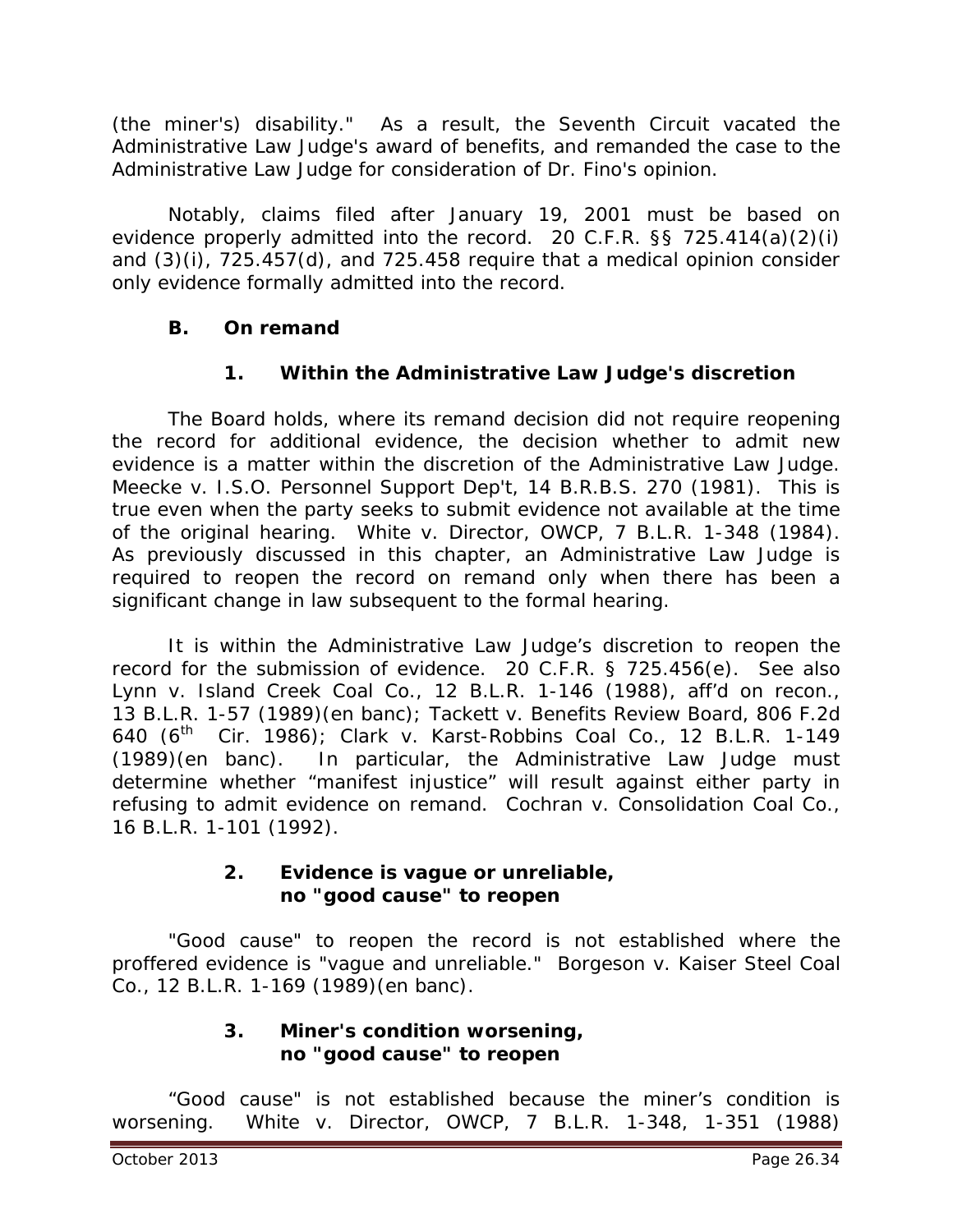(although the miner offered evidence on remand to demonstrate a worsening of his pulmonary condition, the Administrative Law Judge was not bound to accept it, and the Administrative Law Judge provided reasons for not doing so; the Board noted the evidence could be submitted on modification before the District Director).

# **C. A** *de novo* **hearing**

A *de novo* hearing is required, where the Administrative Law Judge who originally heard the case is no longer available to consider the case, *and* the substituted fact-finder's decision is dependent on a credibility evaluation. In *Strantz v. Director, OWCP*, 3 B.L.R. 1-431 (1981), the Board stated, "[T]he object [of the procedural guarantee of a *de novo*] hearing is to provide for a credibility evaluation on a direct basis, based on appearance and demeanor on the part of the testifying witness." *Id.* at 1-432. A *de novo* hearing is "required where the credibility of witnesses is an important, crucial, or controlling factor in resolving a factual dispute." *Worrell v. Consolidation Coal Co.*, 8 B.L.R. 1-158, 1-60 (1985)(citing 5 U.S.C. §554(d); *Gamble-Skogmo, Inc. v. Federal Trade Commission*, 211 F.2d 106 (8th Cir. 1954); *Van Teslaar v. Bender*, 365 F. Supp. 1007 (D. Md. 1973)). And, a *de novo* hearing is required on modification. *Pukas v. Schuylkill Contracting Co.*, 22 B.L.R. 1-69 (2000) (*see* Chapter 23 for additional discussion regarding modification).

The amended regulations at 20 C.F.R. § 725.452(d) provide the following regarding the requirement of an oral hearing:

If the administrative law judge believes that an oral hearing is not necessary (for any reason other than on motion for summary judgment), the judge shall notify the parties by written order and allow at least 30 days for the parties to respond. The administrative law judge shall hold the oral hearing if any party makes a timely request in response to the order.

20 C.F.R. § 725.452(d). For an Administrative Law Judge's authority to *sua sponte* issue summary decision, *see* Chapter 28.

## **XI. "Good cause" generally**

## **A. The 20-day rule and violations of the rule**

The regulations at 20 C.F.R. § 725.456(b)(3) direct that waiver or "good cause" be established prior to admitting evidence not exchanged at least 20 days prior to hearing. Specifically, the Administrative Law Judge is required to make a finding that "good cause" exists under 20 C.F.R.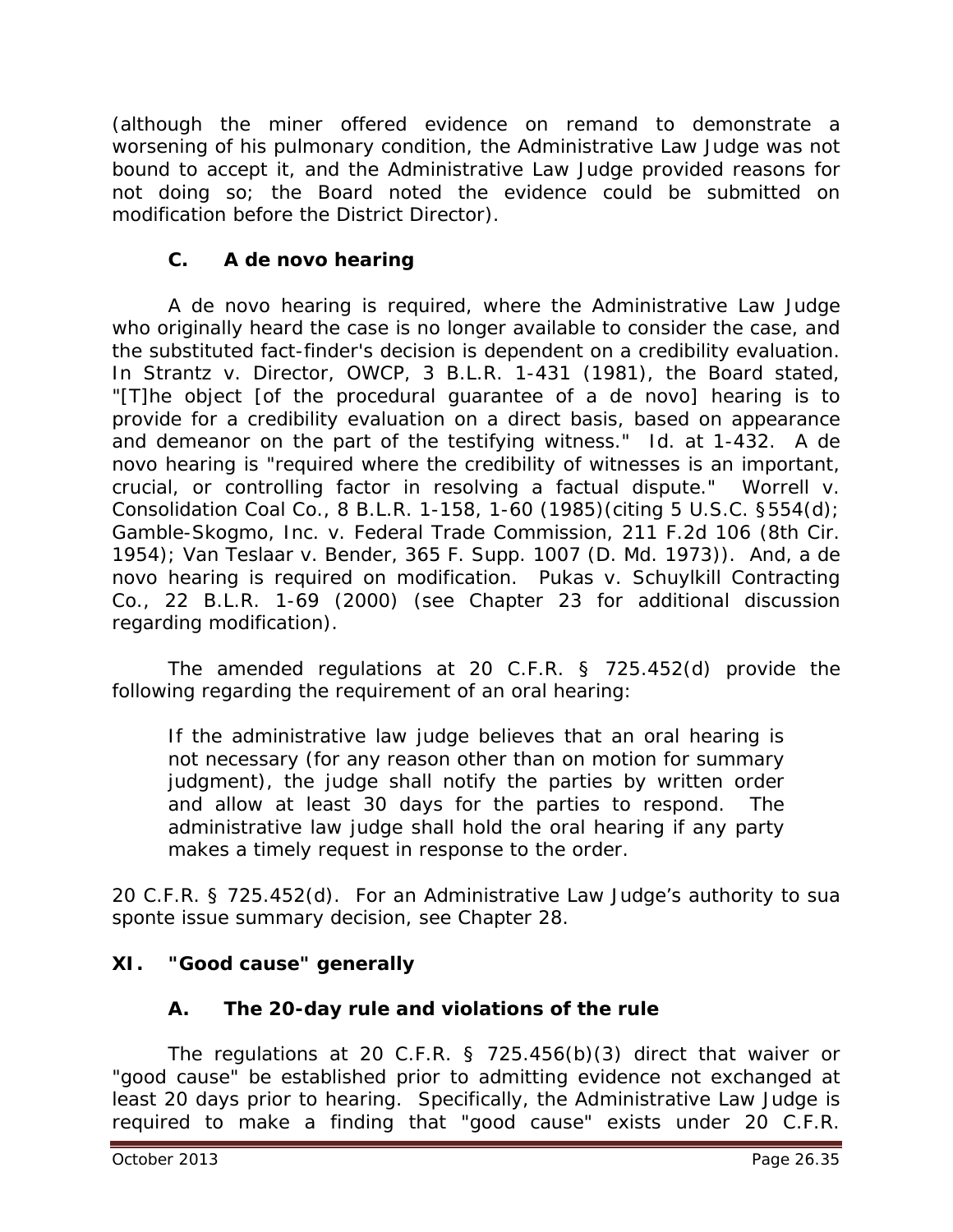§ 725.456(b)(3) before admitting late evidence. *Jennings v. Brown Badgett, Inc.*, 9 B.L.R. 1-94 (1986), *rev'd on other grounds sub. nom.*, *Brown Badgett, Inc. v. Jennings, 842 F.2d 899 (6<sup>th</sup> Cir. 1988).* 

The Board similarly held 20 C.F.R. § 725.456(b)(3) requires a preliminary determination of whether "good cause" exists for a party's failure to comply with the 20-day rule. *Conn v. White Deer Coal Co.*, 6 B.L.R. 1-979 (1984) (the Administrative Law Judge improperly admitted a medical report and deposition not exchanged in accordance with the 20-day rule; error not corrected by offering to leave the record open where opposing party continued to object to admission of report and did not accept alternative of leaving the record open).

If there is no waiver and "good cause" is not established, the Administrative Law Judge may either exclude the evidence from the record, *Farber v. Island Creek Coal Co.*, 7 B.L.R. 1-428 (1984), or remand the case to the District Director for further development of the evidence. *Trull v. Director, OWCP*, 7 B.L.R. 1-615 (1984).

Finally, in *Dempsey v. Sewell Coal Co.,* 23 B.L.R. 1-53 (2004) (en banc), *vacated and remanded on other grounds sub. nom.*, 523 F.3d 257 ( $4<sup>th</sup>$  Cir. 2008), a case decided under the amended regulations, the Board concluded it was proper for the Administrative Law Judge to "rule on claimant's motions to exclude and order employer to identify which items of evidence it would rely on as its affirmative case pursuant to Section 725.414(a)(3)(i)" more than 20 days in advance of the hearing "because claimant explained that he was unable to proceed with development of admissible evidence under Section 725.414 until his motions to exclude excess evidence were decided." The Board noted the Administrative Law Judge left the record open for 45 days for Employer to respond, and he "admitted two of the four items of post-hearing evidence that employer submitted in response to claimant's late evidence."

# **1. "Good cause" not established**

# **a. Unreasonable delay**

Delay in obtaining evidence that was readily available does not support a finding of "good cause" to allow the untimely evidence.

A medical report was properly excluded where Employer failed to explain why it waited more than two and one-half years to secure a review of a pulmonary function study. *Newland v. Consolidation Coal Co.*, 6 B.L.R. 1-1286 (1984).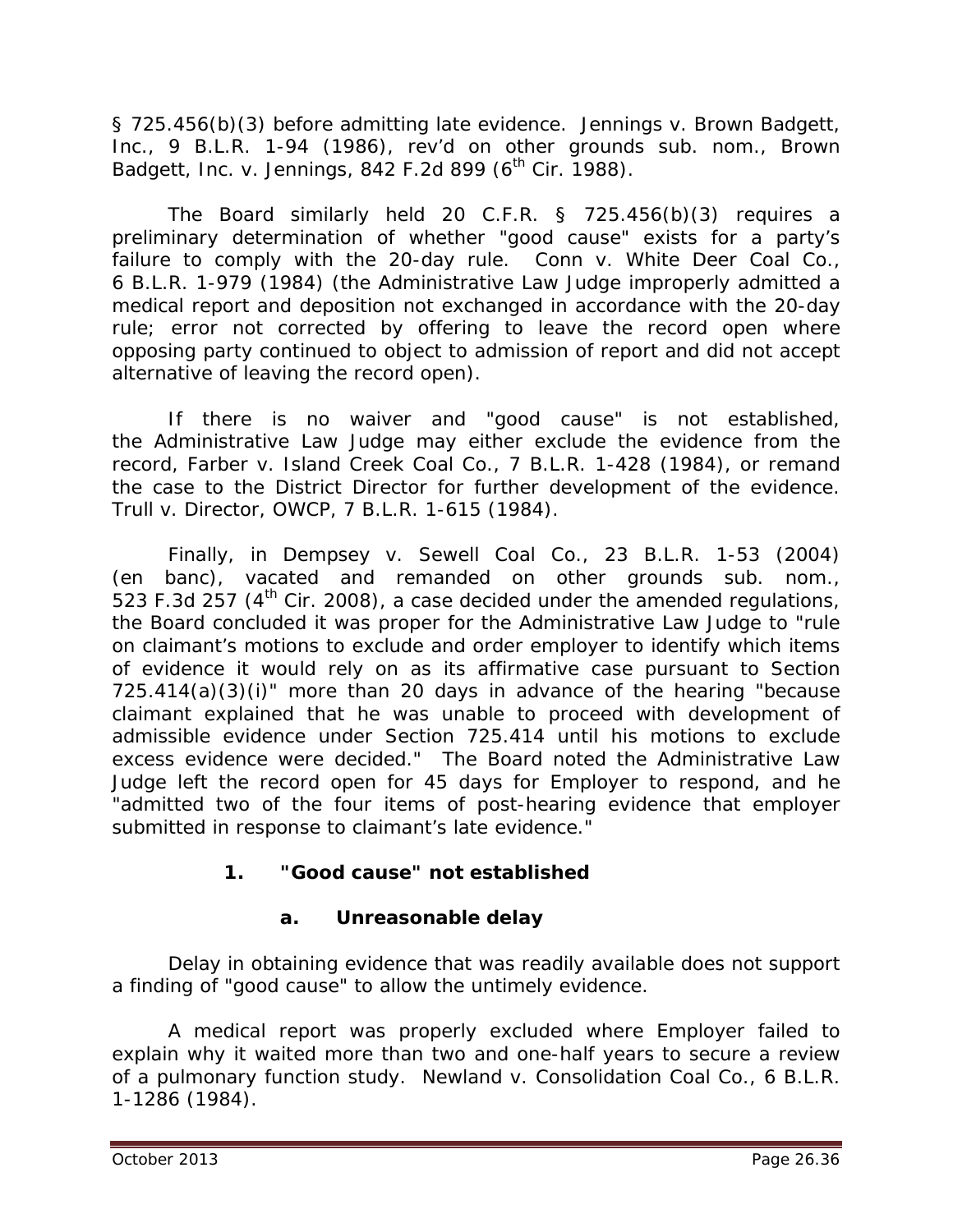It was proper to disregard a medical opinion not exchanged in accordance with the 20-day rule, where counsel failed to submit the opinion while the record was kept open. *Kuchwara v. Director, OWCP*, 7 B.L.R. 1-167 (1984).

Employer's request for a continuance to obtain autopsy slides for an independent review was properly denied on grounds that it had access to the slides for one year, but failed to secure them. *Witt v. Dean Jones Coal Co.*, 7 B.L.R. 1-21 (1984).

## **b. Knowledge of contents of late evidence not relevant**

A case was remanded for a determination of whether Employer established "good cause" as to why an affidavit had not been timely exchanged pursuant to the 20-day rule at 20 C.F.R. § 725.456. The fact that Claimant would not be surprised by the contents of the affidavit does not satisfy the "good cause" standard. *White v. Douglas Van Dyke Coal Co.*, 6 B.L.R. 1-905, 1-907 and 1-908 (1984).

#### **c. Relevancy of evidence not determinative**

"Good cause" is not established by mere reference to relevancy of the evidence. Thus, the Administrative Law Judge erred in admitting evidence, which was mailed to the opposing party less than 20 days before the hearing, on grounds that it was his intention "to consider all relevant medical evidence." While the Administrative Law Judge acknowledged the opposing party's objection was "technically correct," he erroneously overruled it. *Conn v. White Deer Coal Co.*, 6 B.L.R. 1-979 (1984).

# **2. "Good cause" established**

#### **a. Evidence exchanged in earlier state claim**

"Good cause" for admission of evidence was established where the evidence, not exchanged 20 days prior to the hearing, was sent to the opposing party "three years earlier in connection with a state claim (which) gave claimant's counsel reason to believe that employer's counsel already had a copy of the report." The Administrative Law Judge properly left the record open for 30 days, but the opposing party failed to respond to admission of the report. The Board held it was proper to admit the report, but it cautioned: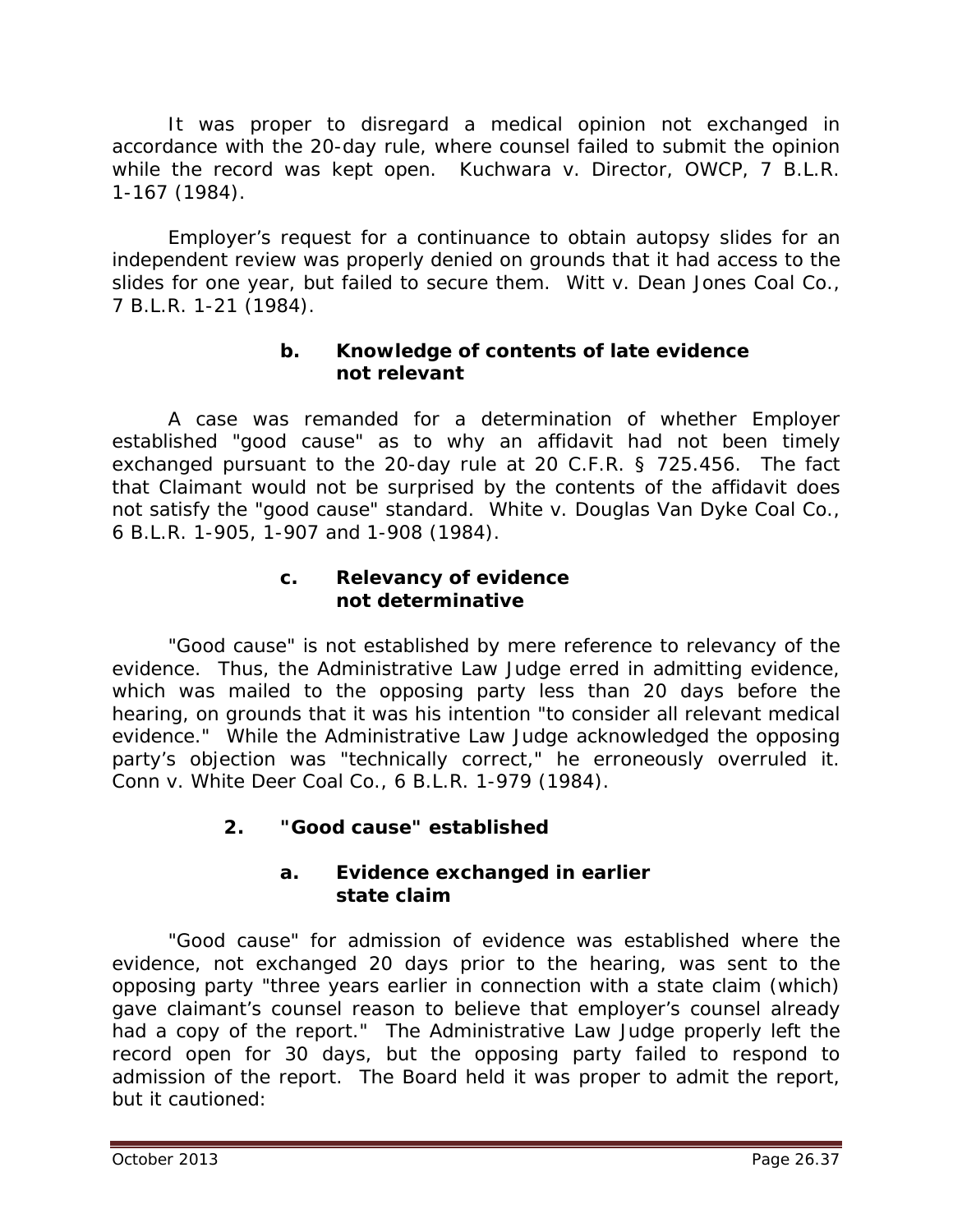Affirmance of the administrative law administrative law judge's exercise of discretion in this case . . . should not be construed as an endorsement of the view that documents exchanged in connection with an earlier state claim uniformly satisfy the 20-day rule. Documents, generally speaking, must be exchanged during the course of proceedings before the Department of Labor in order to satisfy the 20-day rule . . ..

*Buttermore v. Duquesne Light Co.*, 7 B.L.R. 1-604, 1-607 (1984), *modified on recon.*, 8 B.L.R. 1-36 (1985).

## **b. Evidence used for impeachment**

The Board remanded a case for the Administrative Law Judge to consider whether a tape recording, which was not exchanged at least 20 days prior to the hearing, was admissible for impeachment purposes. Claimant argued the recording was of his conversation with a physician who stated Claimant had "black lung," contrary to the diagnosis contained in the physician's written report. *Bowman v. Clinchfield Coal Co.*, 15 B.L.R. 1-22 (1991).

## **c. Examination more than 20 days before hearing, report available after hearing**

Where Claimant was examined shortly before the 20-day deadline, and the medical report was not available for submission until after the hearing, "good cause" was established for its submission. However, the Board also noted, "Because employer never received a copy of the report and because the administrative law judge appears to have been unaware of this fact when employer moved to close the record, . . . due process requires that the case be remanded and the record be reopened for 60 days." *Pendleton v. U.S. Steel Corp.*, 6 B.L.R. 1-815 (1984).

## **B. Admission of late evidence; must allow response**

If late evidence is admitted, the regulatory provisions at 20 C.F.R. § 725.456(b)(4) require the record be left open for 30 days to permit the filing of responsive evidence.

The Administrative Law Judge has broad discretion in procedural matters, and may refuse to admit medical evidence submitted post-hearing, *Itell v. Ritchey Trucking Co.*, 8 B.L.R. 1-356 (1985) (the Administrative Law Judge properly refused to reopen the record for post-hearing evidence "absent compelling circumstances or a showing of good cause"). However, the Administrative Law Judge must provide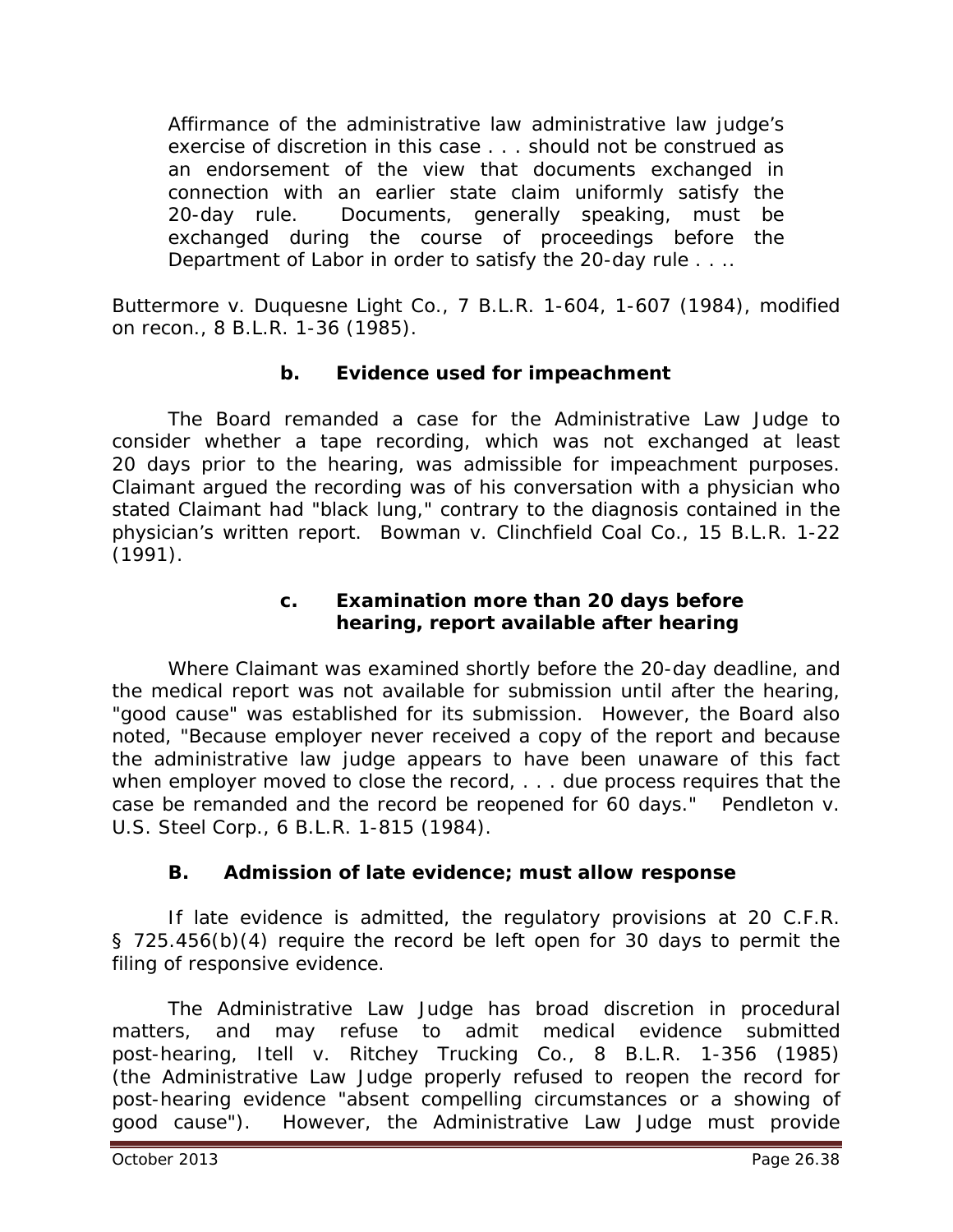rationale for accepting or rejecting post-hearing evidence *prior to* issuance of the decision. *Covert v. Westmoreland Coal Co.*, 6 B.L.R. 1-1111 (1984).

Where evidence is admitted post-hearing, then the Administrative Law Judge must allow submission of responsive evidence. In *Coughlin v. Director, OWCP*, 757 F.2d 966, 7 B.L.R. 2-177 (8<sup>th</sup> Cir. 1983), it was error for the Administrative Law Judge to permit the Director to obtain a post-hearing re-reading of an x-ray study without providing Claimant a copy of the re-reading, or permitting him the opportunity to rebut the new reading. The court held, "[F]undamental concepts of fairness require that litigants be given equal opportunities to present their respective positions." *Id*. at 969.

Similarly, the Board concluded, if the Administrative Law Judge determines a post-hearing affidavit regarding Claimant's work history was properly admitted, then Employer must be given an opportunity to "depose and cross-examine the affiant." *Lane v. Harmon Mining Corp.*, 5 B.L.R. 1-87, 1-89 (1982).

The Administrative Law Judge reasonably concluded "fairness" required the post-hearing admission of x-ray evidence, and "good cause" was implicitly found to exist. Specifically, Claimant's reading of an x-ray study was submitted in compliance with the 20-day rule "by only a few days" such that Employer was properly permitted to submit responsive evidence post-hearing. *Clark v. Karst-Robbins Coal Co.*, 12 B.L.R. 1-149, 1-153 (1989)(en banc).

In *Shedlock v. Bethlehem Mines Corp.*, 9 B.L.R. 1-195, 1-200 (1986), Claimant submitted the report of his physician immediately prior to the 20-day deadline, and objected to admission of a rebuttal report based upon an examination conducted 18 days prior to the hearing. The Board held the Administrative Law Judge generally has broad discretion in dealing with the conduct of the hearing, but remanded the case stating:

Claimant's submission of Dr. Mastine's report just prior to the deadline imposed by the 20-day rule for submitting documentary evidence into the record, coupled with the administrative law judge's refusal to allow employer the opportunity to respond to claimant's introduction of the 'surprise' evidence, constituted a denial of employer's due process right to a fair hearing.

However, in *Owens v. Jewell Smokeless Coal Corp.*, 14 B.LR. 1-47 (1990) (en banc), the Board concluded Employer's opportunity to respond does not automatically include having Claimant re-examined.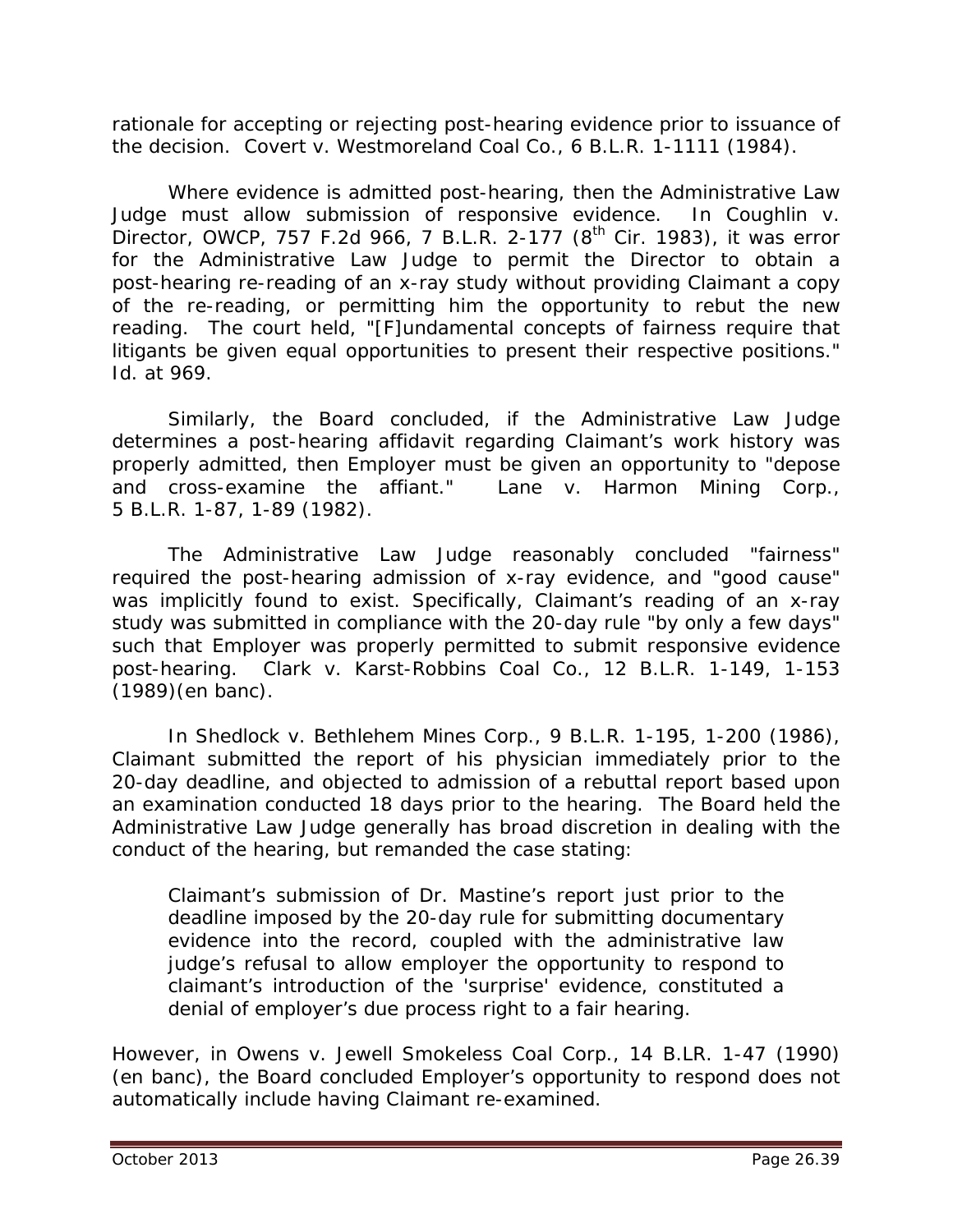# **1. Record left open for both parties**

In *Baggett v. Island Creek Coal Co.*, 6 B.L.R. 1-1311 (1984), the Administrative Law Judge admitted an x-ray re-reading by Employer on the grounds that Employer established "good cause" as to why the reading was not exchanged in compliance with the 20-day rule. The Administrative Law Judge left the record open to permit the parties an opportunity to submit any further evidence. Claimant was subsequently granted two extensions of time to submit evidence, but Employer was denied an extension of time. The Board concluded this was error because 20 C.F.R. § 725.456(b)(4) requires that the record be left open for both parties.

#### **2. Failure to timely submit response, waiver of right of cross-examination**

Employer was afforded due process where the Administrative Law Judge reopened the record to admit an autopsy report, provided Employer with a copy, and waited more than 30 days for Employer to respond before issuing a decision. In failing to submit rebuttal evidence while the record was left open, Employer "waived" its right to cross-examination. *Gladden v. Eastern Assoc. Coal Corp.*, 7 B.L.R. 1-577, 1-579 (1984).

The Director, who was absent at a hearing, was precluded from objecting to admission of new evidence at the hearing. The Administrative Law Judge properly left the record open for 30 days after the hearing pursuant to 20 C.F.R. § 725.456 for the Director to respond. However, the Director: (1) did not request notification of the newly submitted evidence; (2) made no attempt to ascertain what had transpired during the hearing; and (3) did not submit rebuttal during the 30 days in which the record was left open. *DeLara v. Director, OWCP*, 7 B.L.R. 1-110 (1984).

## **XII. Dispose of a claim**

#### **A. Withdrawal**

Pursuant to 20 C.F.R. § 725.306, the Administrative Law Judge may grant a motion to withdraw a claim if it is *in the best interests of the claimant*, and certain requirements set forth below are met.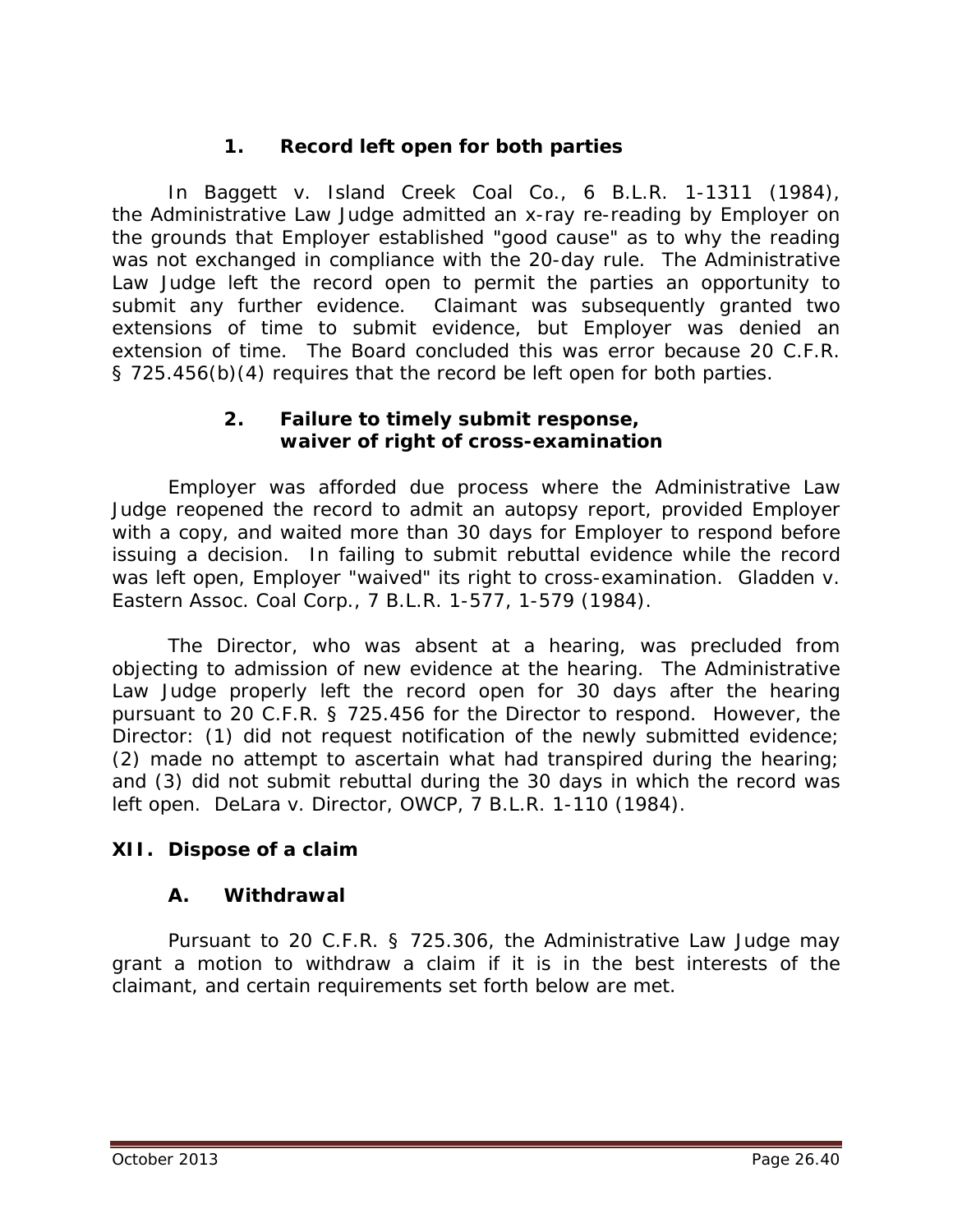## **1. Threshold requirements**

## **a. No decision on the merits issued**

In *Clevenger v. Mary Helen Coal Co.*, 22 B.L.R. 1-193 (2002)(en banc) and *Lester v. Peabody Coal Co.*, 22 B.L.R. 1-183 (2002)(en banc), the Board held, once a decision on the merits issued by an adjudication officer<sup>[9](#page-40-0)</sup> becomes effective pursuant to 20 C.F.R. §§ 725.419, 725.479, and 725.502,<sup>[10](#page-40-1)</sup> there no longer exists an "appropriate" adjudication officer authorized to approve a withdrawal request under 20 C.F.R. § 725.306.

In *Keene v. Dominion Coal Co.*, BRB No. 05-0384 BLA (Sept. 30, 2005) (unpub.), the Board held the Administrative Law Judge had authority to grant Claimant's request to withdraw his claim, where the written request was submitted after the District Director issued a schedule for the submission of additional evidence, but prior to issuance of a decision on the merits.

## **b. Request is in writing**

A motion for withdrawal must be submitted in writing the proper adjudication officer, and it must set forth the reasons for seeking withdrawal. 20 C.F.R. § 725.306(a).

## **c. Withdrawal is in "best interests" of claimant**

The motion for withdrawal may be granted only if it is in the best interests of the claimant. 20 C.F.R. § 725.306(a)(2); *Rodman v. Bethlehem Steel Corp.*, 16 B.L.R. 123 (1984); *Matthews v. Mid-States Stevedoring Corp.*, 11 B.R.B.S. 139 (1979).

Claimant is permitted to withdraw his or her request to withdraw at any time prior to the approval of such request. When a claim has been withdrawn pursuant to 20 C.F.R. § 725.306(a), "the claim will be considered not to have been filed." 20 C.F.R. § 725.306(b).

 $\overline{a}$ 

<span id="page-40-0"></span><sup>9</sup> The Board noted, pursuant to 20 C.F.R. § 725.350, "adjudication officers" are District Directors and Administrative Law Judges.

<span id="page-40-1"></span><sup>&</sup>lt;sup>10</sup> A District Director's proposed decision and order becomes "effective" 30 days after the date of its issuance, unless a party requests a revision or hearing. An Administrative Law Judge's decision and order on the merits becomes "effective" on the date it is filed in the office of the District Director. *See* 20 C.F.R. §§ 725.419, 725.479, and 725.502(a)(2).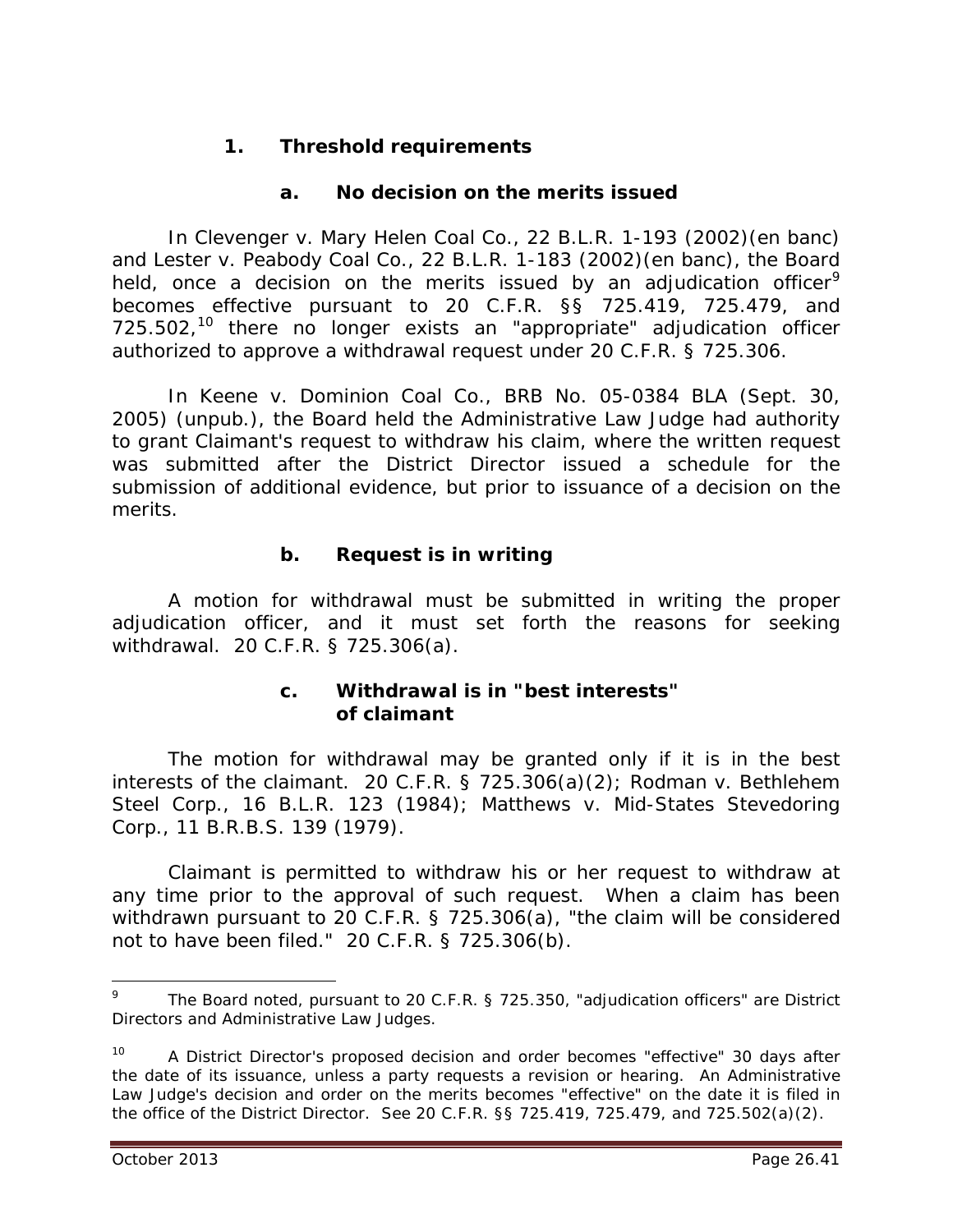Notably, if a withdrawal is granted, it is as if the miner or survivor never filed the claim. Therefore, the Administrative Law Judge must consider the impact, if any, of the three-year statute of limitations at 20 C.F.R. § 725.308 in determining whether withdrawal is in a claimant's best interests. For further discussion of the statute of limitations, *see* Chapter 11*.*

## **d. Claimant not receive interim benefits**

If a claimant has been receiving benefits, and then decides to withdraw the claim, s/he must agree to repay the benefits received. *See* 20 C.F.R. § 725.306(a)(3). Before any motion to withdraw is granted, a show cause order should be issued to afford opposing parties the opportunity to object to the withdrawal, which Employer or Director may do if interim benefits are being, or have been, paid.

## **e. Withdrawal of petition for modification**

Under *W.C. v. Whitaker Coal Corp.*, 24 B.L.R. 1-20 (2008), a petition for modification may be withdrawn pursuant to 20 C.F.R. § 725.306 at any time before a decision becomes "effective." Here, the miner filed a petition for modification in 2001, after the Board affirmed the denial of benefits in his first claim on October 18, 2000. Subsequently, the miner sought withdrawal of the petition. Adopting the Director's position, the Board held the modification petition could be withdrawn as there was no "effective" decision on the petition:

Although the Director agrees that the August 2001 application constituted a modification request, the Director also asserts that the modification request was properly withdrawn by claimant. The Director contends that a withdrawn modification request is treated in a manner similar to a withdrawn claim, insofar as it must be considered never to have been filed. *See* 20 C.F.R. § 725.306(b).

Citing to *Clevenger v. Mary Helen Coal Co.*, 22 B.L.R. 1-193 (2002) (a claim may be withdrawn before a denial becomes "effective"), the Board held, since the District Director in this case had not issued a decision regarding the 2001 modification petition prior to receiving a letter from Claimant seeking its withdrawal, it was proper to allow withdrawal of the petition for modification. The Board concluded the 2001 modification petition would be "treated as if it were never filed."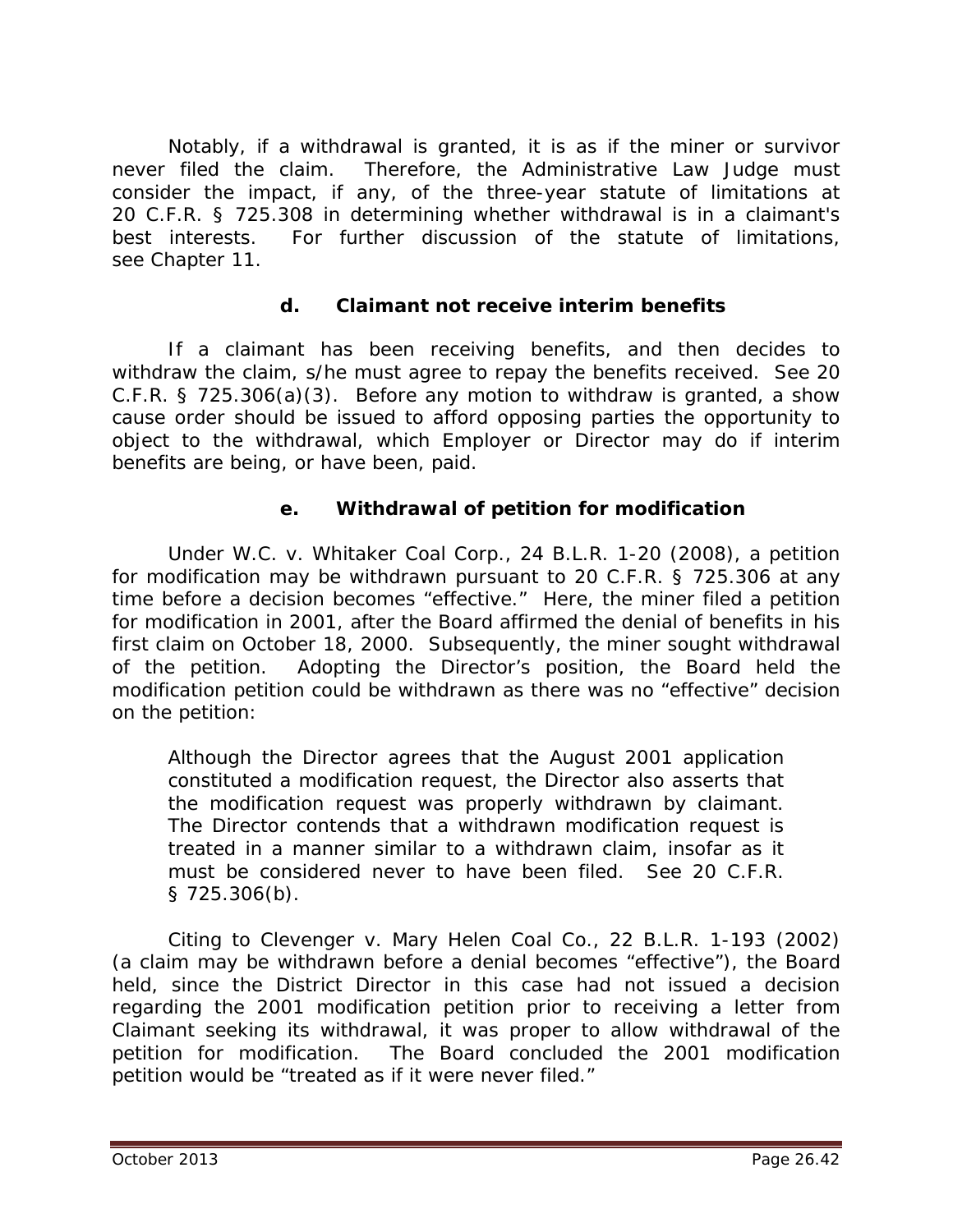With regard to evidence submitted in conjunction with the 2001 petition, Employer argued that such evidence should automatically be part of the record for consideration in any subsequent proceeding. The Board disagreed, and held, "[E]vidence developed in conjunction with the August 2001 application must be treated as if it had never been filed, and is not part of the record unless the parties choose to specifically designate that evidence under Section 725.414."

## **2. Withdrawal improper, example of**

It was not in the miner's bests interests to allow withdrawal of his claim in *Jonida Trucking, Inc. v. Hunt*, 124 F.3d 739 (6<sup>th</sup> Cir. 1997). Under the facts of *Jonida Trucking*, Claimant was found entitled to benefits, but refused payments from Employer, who was Claimant's long-time friend. Instead, Claimant sought payments from the Trust Fund. Employer stated it failed to contest the claim "because it had relied on information from (Claimant) that any award would run against the Trust Fund and not against (Employer)." When Claimant was informed he could not receive benefits from the Trust Fund, he requested a withdrawal of his claim, which was denied by the Board.

Because Claimant did not join Employer in its appeal of the Board's denial of withdrawal of the claim, the court held Employer did not have "standing to appeal the withdrawal issue." The court stated, "[I]t is clear that an employer is not the proper party to argue that its employee's best interests are served by allowing him to forfeit payments from the employer." The court then upheld an order directing that Employer, a trucking company, secure the payment of \$150,000 in benefits pursuant to 20 C.F.R. § 725.606  $(2000)$ .

# **3. Employer's interests not considered**

In *Bailey v. Dominion Coal Corp.*, 23 B.L.R. 1-85 (2005), the Board affirmed the Administrative Law Judge's granting of Claimant's request to withdraw his claim. Under the facts of the case, Claimant submitted a request to withdraw his claim with the District Director after receiving an unfavorable opinion from the physician conducting the Department-sponsored examination. Claimant's representative asserted, "It is impossible to win his claim because he does not meet the disability standards," and it would result in "great cost and time to the claimant and to the Department of Labor to continue a case that we feel we cannot win at this time." The District Director granted Claimant's request to withdraw on grounds that it was in his best interests and the Administrative Law Judge agreed. Pursuant to 20 C.F.R. § 725.306(b), the claim was considered not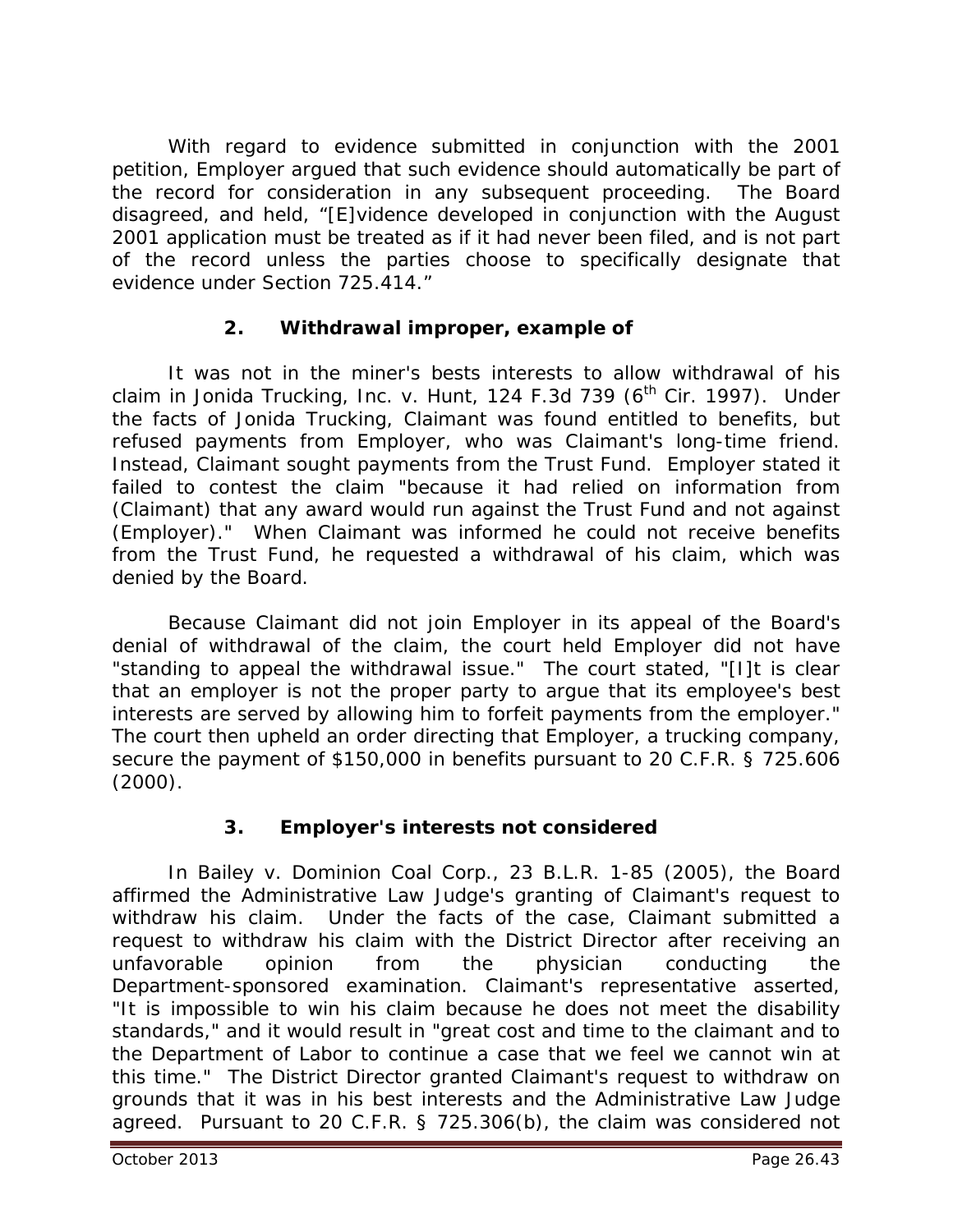to have been filed, and the Administrative Law Judge declined to require automatic admission of medical evidence generated in conjunction with the withdrawn claim if Claimant should file another claim.

On appeal to the Board, Employer argued it was not in its best interests to have the claim withdrawn as it "paid to have claimant examined twice, thereby developing evidence that will not be included in the record, because of claimant's request for withdrawal." Moreover, Employer posited this is a "waste of employer's financial resources and will hamper employer's ability to defend itself in any future claim."

The Board disagreed. It adopted the Director's position that 20 C.F.R. § 725.306(a)(2) allows for withdrawal of a claim, if it is in the best interests of a claimant, prior to issuance of an effective decision. The Board concluded the adjudicator is not required to consider Employer's interests. In addition, the Board stated, "[E]mployer has not shown a clear and specific basis for denial of claimant's request for withdrawal in this case."

The Board then rejected Employer's argument that evidence generated in conjunction with the withdrawn claim should be automatically included in the record of any subsequent filing without being counted under the evidentiary limitations at 20 C.F.R. § 725.414 of the regulations. Employer reasoned, in any future claim, it "risks showing the new examining physician too much relevant evidence" unless a ruling is made to specifically include evidence underlying the withdrawn claim. The Administrative Law Judge declined to rule on the issue because she determined, once the request to withdraw a claim is granted, the claim is considered not to have been filed under 20 C.F.R. § 725.306(b). As a result, she was without authority to order the automatic inclusion of evidence into the record of any future claim. The Board agreed.

## **4. Medical evidence generated in withdrawn claim excluded**

In *Anderson v. Kiah Creek Mining Co.*, BRB No. 03-0828 BLA (May 24, 2004) (unpub.), the Board affirmed the Administrative Law Judge's order granting withdrawal of the miner's claim under 20 C.F.R. § 725.306 as interpreted in *Lester v. Peabody Coal Co.*, 22 B.L.R. 1-183 (2002)(en banc) and *Clevenger v. Mary Helen Coal Co.*, 22 B.L.R. 1-193 (2002)(en banc). With regard to medical evidence developed in connection with the withdrawn claim, the Board held such evidence would not be included with the filing of any additional claims by the miner. However, a party would not be "precluded from submitting the evidence developed in (the withdrawn) claim for inclusion in a new claim record, subject to the evidentiary limitations or with a showing of good cause for its inclusion." *See also Feltner v. Whitaker*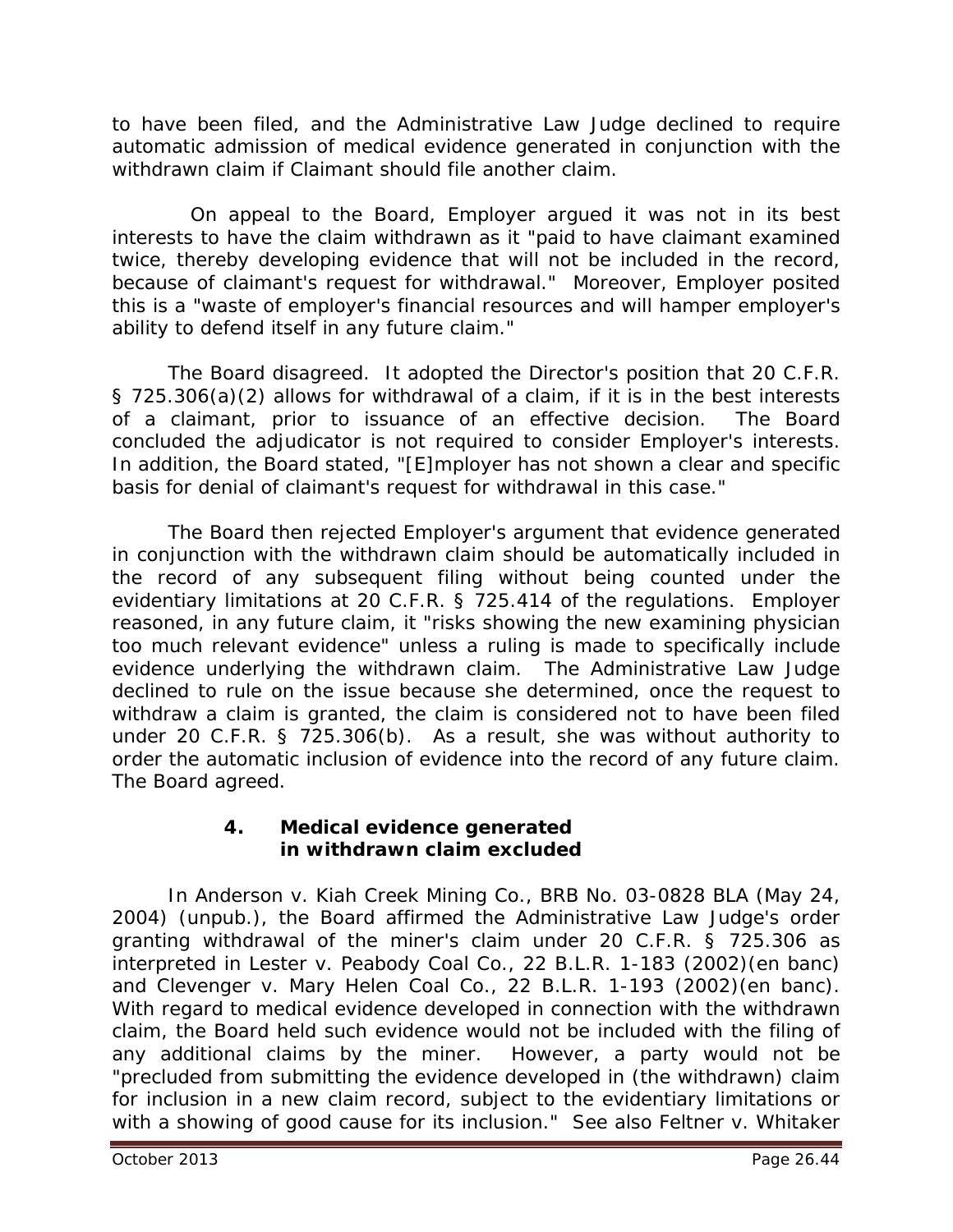*Coal Corp.*, BRB No. 04-0823 BLA (Apr. 27, 2005); *Sizemore v. LEECO, Inc.*, BRB No. 04-0514 BLA (Feb. 7, 2005) (unpub.); *Stamper v. Westerman Coal Co.*, BRB No. 05-0946 BLA (July 26, 2006) (unpub) (in a footnote, the Board cited to *Bailey v. Dominion Coal Corp*., 23 B.L.R. 1-85 (2005) and 20 C.F.R. § 725.306(b) to state, if a prior claim is withdrawn, "[t]he effect of treating the claim as if it had never been filed precludes the automatic inclusion of the evidence from that claim in the record of any subsequently filed claim").

*See also W.C. v. Whitaker Coal Corp.*, 24 B.L.R. 1-20 (2008) (medical evidence generated in conjunction with withdrawn petition for modification excluded).

## **B. Dismissal/abandonment**

# **1. For claims filed on or before January 19, 2001**

Any party may file a motion to dismiss the claim. A dismissal operates as a final disposition of the claim and, therefore, is subject to *res judicata,* unless the Administrative Law Judge specifies in the order that the dismissal is without prejudice. *See* 20 C.F.R. § 725.465. A claim may be dismissed for the failure of the claimant (or claimant's representative) to appear at a scheduled hearing, or based on the claimant's failure to comply with an order issued by an Administrative Law Judge. *See* 20 C.F.R. § 725.465 (2000); *Clevinger v. Regina Fuel Co.*, 8 B.L.R. 1-1 (1985).

Twenty C.F.R. § 725.465 requires the order of dismissal be preceded by an order to show cause. This allows the claimant an opportunity to explain his or her actions, and to take necessary steps to avoid dismissal of the claim. An order to show cause should explain the steps necessary to avoid dismissal, and provide the claimant an ample opportunity to answer the order. If the claimant answers the show cause order within the allotted time, sets forth a reasonable explanation of earlier defects, and takes the steps set forth in the show cause order, then the claim should not be dismissed, and an order denying the motion to dismiss should be issued.

If the claimant is acting *pro se*, more leeway should be given with regard to time limits in show cause orders, and attempts may be made to resolve the problem without having to issue the show cause order. However, if attempts to contact the claimant are not successful, or if the failure to follow an Administrative Law Judge's order is ongoing, a claim may be denied by reason of abandonment pursuant to 20 C.F.R. §§ 725.408 and 725.409. Abandonment occurs when the claimant fails to pursue the claim with reasonable diligence, fails to submit evidence, or refuses to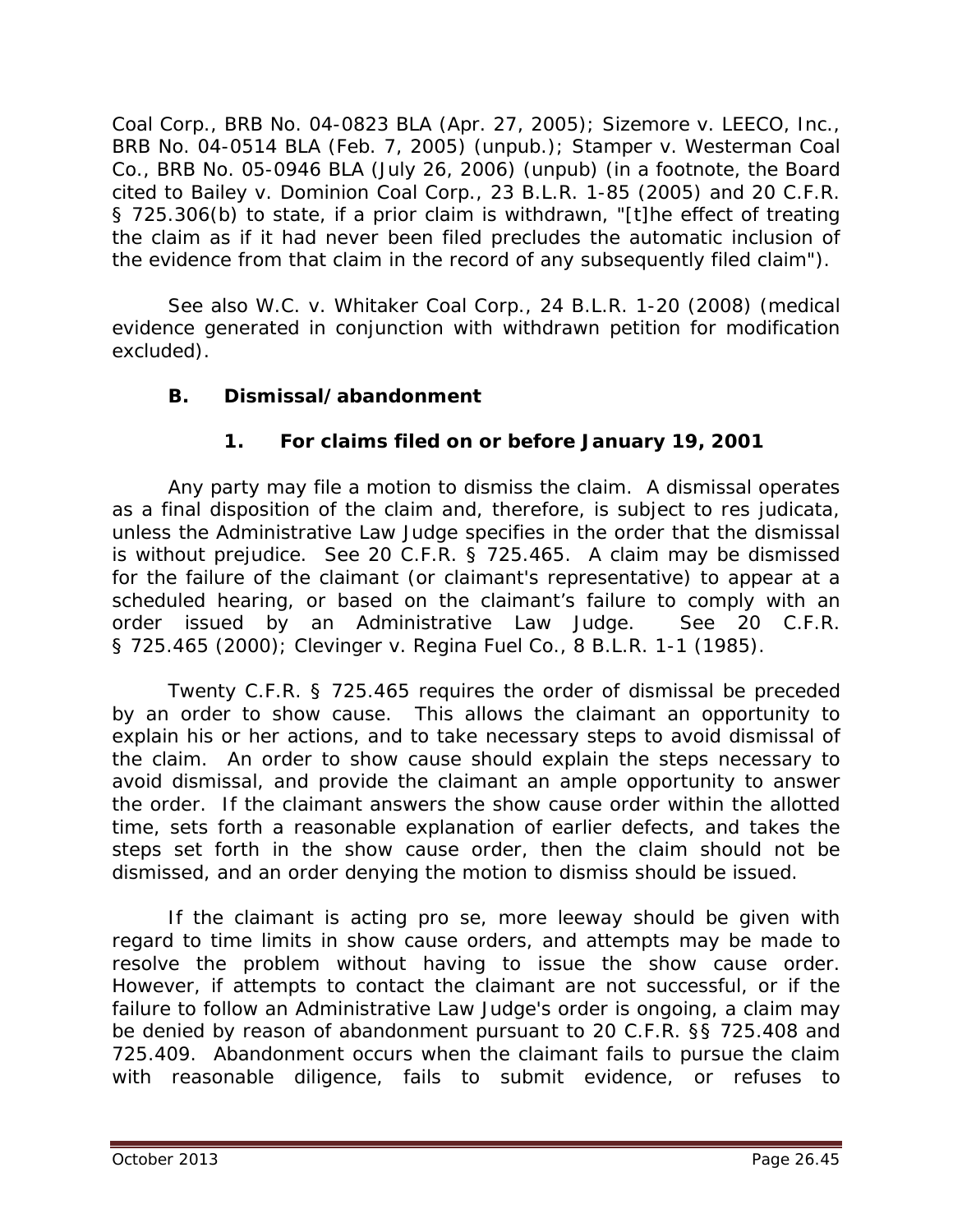undergo a required medical examination without good cause. *Clevinger v. Regina Fuel Co.*, 8 B.L.R. 1-1 (1985).

# **2. For claims filed after January 19, 2001**

The amended regulations retain the requirement that an order to show cause should be issued prior to an order of dismissal. 20 C.F.R. § 725.465(b). However, the abandonment provisions at 20 C.F.R. § 725.409 have been altered considerably, and will result in a new type of adjudication by Administrative Law Judges. Denial by reason of abandonment may be proper where the miner fails to undergo a medical examination without good cause, or a claimant fails to (1) submit evidence sufficient to make a determination of the claim, (2) pursue the claim with reasonable diligence, or (3) attend the informal conference without good cause. 20 C.F.R. § 725.409(a). New provisions at 20 C.F.R. § 725.409(b)(2) and (c) state, in relevant part, the following:

(b)(2) In any case in which a claimant has failed to attend an informal conference and has not provided the district director with his reasons for failing to attend, the district director shall ask the claimant to explain his absence.

**. . .**

If the claimant does not supply the district director with his reasons for failing to attend the conference within 30 days of the date of the district director's request, or the district director concludes that the reasons supplied by the claimant do not establish good cause, the district director shall notify the claimant that the claim has been denied by reason of abandonment. Such notification shall be served on the claimant and all other parties to the claim by certified mail.

(c) The denial of a claim by reason of abandonment shall become effective and final unless, within 30 days after the denial is issued, the claimant requests a hearing.

**. . .**

For purposes of § 725.309, a denial by reason of abandonment shall be deemed a finding that the claimant has not established any applicable condition of entitlement. If the claimant timely requests a hearing, the district director shall refer the case to the Office of Administrative Law Judges in accordance with § 725.421. Except upon the motion or written agreement of the Director, the hearing will be limited to the issue of abandonment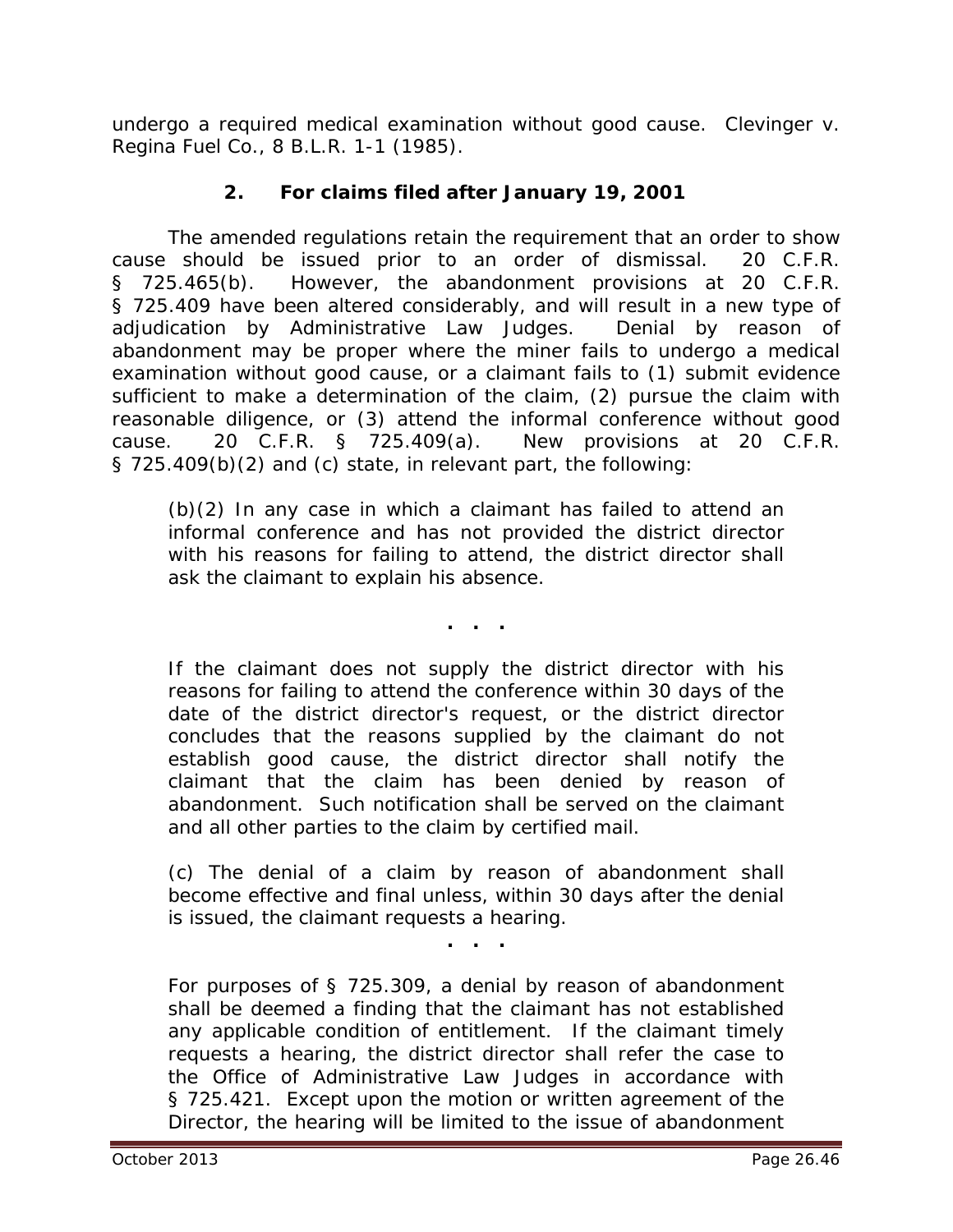and, if the administrative law judge determines that the claim was not properly denied by reason of abandonment, he shall remand the claim to the district director for the completion of administrative processing.

20 C.F.R. § 725.409(b) and (c).

## **C. Summary decision**

Under 29 C.F.R. § 18.40,<sup>[11](#page-46-0)</sup> a motion for summary decision may be filed by any party at least 20 days before the date of a scheduled hearing. Here, the Administrative Law Judge renders a decision without a formal hearing, and summary decision is appropriate only when no genuine issue of material fact remains in dispute. *See* Fed. R. Civ. P. 56(c); *Anderson v. Liberty Lobby, Inc.*, 477 U.S. 242, 250 (1986); *Hines v. Consolidated Rail Corp.*, 926 F.2d 262 (3rd Cir. 1990). Summary decision may be limited to specific issues (such as length of coal mine employment), or may go to the merits of the claim for benefits. 20 C.F.R. § 725.465.

# **D. Subject matter jurisdiction**

Neither the Office of Administrative Law Judges, nor the Benefits Review Board, has subject-matter jurisdiction over cases involving reimbursement and interest payable to the Black Lung Disability Trust Fund. The United States Court of Appeals for the Sixth Circuit held, in *Youghiogheny & Ohio Coal Co. v. Vahalik*, 970 F.2d 161 (6<sup>th</sup> Cir. 1992), jurisdiction in such cases properly lies in the federal district courts. For further discussion of medical interest cases, *see* Chapter 21*.*

# **XIII. Representation issues**

# **A. Appointment of a representative**

Twenty C.F.R. § 725.362(a) provides for the representation of parties in any black lung proceeding. Under 20 C.F.R. § 725.363, a representative (lay or attorney) may represent the claimant provided an entry of appearance, or written notice of such appearance, is in the record. *See also*  29 C.F.R. § 18.35(g). [12](#page-46-1) Also, a claimant may elect to appear *pro se* at the hearing.

<span id="page-46-0"></span>The proposed regulation is at 29 C.F.R. § 18.72.  $11$ 

<span id="page-46-1"></span><sup>&</sup>lt;sup>12</sup> The proposed regulation is at 29 C.F.R. § 18.17.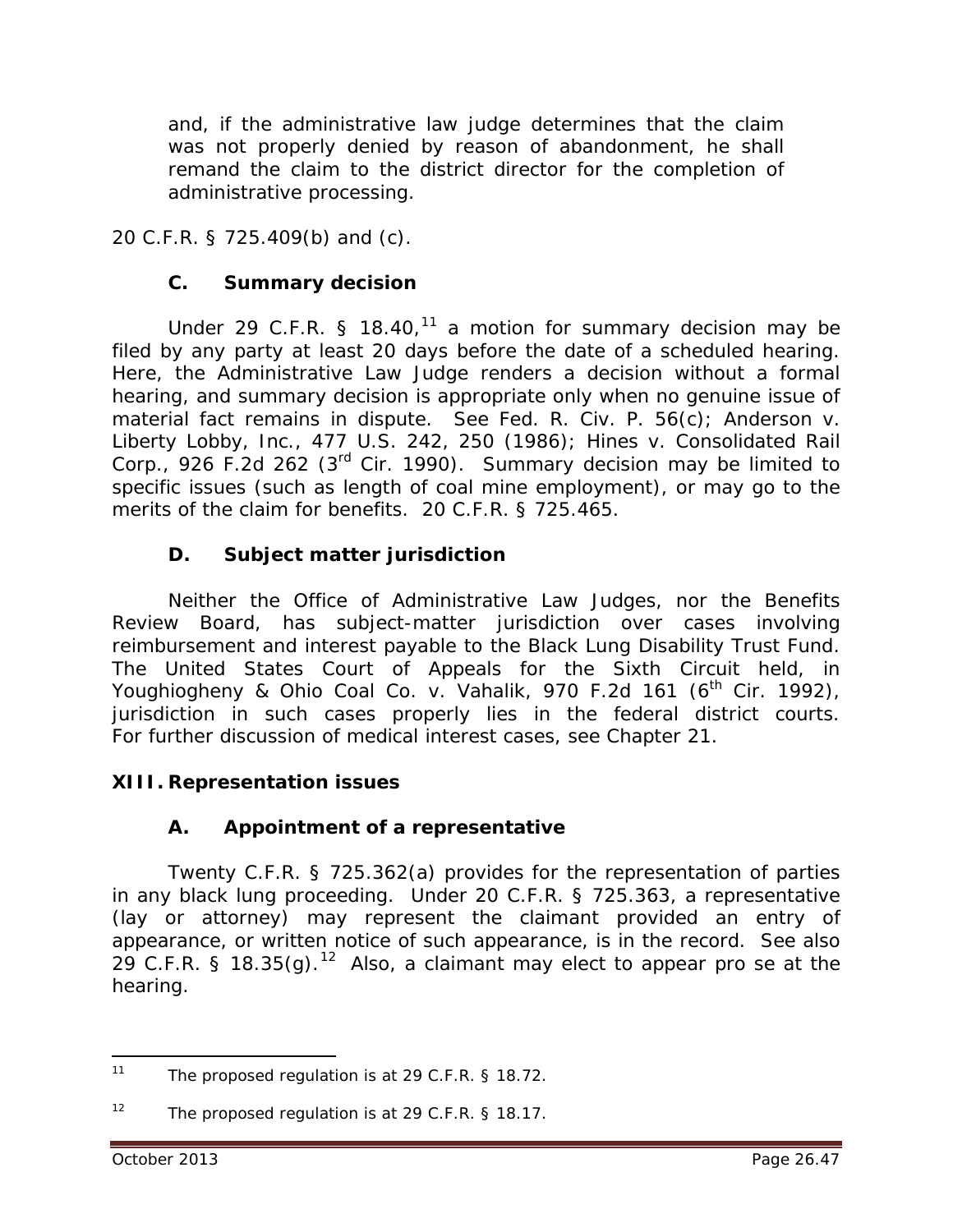## **B. Withdrawal as a representative**

Twenty-nine C.F.R. § 18.34(g)(1)<sup>[13](#page-47-0)</sup> states that an attorney of record must provide prior written notice of intent to withdraw as counsel. In such cases, the affected party may be allowed time to obtain representation.

## **C. Sanctions**

Twenty-nine C.F.R. § 18.6(d)(2)(i-v)<sup>[14](#page-47-1)</sup> provides for the imposition of sanctions if a party or its representative fails to comply with an order of the Administrative Law Judge.

## **XIV. Miscellaneous procedural motions and orders**

## **A. Extension of time**

At the hearing, the Administrative Law Judge may permit the record to remain open for a specified amount of time to allow for the submission of post-hearing briefs or evidence. Granting or denying a motion for an extension of time is discretionary, and any decision in this regard should take into account the reasonableness of the request, circumstances giving rise to the request, the opposing party's view on the matter, and whether any party is prejudiced by the extension. *See* 29 C.F.R. §§ 18.54 and 18.55. [15](#page-47-2)

Normally, extensions should not be granted to allow for the submission of new evidence, which was not addressed at the hearing. In dealing with the regular submission of evidence in a black lung claim, 20 C.F.R. § 725.456 provides that all documents transmitted to the Administrative Law Judge by the District Director will be placed into evidence (but this is subject to the evidentiary limitations at 20 C.F.R. § 725.414). If the evidence was not placed in the record at the District Director's level, it shall be admitted at the Administrative Law Judge's level as long as it is sent to all other parties at least twenty days prior to a hearing in connection to the claim and it complies with the evidentiary restrictions at 20 C.F.R. § 725.414. *See* 20 C.F.R. § 725.456(b)(1); *Cochran v. Consolidation Coal Co.*, 12 B.L.R. 1-137 (1989); *Shedlock v. Bethlehem Mines Corp*., 9 B.L.R. 1-236 (1987).

<span id="page-47-0"></span>The proposed regulation is at 29 C.F.R. § 18.22.  $13$ 

<span id="page-47-1"></span><sup>14</sup> The proposed regulation is at 29 C.F.R. § 18.33.

<span id="page-47-2"></span><sup>&</sup>lt;sup>15</sup> The proposed regulation is at 29 C.F.R. § 18.90.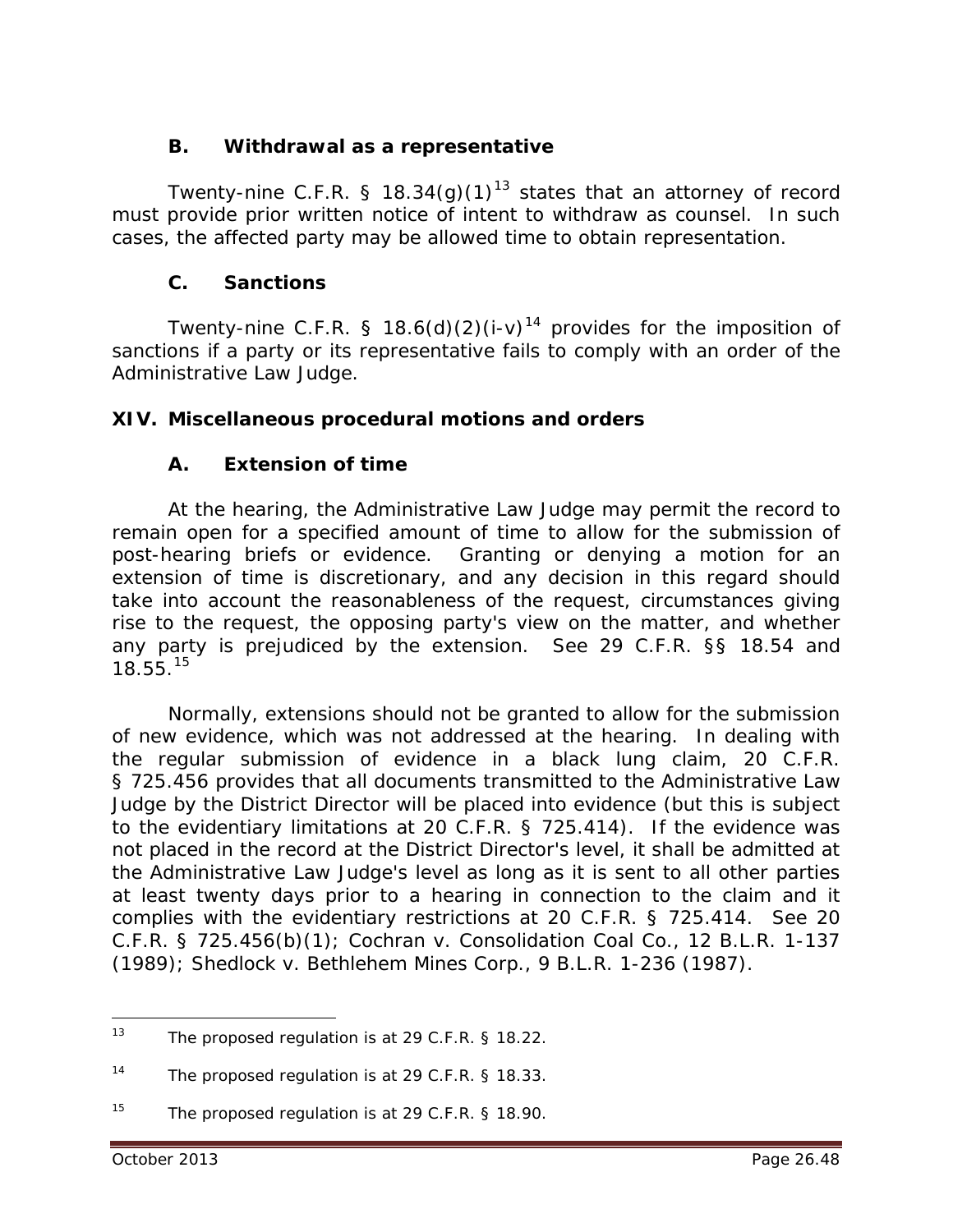For further discussion of the 20-day rule, *see* this chapter, *supra*, and Chapter 4.

## **B. Continuance/postponement of hearing**

After a hearing is scheduled, and the notice of hearing is issued, any party may request a continuance. Typical reasons for requesting a continuance are as follows: health problems, scheduling conflicts, unpreparedness for hearing, new counsel retained, claimant attempting to obtain counsel, and ongoing attempts to resolve an issue prior to hearing. Deciding whether to grant a motion for continuance is discretionary; no single regulation governs whether such a motion should be granted. The following factors should be considered: whether there have been prior continuances, whether any party would be prejudiced by a continuance, whether the grounds for the request are reasonable, and whether the opposing party has objected to the continuance. 29 C.F.R.  $\frac{1}{5}$  18.28.<sup>16</sup> For further discussion of continuances, *see* Chapter 28.

## **C. Decision on the record**

Pursuant to 20 C.F.R. § 725.461, any party may waive its right to a formal hearing. The waiver must be made in writing and can be withdrawn for good cause at any time prior to the mailing of the decision in the claim. However, even if all of the parties agree to waive the hearing, an Administrative Law Judge may still conduct a hearing if s/he believes the "personal appearance and testimony of the party or parties would assist in ascertaining the facts in issue. . . ." 20 C.F.R. § 725.461(a). If the waiver is granted, the Administrative Law Judge should consider all the documents and stipulations that comprise the record in the case.

In addition, the unexcused failure of any party to attend a hearing shall constitute a waiver of that party's right to present evidence at a hearing, and may result in dismissal of the claim. 20 C.F.R. § 725.461(b). For further discussion of dismissal of a claim for claimant's failure to attend the hearing, *see* this chapter, *supra.*

## **D. Reconsideration**

Any party may request reconsideration of an Administrative Law Judge's decision and order, if such request is made within 30 days after such decision and order is filed. 20 C.F.R. § 725.479(b). The Administrative Law

<span id="page-48-0"></span><sup>16</sup> The proposed regulation is at 29 C.F.R. § 18.41.  $\overline{a}$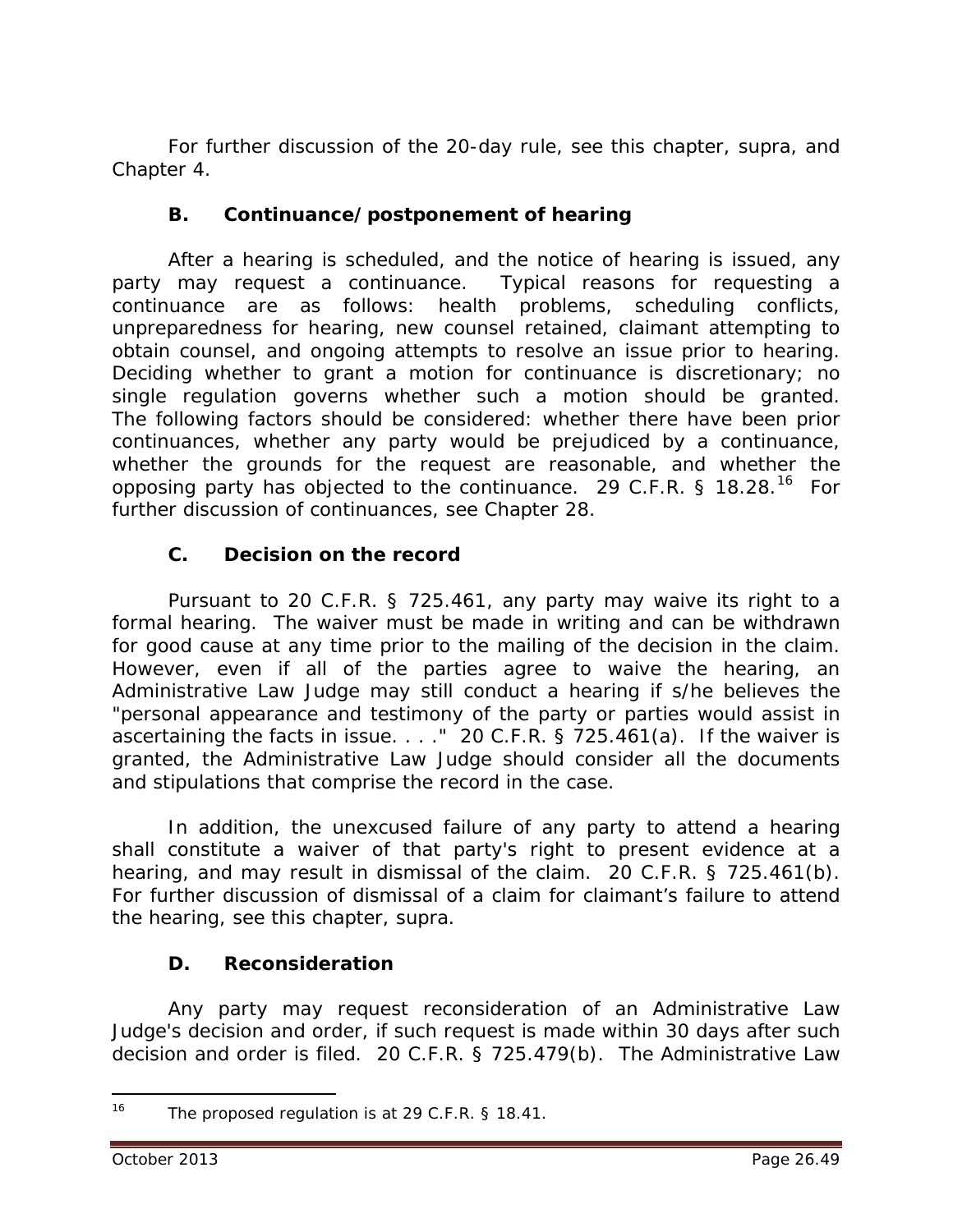Judge determines the procedures to be followed on reconsideration. During consideration of a timely request for reconsideration, the time for appeal to the Benefits Review Board is suspended. 20 C.F.R. § 725.479(c).

And, the amended regulations contain a new provision at 20 C.F.R. § 725.479(d), "Regardless of any defect in service, actual receipt of the decision is sufficient to commence the 30-day period for requesting reconsideration or appealing the decision." 20 C.F.R. § 725.479(d).

# **1. Consecutive motions not permitted**

In *Midland Coal Co. v. Director, OWCP*, 149 F.3d 558 (7<sup>th</sup> Cir. 1998), an Administrative Law Judge has jurisdiction to adjudicate a motion for reconsideration, if it is filed within 30 days of the date of filing of his or her decision. The Administrative Law Judge is not empowered, however, to entertain subsequent motions for reconsideration filed outside the 30-day time period.

In *Knight v. Director, OWCP*, 14 B.L.R. 1-166 (1991), the Board held a second motion for reconsideration, filed within 30 days of the decision on reconsideration but not within 30 days of the original decision and order, was untimely. Moreover, the Board concluded, even if the second motion was timely, it improperly raised issues which were not raised in the first motion.

## **2. Submission of evidence on reconsideration**

In *Hensley v. Grays Knob Coal Co.*, 10 B.L.R. 1-88, 1-91 (1987), the Administrative Law Judge has jurisdiction to consider a motion for reconsideration, which was filed within 30 days of the date the decision and order became "effective" pursuant to 20 C.F.R. §§ 725.479 and 725.480. Further, the Administrative Law Judge may, but is not required to, accept new evidence on reconsideration. Prior to admitting such evidence, however, the Administrative Law Judge must find "good cause" existed for failure to obtain and exchange the evidence in compliance with 20 C.F.R. § 725.456(b)(3) of the regulations.

# **3. Benefits Review Board's jurisdiction**

In *J.L.S. v. Eastern Associated Coal Co.*, BRB No. 08-0146 BLA (Oct. 24, 2008) (unpub.), the Board held it had jurisdiction to consider Claimant's appeal, which was filed within 30 days of the Administrative Law Judge's denial of his *second* motion for reconsideration. In so holding, the Board rejected Employer's argument that the second motion for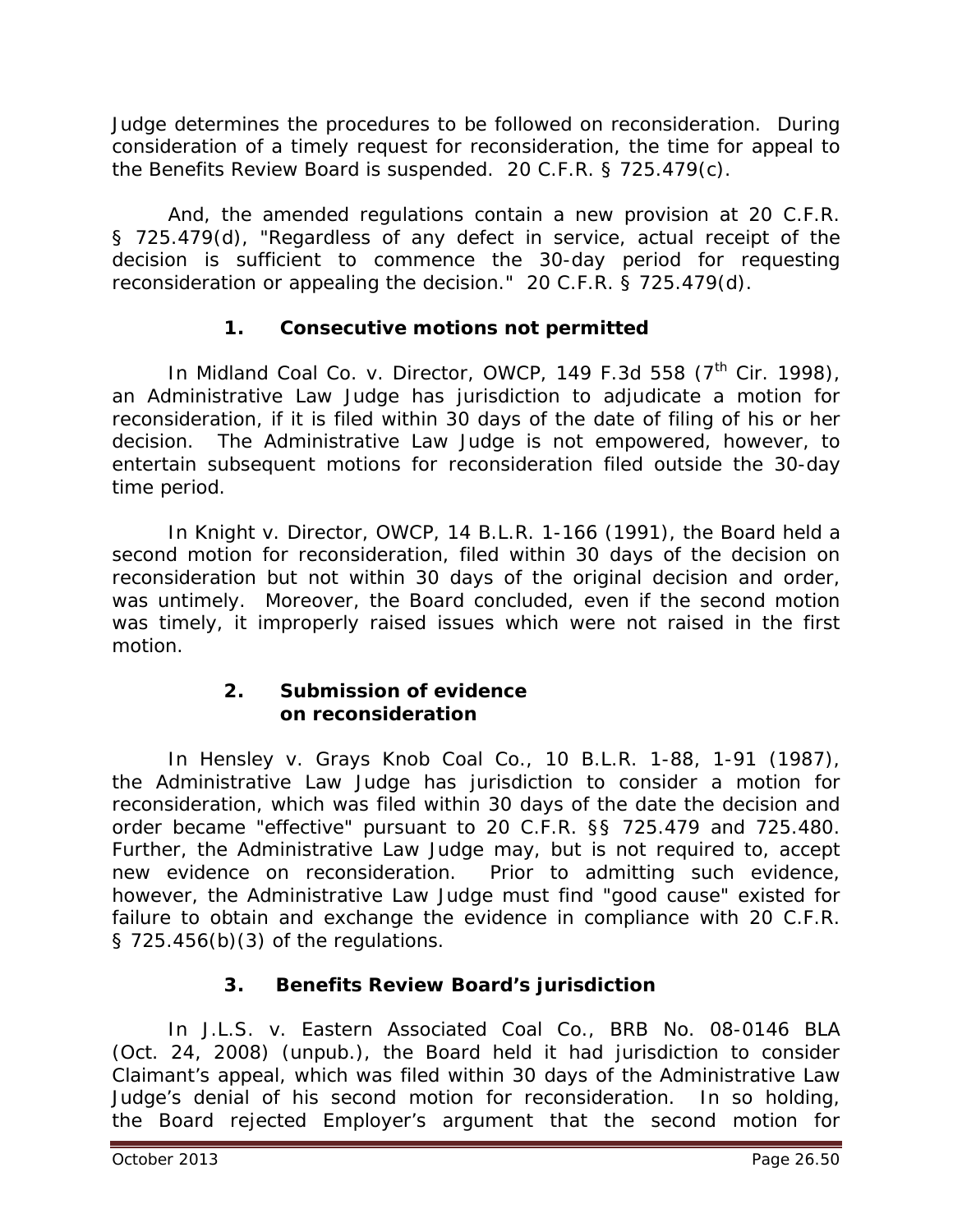reconsideration did not toll the time for filing an appeal with the Board. Citing to *Jones v. Illinois Central Gulf Railroad*, 846 F.2d 1099, 11 B.L.R. 2-150 (7<sup>th</sup> Cir. 1988) and *Tucker v. Thames Valley Steel*, 41 B.R.B.S. 62 (2007), the Board held, for "internal administrative appeals within an agency," the 30-day time period for Claimant to file an appeal did not commence to run until the Administrative Law Judge finally disposed of the claim which, in this case, was upon denial of Claimant's second motion for reconsideration.

## **E. Petitions for modification**

Any party may request a modification of a final adjudication, if such request is filed within one year of the prior denial or last payment of benefits, whichever is later. *See* 20 C.F.R. §§ 725.310 and 725.480. If an Administrative Law Judge is assigned a petition for modification, s/he must hold a hearing unless all parties of record waive this right in writing. *See* 20 C.F.R. § 725.310; *Pukas v. Schuylkill Contracting Co.*, 22 B.L.R. 1-69 (2000). *See* Chapter 23 for a further discussion of modification petitions.

## **F. Remand to organize or reconstruct the record**

If a record received from the District Director's office is improperly numbered, documents are missing, or documents are out of sequence in such a manner that makes processing the claim impractical, an Administrative Law Judge may order the file returned to the District Director to reorganize the record. Also, when files are lost or otherwise misplaced, an Administrative Law Judge may order the District Director to reconstruct the record, and return it to this Office. A sample order may appear as follows:

The record in the above-captioned matter received in this Office from the District Director is disorganized in that the exhibits are not consecutively paginated. Accordingly, IT IS HEREBY ORDERED that this case be REMANDED to the District Director of the  $\frac{1}{2}$   $\frac{1}{2}$   $\frac{1}{2}$   $\frac{1}{2}$  office so that an accurate and organized copy of the record may be forwarded to all parties in this matter. As this case is scheduled for hearing on XXXXX XX, XXXX, the District Director is hereby ORDERED to return the case file to this Office and to provide copies to all parties no later than XXXXX XX, XXXX.